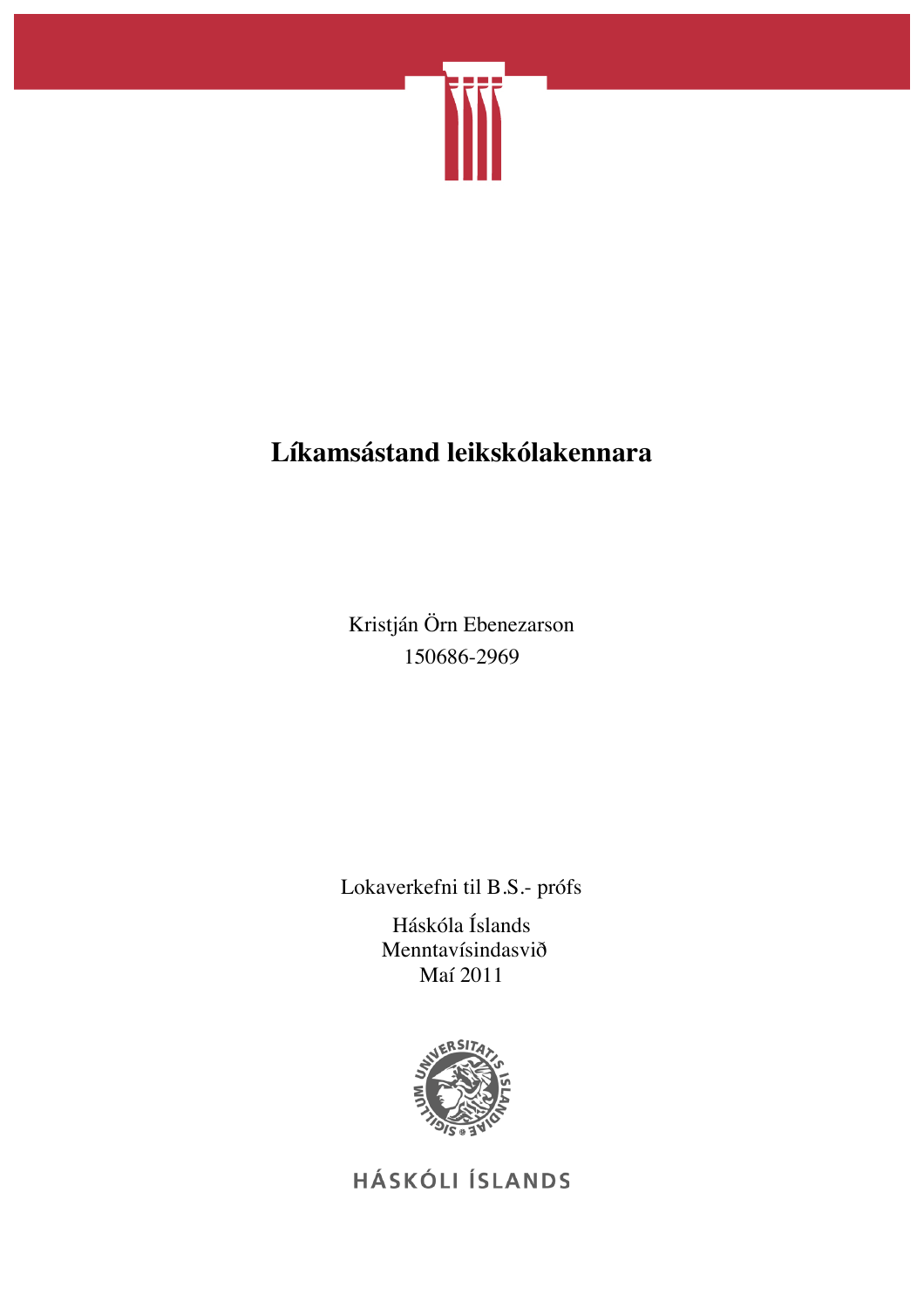# **Líkamsástand leikskólakennara**

Kristján Örn Ebenezarson 150686-2969

Lokaverkefni til B.s prófs í íþróttafræði Leiðsögukennari: Guðrún Valgerður Ásgeirsdóttir

Íþrótta-, tómstunda- og þroskaþjálfadeild

Háskóli Íslands

Menntavísindasvið

Maí 2011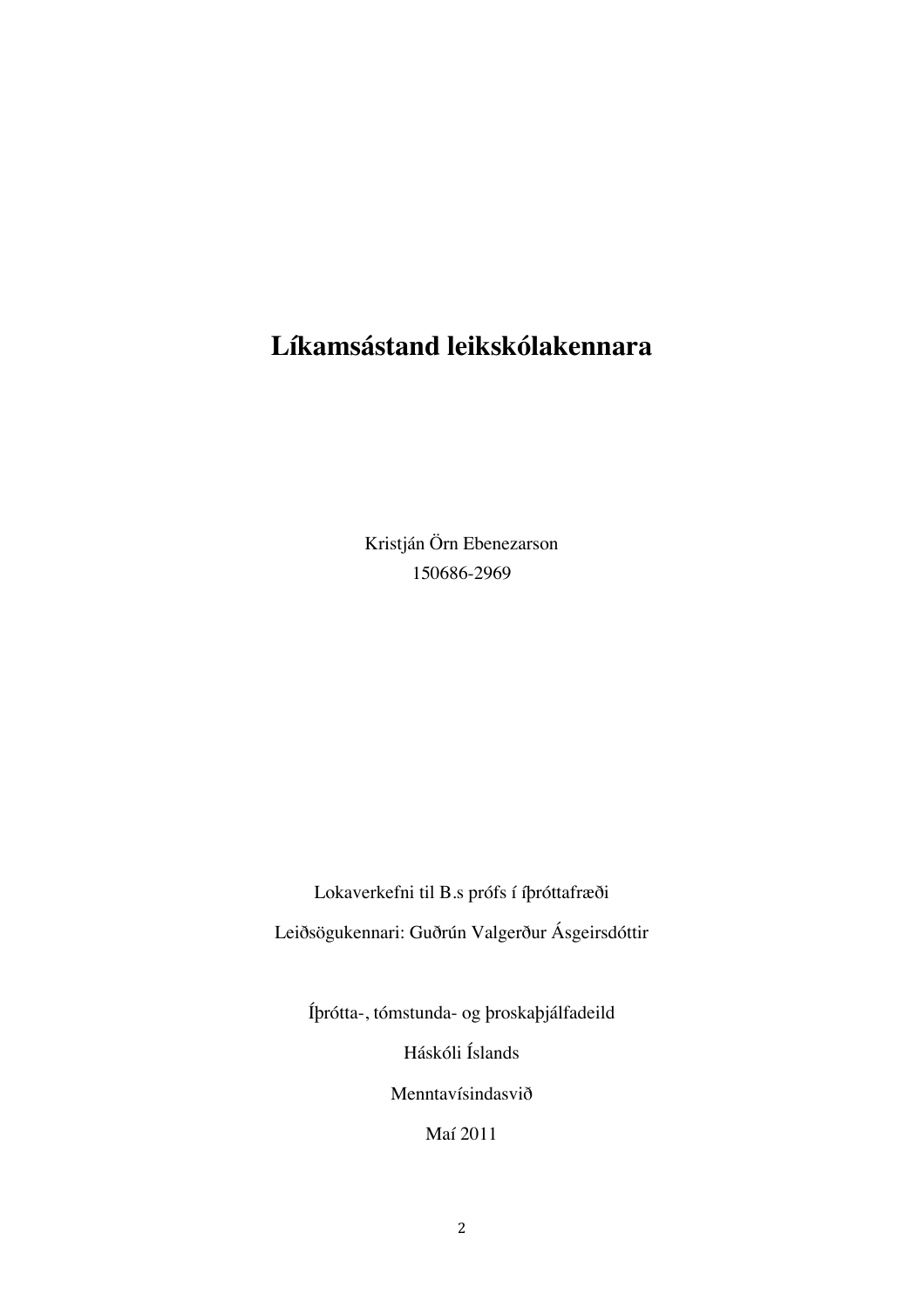## **Formáli**

Þessi ritgerð er lokaverkefni til B.S gráðu í íþrótta- og heilsufræðum frá Háskóla Íslands. Vægi hennar er 8 ECTS einingar og er hún byggð á megindlegri rannsókn á líkamsástandi leikskólakennara árið 2011.

Hugmynd að þessu ritgerðarefni kviknaði þegar höfundur ræddi við starfsmann leikskóla sem hafði nýlokið námskeiði fyrir leikskólakennara, og tók hann eftir því hversu margir leikskólakennarar voru í slæmu líkamsástandi.

Leiðbeinandi var Guðrún V. Ásgeirsdóttir aðjúnkt í íþróttafræðum og vil ég þakka henni fyrir góða leiðsögn og mikla hjálp. Einnig langar mig til þess að þakka eftirfarandi einstaklingum fyrir:

Helgu Kristínu Sæbjörnsdóttur fyrir yfirlestur á stafsetningu og málfari.

Hallgrími Júlíusi Jónssyni fyrir yfirlestur.

Steinunni A. Ólafsdóttur fyrir þýðingu á ágripi.

Sigurborgu Jónu Björnssdóttur fyrir hugmyndina að verkefninu.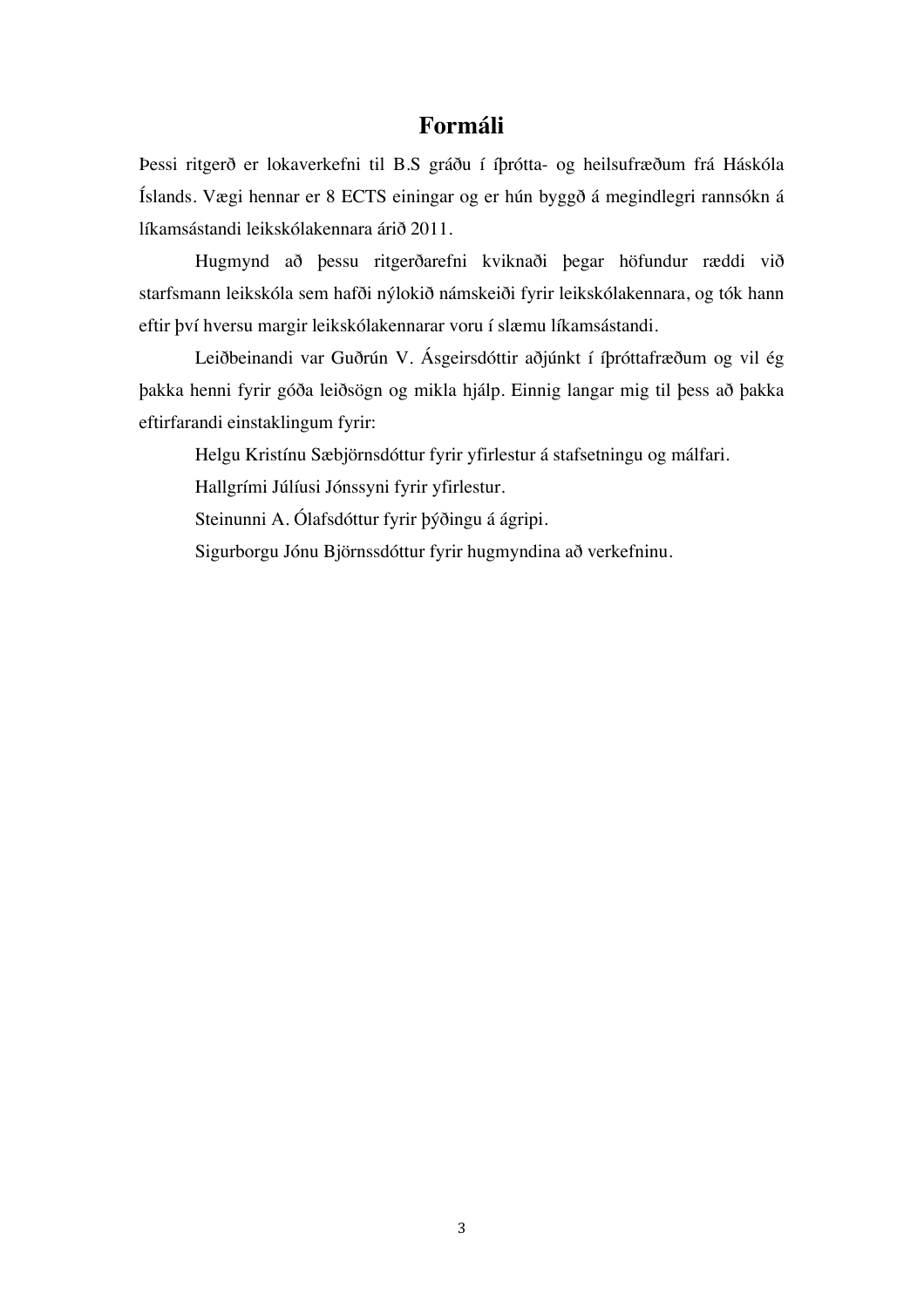## **Ágrip**

Tilgangurinn með þessari rannsókn var að kanna líkamsástand menntaðra leikskólakennara. Kannaður var aldur, hæð, þyngd, líkamsþyngdarstuðull, fituprósenta, vöðvaprósenta, grunnorkuþörf og innri fita.

Rannsóknarspurningarnar sem notast var við voru tvær annarsvegar er einhver munur á leikskólakennurum á Suðurlandi miðað við höfuðborgarsvæðið á eftirtöldum þáttum, það er líkamsþyngdarstuðli, fituprósentu, vöðvaprósentu, grunnorkuþörf, innri fitu og þoltölu og hins vegar eru leikskólakennarar í áhættuflokk samkvæmt líkamsþyngdarstuðli ef miðað er við fituprósentu? Tilgátur mínar eru þær að ég tel að það sé ekki marktækur munur á líkamsástandi milli leikskólakennara á Suðurlandi og á höfuðborgarsvæðinu. Einnig tel ég að leikskólakennarar séu í áhættuhópi ef miðað er við bæði fituprósentu og líkamsþyngdarstuðul (LÞS).

Meginástæðan fyrir því að þessar rannsóknarspurningar eru settar fram er að leikskólakennarar hafa ekki verið skoðaðir út frá líkamsástandi svo vitað sé. Í flestum rannsóknum sem tengjast leikskólum er megináhersla lögð á börnin og aðstöðu þeirra en ekki hvernig vinnuaðstaða starfsmanna leikskólanna er háttað.

Niðurstöðurnar úr öllum mælingum og prófum leiddu í ljós að ekki var mikill munur á milli höfuðborgarsvæðisins og Suðurlands. Ekki var um marktækan mun að ræða ( $p \le 0.05$ ). Höfuðborgarsvæðið kom aðeins verr út úr holdafarsmælingum og voru þátttakendur þar með aðeins hærri líkamsþyngdarstuðul að meðaltali, það er 26,8  $\pm$  (4,3) á móti 26  $\pm$  (5,4) hjá Suðurlandi. Einnig var fituprósenta á höfuðborgarsvæðinu hærri 38,5 ± (7,2) en á móti var hún 36,9 ± (8,6) á Suðurlandi. Höfuðborgarsvæðið var með lægri vöðvaprósentu að meðaltali  $26,3 \pm (3,4)$  á móti  $27.2 \pm (3.3)$  hjá Suðurlandi sem bendir til þess að leikskólakennarar á Suðurlandi séu í aðeins betra líkamlegu formi. Á höfuðborgarsvæðinu var innri fita örlítið hærri 7 ±  $(2,3)$  en hjá þátttakendum 6,5 ±  $(2,2)$  á Suðurlandi. Þó svo að höfuðborgarsvæðið hafi komið aðeins verr út úr holdafarsmælingum voru leikskólakennarar þar með örlítið betra úthald, en súrefnisupptakan hjá þeim var  $37.5 \pm (3.5)$  ml/kg/mín en á Suðurlandi var hún  $35,8 \pm (2,2)$  ml/kg/mín.

Það væri mjög fróðlegt að gera stærri rannsókn á þessu með stærra úrtaki þar sem breiddin í þessari rannsókn  $(n = 71)$  var ekki nægilega mikil. Það gæti haft áhrif á niðurstöður og leitt til þess að ekki var marktækur munur. Einnig gæti þessi rannsókn vakið umhugsun innan starfsviðs leikskólakennara á líkamsástandi þeirra.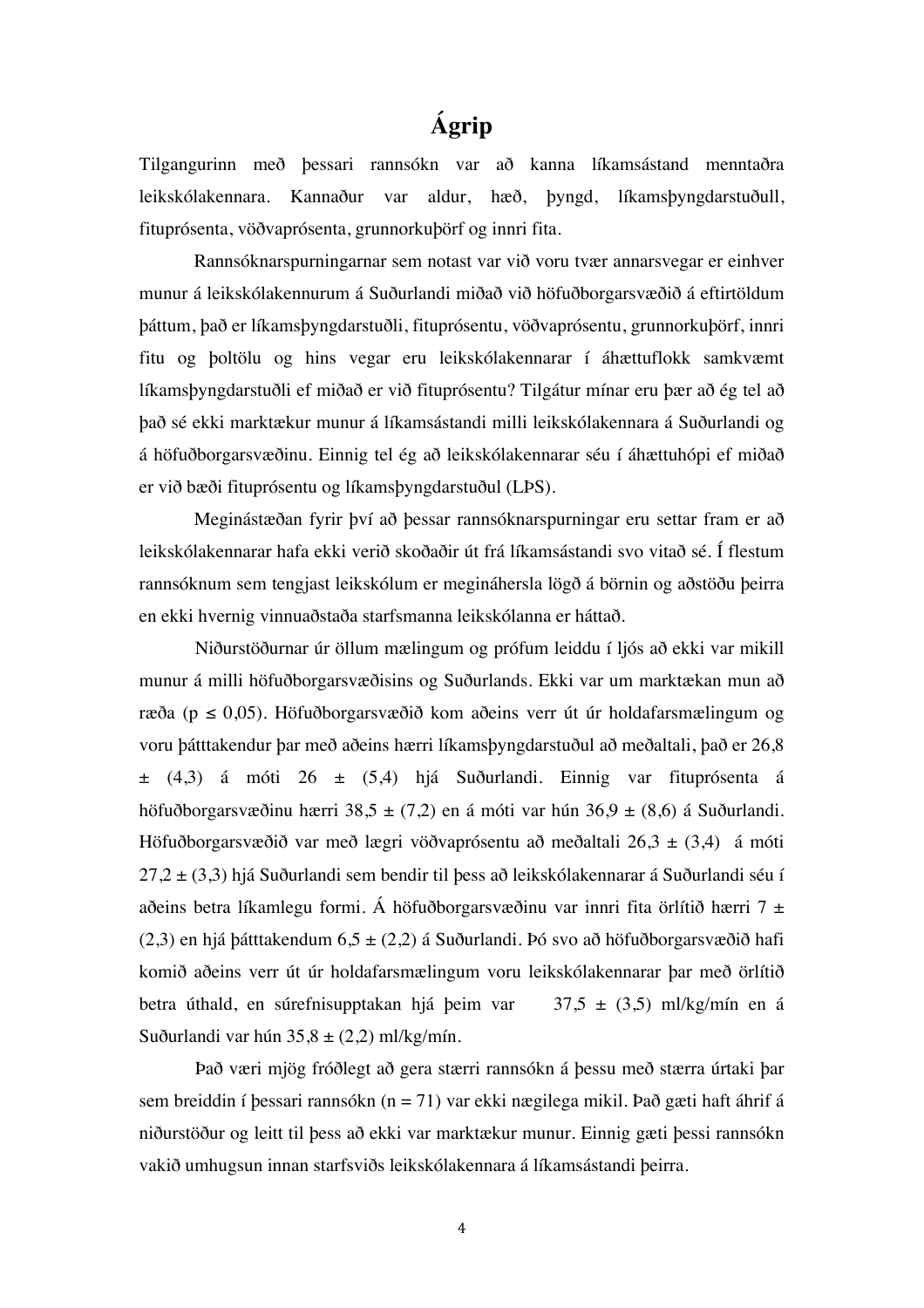### **Abstract**

The main aim of this study was to investigate physical fitness of graduated playschool teachers. Variables measured were age, height, weight, body mass index, fat ratio, muscle ratio, oxygen uptake and visceral fat.

The research questions asked are. Is there a difference between playschool teachers in rural area and in the capital area regarding BMI, fat ratio, muscle ratio, resting metabolic rate, fat and oxygen uptake? Are playschool teachers at more risk for lifestyle diseases when fat ratio is viewed what about if they have high BMI? My hypotheses are. There is no significant difference of physical fitness of playschool teachers in rural area and capital area. Playschool teachers are at risk for higher body fat ratio and BMI.

Main reason for these questions is that physical fitness of playschool teachers has not been measured. Most studies related to play schools, emphasize children and their environment but not the teachers and their conditions.

The was no significant difference in any of the variables between playschool teachers in the capital areas and in southern part of Iceland ( $p \le 0.05$ ). The playschool teachers in the capital area had higher mean BMI than the teachers in the southern part  $26,8 \pm (4,3)$  vs  $26 \pm (5,4)$ . The mean fat ratio was also higher in the capital area  $38.5 \pm (7.2)$  vs  $36.9 \pm (8.6)$  and the mean muscle ratio was lower  $26.3 \pm (3.4)$  vs  $27.2$  $\pm$  (3,3). This indicates that the playschool teachers in the southern part have little more strength than the teachers in the capital area. The mean for visceral fat was little higher in the capital area  $7 \pm (2.3)$  vs  $6.5 \pm (2.2)$ ). Even though the teachers in the capital area had worse outcome in body composition, they had little more endurance and their oxygen uptake was  $37.5 \pm (3.5)$  ml/kg/min while the oxygen uptake of the teachers in the southern part was  $35,8 \pm (2,2)$  ml/kg/min.

It would be interesting to conduct a bigger research with more participants  $(n=$ 71). The power of this study is not big and small sample might have caused the insignificancy of the results. This study could also open up a discussion among playschool teachers about their physical fitness.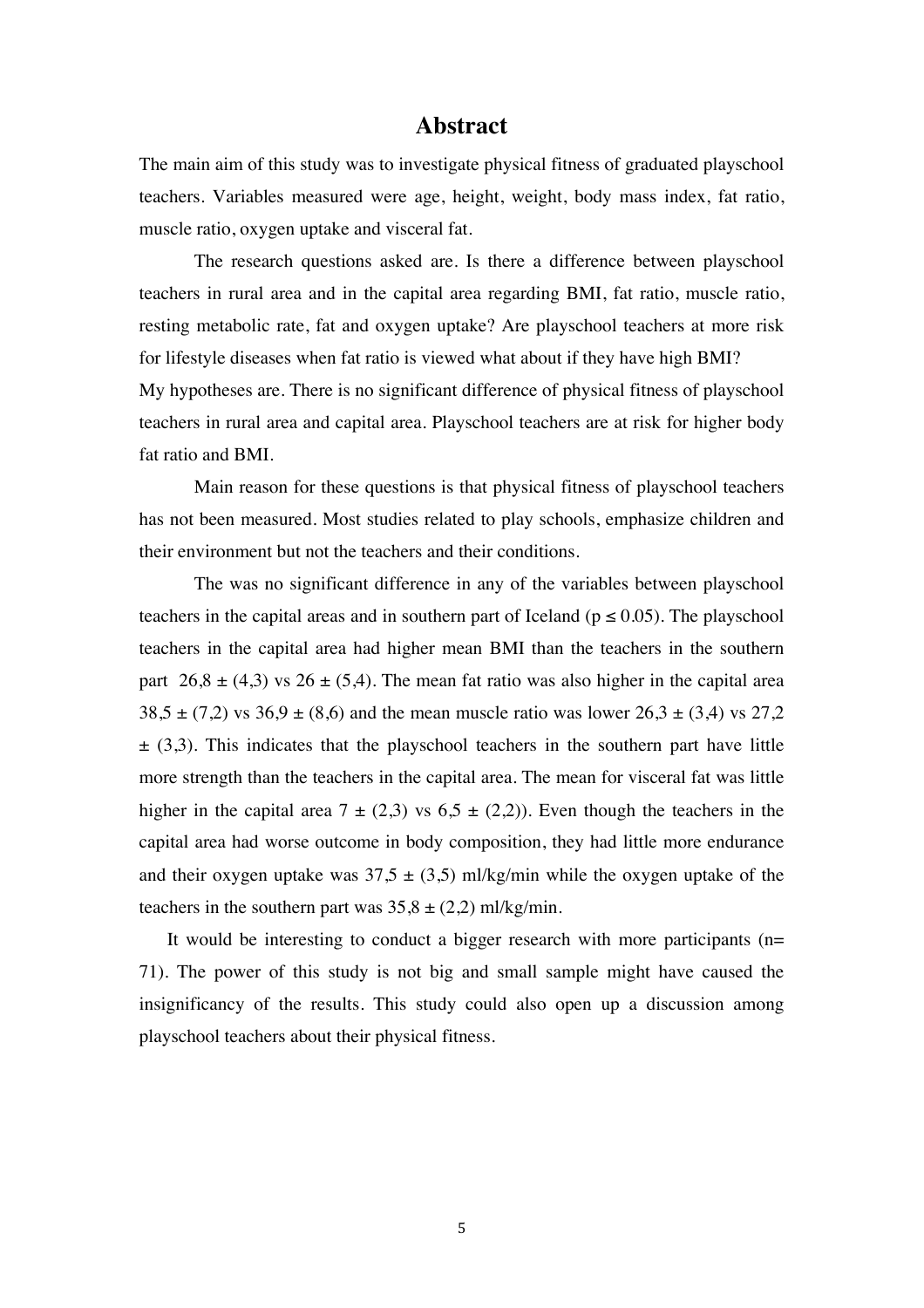| 1.  |  |
|-----|--|
| 2.  |  |
| 2.1 |  |
| 2.2 |  |
| 2.3 |  |
| 2.4 |  |
|     |  |
|     |  |
|     |  |
|     |  |
|     |  |
|     |  |
| 2.5 |  |
| 2.6 |  |
| 2.7 |  |
|     |  |
| 3.1 |  |
| 3.2 |  |
|     |  |
|     |  |
|     |  |
|     |  |
|     |  |
|     |  |
|     |  |
| 4.1 |  |
| 4.2 |  |
| 4.3 |  |
| 4.4 |  |
| 4.5 |  |
| 4.6 |  |
| 4.7 |  |

# Efnisyfirlit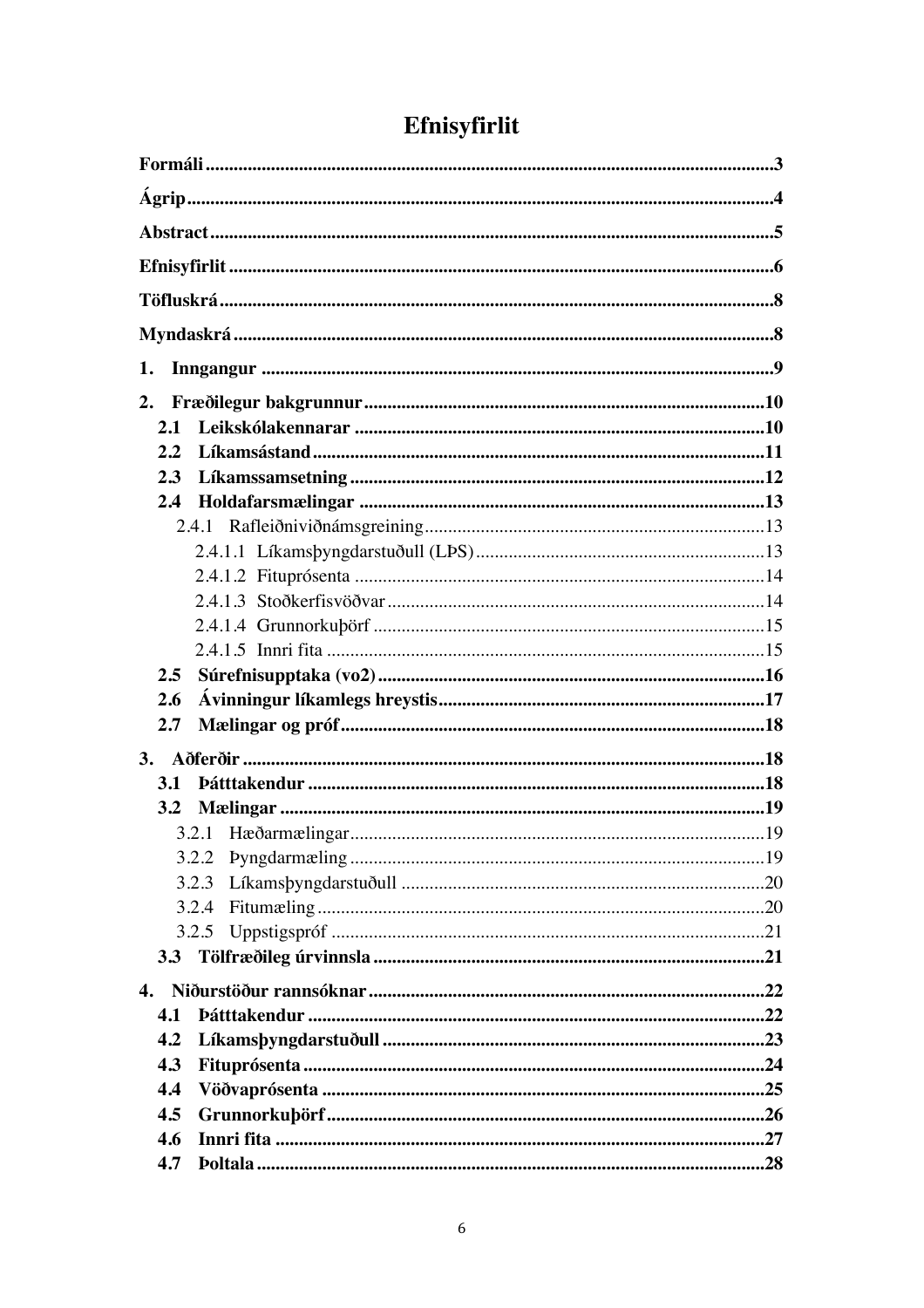| 5.3 |  |
|-----|--|
|     |  |
|     |  |
|     |  |
|     |  |
| 7.  |  |
| 8.  |  |
|     |  |
|     |  |
|     |  |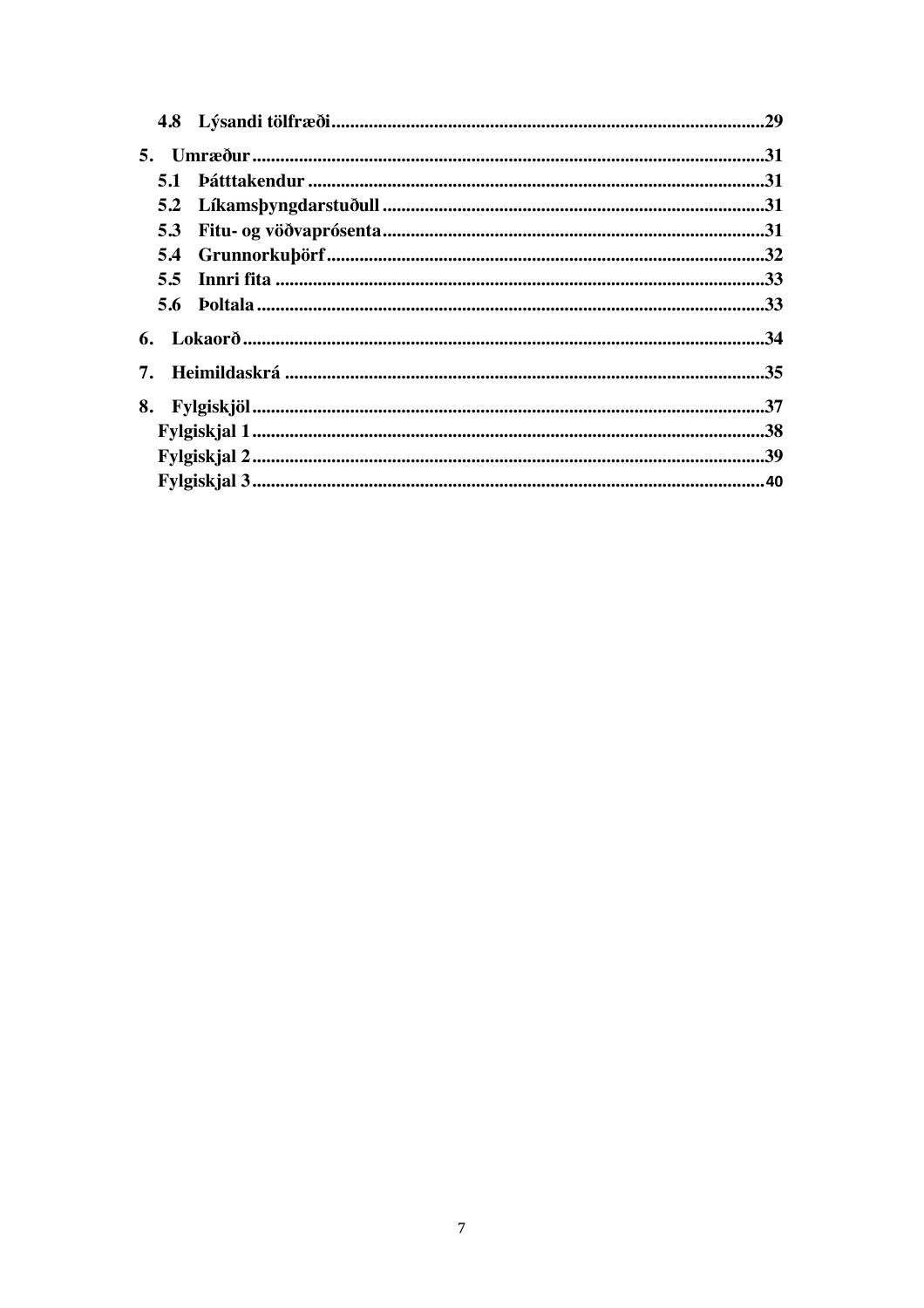## **Töfluskrá**

| Tafla 5. Áætluð þoltal (VO2max) hjá konum eftir aldri (ml/kg/mín) 21         |  |
|------------------------------------------------------------------------------|--|
| Tafla 6. Meðaltöl og staðalfrávik fyrir aldur, hæð og þyngd22                |  |
|                                                                              |  |
|                                                                              |  |
|                                                                              |  |
|                                                                              |  |
|                                                                              |  |
|                                                                              |  |
|                                                                              |  |
| Tafla 14. Meðaltöl, (staðalfrávik), munur á höfuðborgarsvæðinu og Suðurlandi |  |
| Tafla 15. Meðaltöl, (staðalfrávik), munur á höfuðborgarsvæðinu og Suðurlandi |  |
|                                                                              |  |
|                                                                              |  |

# **Myndaskrá**

| .21                                                                           |
|-------------------------------------------------------------------------------|
| Mynd 4. Meðaltal líkamsþyndarstuðuls fyrir höfuðborgarsvæðið og Suðurland23   |
| Mynd 5. Meðaltal fituprósentu fyrir höfuðborgarsvæðið og Suðurland 24         |
| Mynd 6. Meðaltal vöðvaprósentu fyrir höfuðborgarsvæðið og Suðurland 25        |
| Mynd 7. Meðaltal fyrir grunnorkuþörf í kkal fyrir höfuðborgarsvæðið og        |
| .26                                                                           |
| .27<br>Mynd 8. Meðaltal fyrir innri fitu fyrir höfuðborgarsvæðið og Suðurland |
| Mynd 9. Meðaltal yfir þoltölu fyrir höfuðborgarsvæðið og Suðurland 28         |
|                                                                               |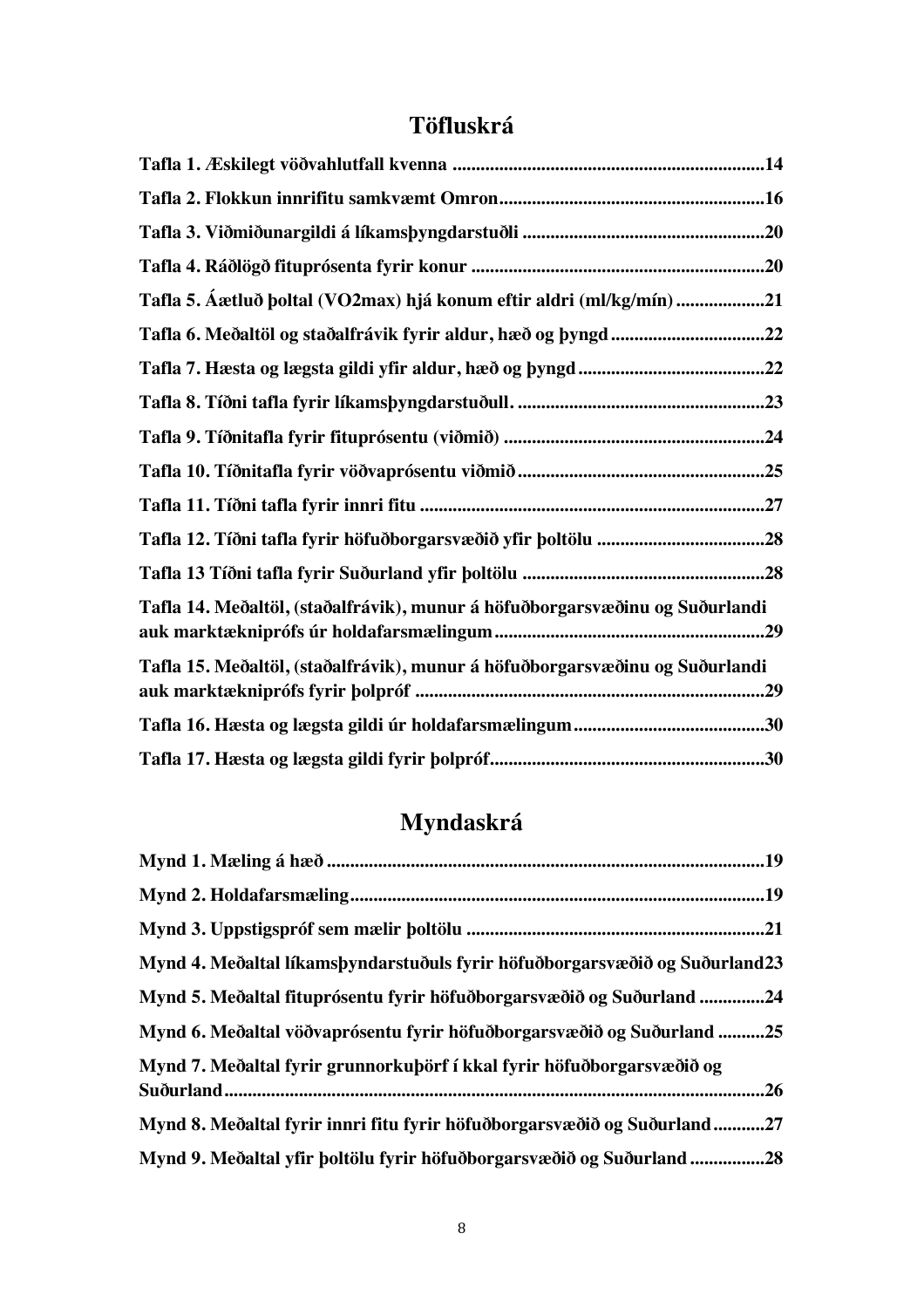## **1. Inngangur**

Rannsókn þessi er framkvæmd til þess að kanna líkamsástand leikskólakennara í einstökum leikskólum og er meginmarkmið hennar að athuga hvort einhver munur sé á milli leikskólakennara á höfuðborgarsvæðinu og á Suðurlandi.

Kannað verður hver líkamssamsetning, líkamsfituprósenta og þoltala þeirra er, til þess að sjá hvort einhver munur sé á milli þessara tveggja landshluta. Niðurstöðurnar mætti nýta til forvarna fyrir leikskólakennara í framtíðinni. Þess má geta að gott líkamsástand getur komið í veg fyrir heilsufarsvandamál, en einnig getur gott líkamsástand aukið sjálfstraust sem gæti leitt af sér betri leikskólakennara.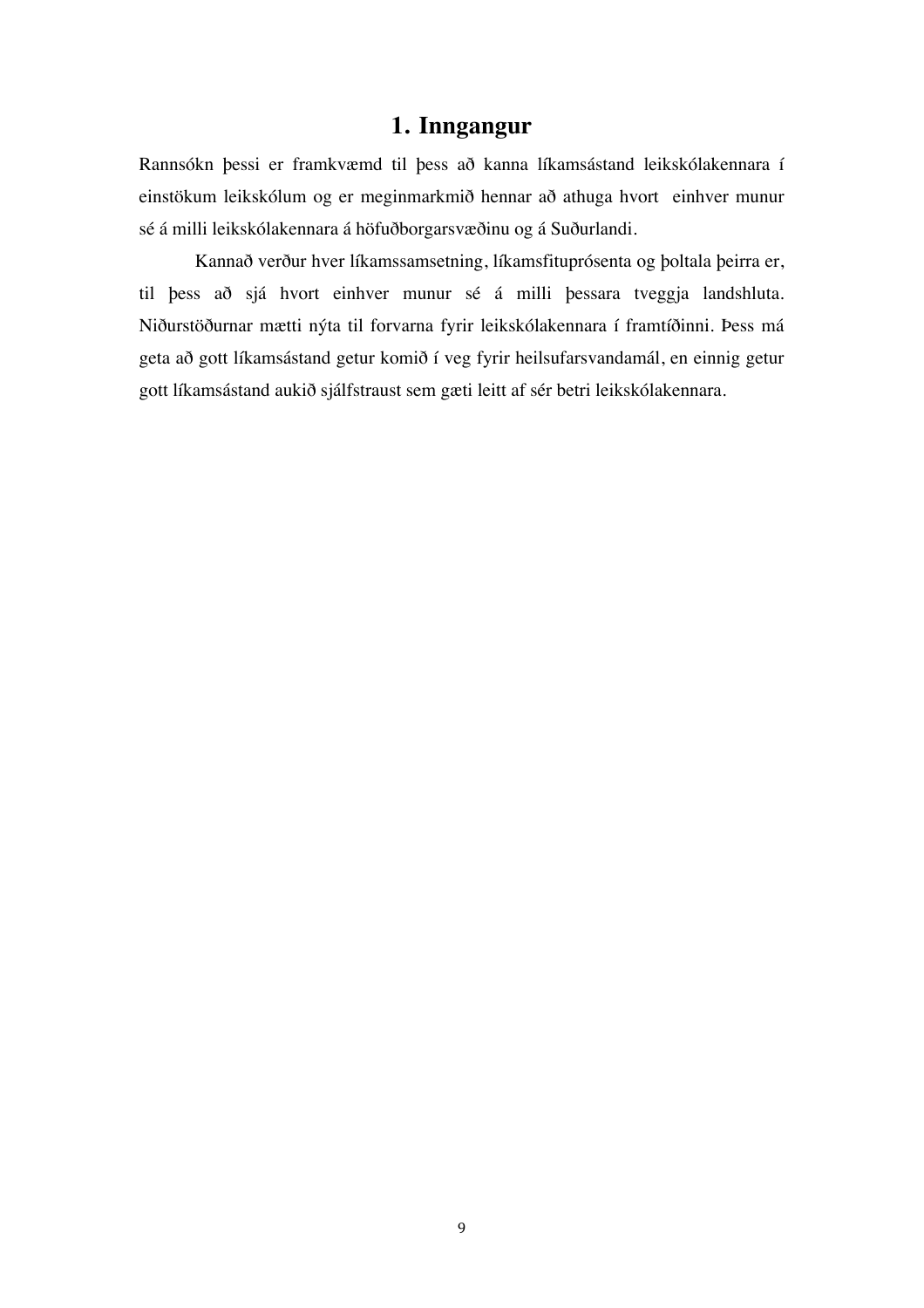## **2. Fræðilegur bakgrunnur**

Margar rannsóknir hafa verið gerðar á líkamsástandi og þætti sem tengjast því eins og líkamsþyngdarstuðull, fituprósenta, vöðvaprósenta, grunnorkuþörf, innri fita og súrefnisupptaka. Í þessum kafla verður farið yfir þessa þætti.

#### **2.1 Leikskólakennarar**

Þegar skoðað er kynjahlutfall starfsmanna á leikskólum eru konur í miklum meirihluta eða í um 96% stöðugilda $^{\rm l}$ .

Leikskólakennarinn hjálpar börnum að öðlast skilning og þekkingu á lífinu og samskiptum við önnur börn, umhverfi sitt og náttúruna. Leikskólakennararnir búa til aðstæður þar sem börn eru þátttakendur í lýðræðislegu samfélagi $^2.$ 

Leikskólakennarinn á að fylgjast vel með og vera tilbúinn að örva og taka þátt i leiknum og þá á forsendum barnanna. Hann veitir þannig öryggi, getur vakið áhuga og fræðir börnin. Leikskólakennarinn þarf að vera næmur fyrir andlegum og líkamlegum þörfum barnsins $^3.$ 

Í verkefni sem Lýðheilsustöð stóð fyrir undir yfirskriftinni ,,Allt hefur áhrif, einkum við sjálf!,, var lagður fram spurningalisti til leikskóla- og skólastjórnenda á Íslandi. Þar var verið að kanna hreyfingu, næringu, líðan starfsmanna og fleira. Í stöðumati á verkefninu árið 2007 og 2009 var spurningarlistinn sendur til 286 leikskólastjóra og svöruðu 217 árið 2007, en 249 árið 2009 og jókst því svarhlutfallið um 10,3% milli ára. Einnig var könnunin send á 174 grunnskólastjóra á öllu landinu og svöruðu 126 árið 2007 en 130 árið 2009 og jókst því svarhlutfall þar aðeins um 2,5%. Lítil breyting var á milli ára hjá leikskólum sem fjalla um heilbrigða lífshætti starfsmanna í stefnu-, handbók- eða námsskrá skólans en það jókst úr 18,7% árið 2007 í 22,4% árið 2009 eða um 3,7%. Þegar borið er saman stöðumatið frá árinu 2007 við árið 2009 hefur hlutfall þeirra sem aldrei taka þátt í hreyfileikjum innandyra lækkað um 1,2% milli ára. Einnig minnkaði hlutfall hjá þeim sem tóku aldrei þátt utandyra um 0,8% á milli ára. Hlutfallið lækkaði hjá þeim sem tóku þátt í hreyfingu einu sinni í viku innandyra um 8,3% milli ára og lækkaði hlutfall líka utandyra um 7% milli ára. Þeir sem tóku þátt í hreyfileikjum innandyra 2-3 sinnum í viku hækkuðu um 9,5% milli ára og jókst það um 4,9% hjá þeim sem stunda hreyfileiki utandyra. Hlutfallið jókst um 0,1% á milli ára hjá þeim sem taka þátt í hreyfileikjum innandyra 4 sinnum eða oftar og um 3% hjá þeim sem taka þátt utandyra $4.5$ .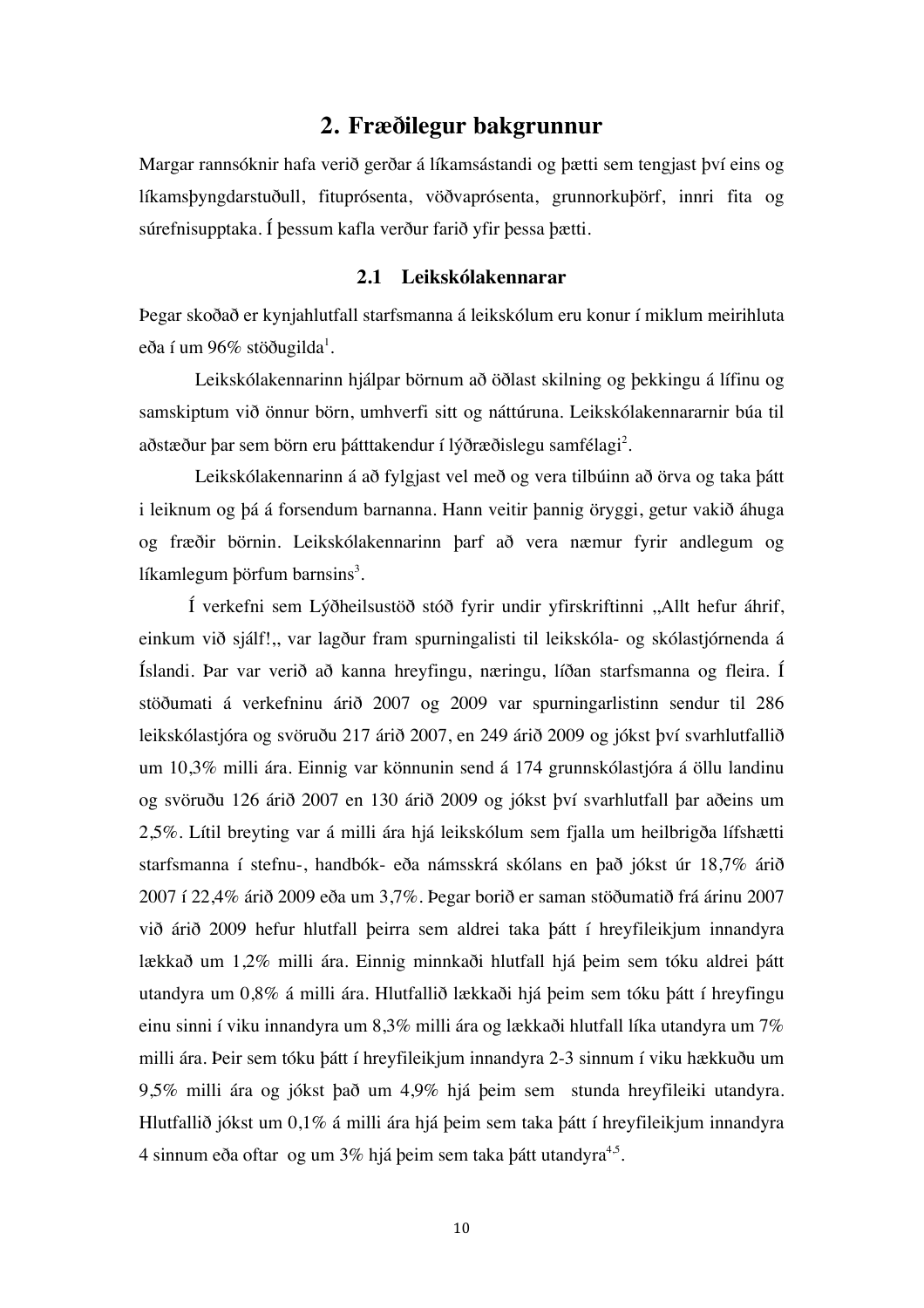#### **2.2 Líkamsástand**

Ekki er til nein íslensk skilgreining á líkamsástandi en þegar skoðuð er skilgreining á enska orðinu "physical fitness" þá er það skilgreint sem gott líkamlegt ástand og að vera í formi<sup>6</sup>.

Skilningur á heilsufari kvenna er að aukast, einkunn síðasta áratug. Rannsókn sem gerð var á Íslandi á þróun ofþyngdar og offitu meðal 45-64 ára Reykvíkinga á árunum 1975-1994 sýndi að karlar og konur hafa bæði hækkað og þyngst á þessu tímabili. Sú þyngdaraukning er ekki aðeins útskýrð með aukinni hæð en með því að skoða líkamsþyngdarstuðul hjá báðum kynjum má sjá hækkun á þeim þætti. Hlutfall of feitra tvöfaldaðist hjá báðum aldurshópum kvenna (45-54 ára og 55-64 ára) á tímabilinu 1975-1994<sup>7</sup>.

Í rannsókn sem Sigríður Lára Guðmundsdóttir og fleiri framkvæmdu á Íslandi á tímabilinu 2001 - 2003 kom í ljós að 19% kvenna og 24% karla stunduðu enga þjálfun<sup>8</sup>.

Konum hefur farið aftur heilsufarslega en í Bandaríkjunum eru yfir 30% kvenna að minnsta kosti 13,5kg þyngri en þær ættu að vera<sup>6</sup>. Konur geta misst beinmassa jafnframt því sem þær missa vöðvamassa ef þær stunda ekki nægilega mikla hreyfingu, en regluleg hreyfing getur viðhaldið vöðvamassa, aukið hraða á efnaskiptum og dregið úr beinþynningu. Það er ljóst að regluleg hreyfing stuðlar að betri heilsu kvenna til lengri tíma, því ættu konur að taka þeirri áskorun og gera hreyfingu að sínum lífstíl $^9$ .

Rannsókn frá árinu 2000 sem kynnt var á samkomu hjá samtökum um rannsóknir á offitu í Bandaríkjunum (NAASO) sýndi fram á að það eru þrjú tímabil á lífskeiði kvenna sem þær eiga í mestri hættu á að safna fitu og þyngjast. Fyrsta tímabilið er við blæðingar, annað tímabilið er á meðan meðgöngu stendur og eftir hana en þriðja og síðasta tímabilið er fyrir, á meðan og eftir tíðarhvörf<sup>10</sup>.

Margar lífeðlisfræðilegar breytingar eiga sér stað þegar við eldumst. Eftir að konan nær fertugsaldri missir hún um 230 grömm af vöðvum árlega og þegar hún er 40-45 ára getur hún misst allt að 2,25 – 4,5 kg af vöðvum ef hún notar þá lítið. Þegar vöðvar rýrna hægir á brennslu líkamans og fita byrjar að safnast fyrir í líkamanum. Það getur verið ástæða fyrir þyngdaraukningu á þessum aldri en með hreyfingu er hægt að hægja á rýrnun vöðva og koma í veg fyrir þyngdaraukningu vegna vöðvarýrnunar $11$ .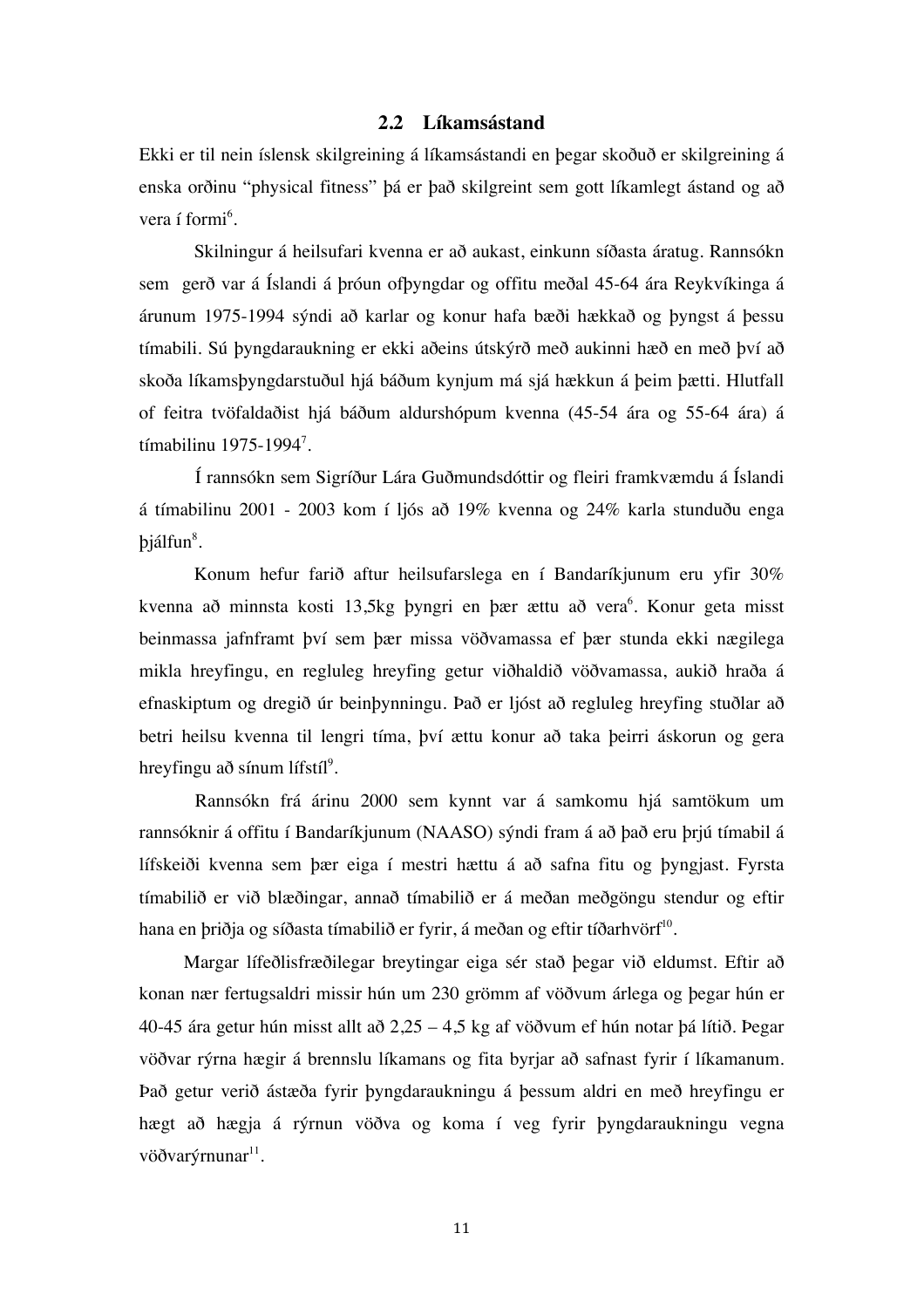#### **2.3 Líkamssamsetning**

Það hafa verið notaðar margar aðferðir til þess að meta líkamssamsetningu en engin af þeim mælir fituprósentuna beint, hún er aðeins áætluð eða mæld óbeint. Eina leiðin til þess að mæla fituprósentuna er að kryfja og efnagreina vefi líkamans. En það getur verið erfitt því oftast nær eru viðfangsefnin a lífi og því er sá valkostur ekki í boði $^{12,13}.$ 

Í rannsókn sem framkvæmd var árið 2007 og Lýðheilsustöð birti kemur fram að 29% karla og 33,1% kvenna voru ósátt við eigin líkamsþyngd. Einnig kom fram að 26,1% karla fannst þeir þurfa að léttast um 1-5 kg á meðan 34,2% kvenna taldi sig þurfa að léttast um sama kílóa fjölda14.

Líkamssamsetning á við líkamsþyngd með tilliti til vöðva, beina og fituhlutfalls í líkamanum, það er talað um hlutfall fituprósentu og fitulauss massa. Skilgreiningin á líkamsþyngd er stærð eða massi einstaklings. Það sem telst lífsnauðsynleg fita er  $3 - 5\%$  hjá körlum og  $8 - 12\%$  hjá konum<sup>13</sup>.

Í rannsókn Sigríðar Láru Guðmundsdóttur sem gerð var hér á landi á árunum 2001- 2003 um samband líkamlegrar þjálfunar við þyngdarstuðul, fitumassa og gripstyrk í íslensku þýði kom fram að helmingur þeirra Íslendinga sem búa á höfuðborgarsvæðinu voru of þungir eða of feitir. Hlutfall líkamsfitu var 33% hjá konum á aldrinum 30-45 ára en 22,9% hjá körlum á sama aldri $^8.$ 

Í rannsóknum sem gerðar voru í Bandaríkjunum kemur fram að lífstílssjúkdómar líkt og offita og yfirþyngd vex mjög hratt þar í landi. Á árunum 1991 – 1998 jókst offita að staðaldri um 50% og voru 63% karla og 55% kvenna í annað hvort offitu- eða ofþyngdarflokki $13$ .

Kona með eðlilegt hlutfall líkamsfitu þarf að bera meiri fitu og minni vöðva heldur en karlmaður með eðlilegt hlutfall líkamsfitu. En eðlileg líkamsfita hjá konum að 45 ára aldri er 20 – 25%. Hjá venjulegum karlmanni er eðlilegt hlutfall á þessum aldri 10 – 15%. Eftir 45 ára aldur hækkar þetta hjá konum upp i 32% og hjá körlum í 25%.

Konur eru með fleiri fitufrumur á lærum, mjöðmum og á rassi á meðan karlar eru með fleiri fitufrumur við kviðinn og sést þessi munur strax við kynþroska. Ekki er vitað hvers vegna svona ólík dreifing er á líkamsfitu en talið er að þetta tengist hormónum og magni af fituforðaensíma $^{11}$ .

Ein mesta heilsufarslega ógn fyrir bæði einstaklinga sem eru í yfirþyngd og einnig þá sem eru í kjörþyngd er kviðfitan því hún er nátengd hjarta- og æðasjúkdómum $^{13}$ .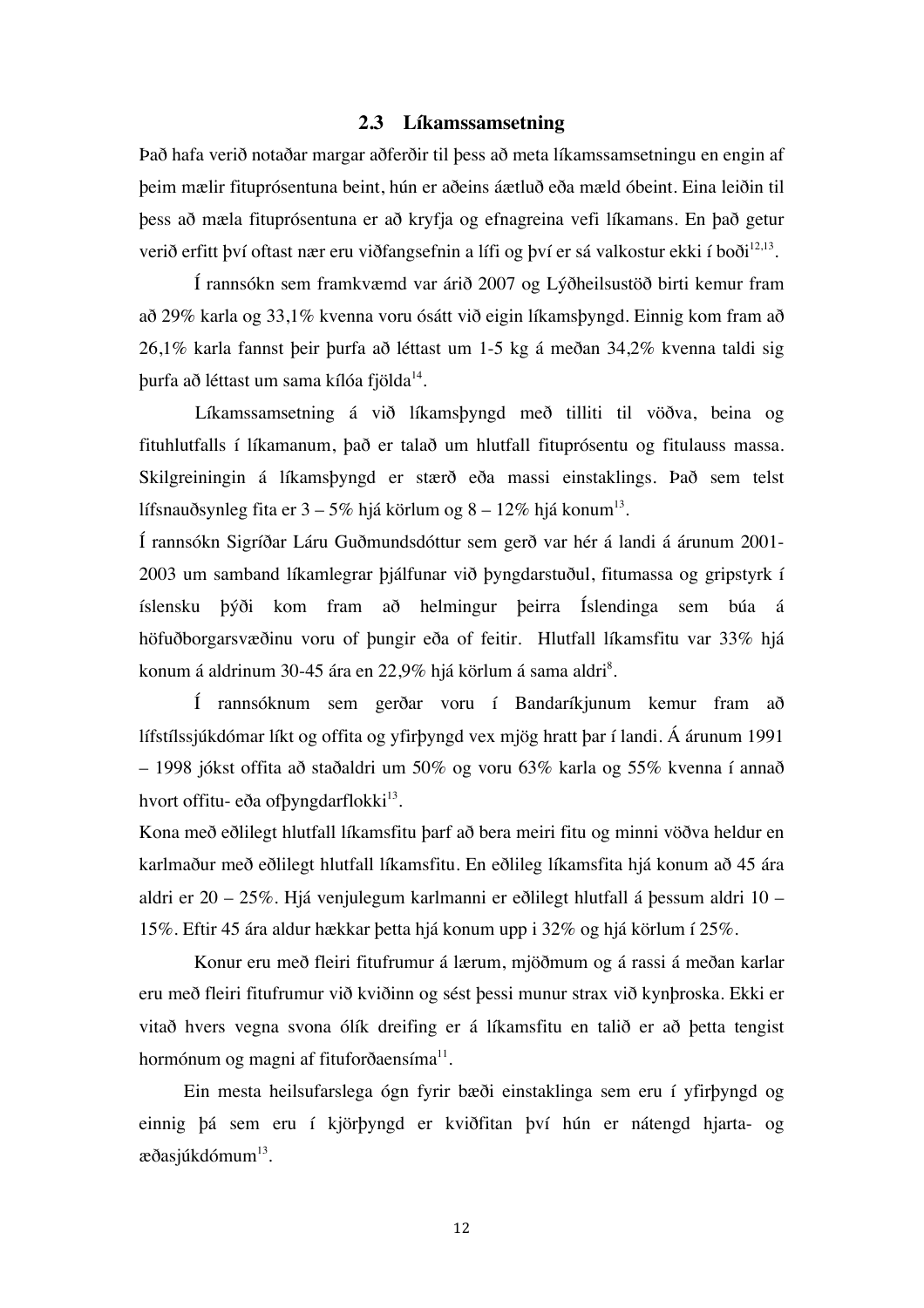Nýlegar rannsóknir hafa sýnt fram á að það skiptir ekki öllu máli hve feitar konur eru í raun heldur skiptir mestu máli hvar fitan sest á líkamann og hefur fita sem sest á kvið oft alvarlegri áhrif á heilsu kvenna og sjúkdóma sem tengjast offitu frekar en sú fita sem dreifist á líkamann $10$ .

#### **2.4 Holdafarsmælingar**

Samkvæmt íslensku orðabók Árna Böðvarssonar þá merkir orðið holdafar hvernig holdum er háttað $15$ .

Holdafarsmælingar eru notaðar til þess að finna út þyngd, hæð og magn beina, vöðva og fituvefja einstaklinga. Til eru nokkrar leiðir til þess að mæla holdafar allt frá því að vera gamaldags og ódýrar yfir í það að vera hátæknilegar og dýrar. Í þessum kafla verður farið yfir hvaða aðferðir voru notaðar við holdafarsmælingar í þessari rannsókn.

#### **2.4.1 Rafleiðniviðnámsgreining**

Hægt er að nýta rafleiðniviðnámsgreiningu (bioelectrical impedance analysis – BIA) til þess að meta fituprósentu hjá einstaklingum. Réttmæti rafleiðniviðnámsgreiningar hefur verið skoðað í samanburði við áþekka tækni eins og röntgengeislagleypni mælingu (DEXA) og segulómun  $(MRI)^{16}$ .

Í rannsókn Önju Bosy-Westpha sem var birt árið 2008 var gerður samanburður á fjórum rafleiðniviðnámsgreiningartækjum. Þar voru 106 einstaklingar skoðaðir, 54 konur og 52 karlar. Þá voru skoðuð aldur, hæð, þyngd og líkamsþyngdarstuðull en einnig var mæld fituprósenta, vöðvaprósenta, innri fita og beinmassi án þyngdar. Þar kemur fram að ekki var marktækur munur á milli Omron BF-500 og samanburðartækjanna16**.** Með rafleiðniviðnámsgreiningu er hægt að mæla eftirfarandi þætti líkamsþyngdarstuðul, fituprósentu, stoðkerfisvöðva, grunnorkuþörf og innri fitu hér á eftir verður farið nánar yfir hvern þátt.

#### **2.4.1.1 Líkamsþyngdarstuðull (LÞS)**

Þegar líkamssamsetning er skoðuð þá er líkamsþyngdarstuðull (LÞS) oft notaður til þess að meta hvort einstaklingur sé í áhættuhóp fyrir vannæringu eða offitu. En til þess að geta reiknað út líkamsþyngdarstuðull (LÞS) þarf að finna út hæð og þyngd einstaklings. Líkamsþyngdarstuðull (LÞS) er skilgreindur sem hlutfall líkamsþyngdar í kílógrömmum og hæðar í metrum í öðru veldi (LÞS = þyngd (kg) / hæð  $(m)^2$ <sup>17</sup>.

Lýðheilsustöð**<sup>13</sup>**hefur flokkað offitu og ofþyngd út frá líkamsþyngdarstuðli (sjá bls 18)**.** Samkvæmt flokkunum er gott að vera í 18,5 til 24,9 en þeir sem eru undir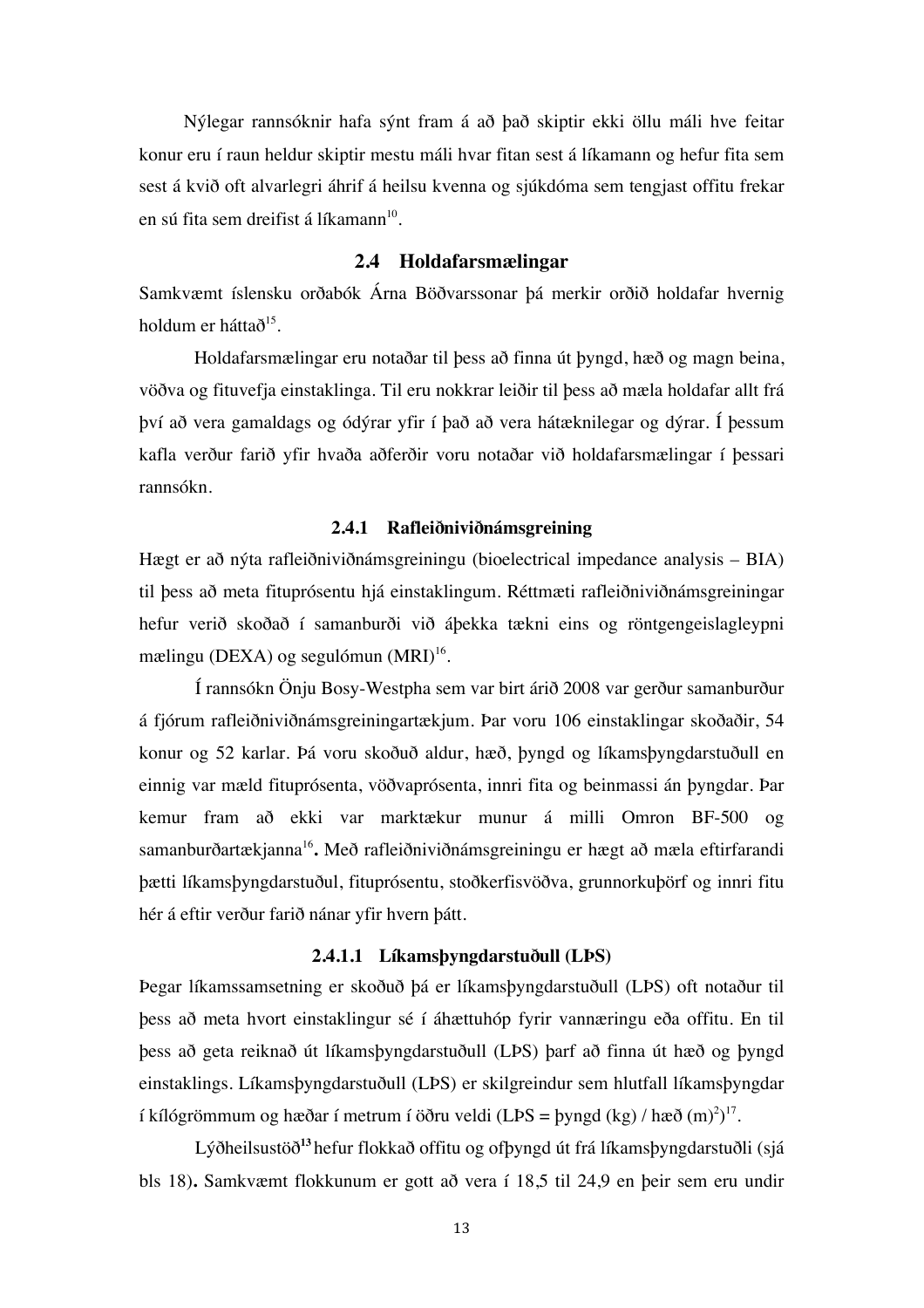18,5 eru taldir vera vannærðir og þeir sem eru yfir 30 eru taldir vera í offituflokk. Ef líkamsþyngdarstuðull er mjög hár aukast líkur á ýmsum heilsufarsvandamálum og því er mikilvægt að meta og skrá stuðulinn hjá einstaklingum $17,18$ .

#### **2.4.1.2 Fituprósenta**

Fituprósenta er það magn líkamsfitu í sambandi við líkamsþyngd gefið upp í prósentu. Formúlan til að reikna út fituprósentu er líkamsfituprósenta  $(\%)$  = (fitumassi (kg) / líkamsþyngd (kg))\*100.

Húðfita er sú fita sem safnast bæði í kringum kviðinn, á upphandleggi, mjaðmir og læri og getur valdið því að hlutföll líkamans eru ekki rétt. Það eru ekki bein tengsl á milli húðfitu og sjúkdóma en talið er að það auki líkur á hjarta- og æðasjúkdómum<sup>19</sup>.

Í rannsókn Steinunnar H. Hannesdóttur sem gerð var árið 2010 á heilsufarslegri breytingu sjúklinga í offitumeðferð á Reykjalundi þar sem 47 konur voru mældar kemur fram að niðurstöður úr rafleiðniviðnámsgreiningu (BIA) sýndu mestan hlutfallslegan mun á fitu magni sem var um  $13\%^{20}$ .

#### **2.4.1.3 Stoðkerfisvöðvar**

Stoðkerfi líkamans skiptist upp í tvo megin hluta, beinagrindina sem er burðarvirki líkamans og síðan virka hlutann, það er vöðvana<sup>18</sup>.

Vöðvum er skipt í tvo flokka, annars vegar vöðvar innri líffæra eins og hjartað. Hins vegar eru beinagrindavöðvarnir sem tengjast beinagrindinni og við notum til þess að hreyfa okkur. Í mannslíkamanum eru meira en 600 vöðvar og er helmingur líkamsþyngdar vöðvamassi, en beinagrindin samanstendur af um 200 beinum og eru þau um 20% af líkamsþyngdinni18.

Hægt er að stækka og auka beinagrindavöðva með hreyfingu. Ef hlutfall beinagrindavöðva er hátt brennir líkaminn meiri orku og veldur því að líkaminn geymir minna af fitu í fituvefjum. Í töflu 1 þá er hægt að sjá stöðluð viðmið fyrir æskilegt vöðvahlutfall kvenna<sup>19</sup>.

| Konur         | Lágt       | Venjulegt       | Hátt            | Mjög Hátt  |
|---------------|------------|-----------------|-----------------|------------|
| $18 - 39$ ára | $< 24,3\%$ | $24.3 - 30.3\%$ | $30.4 - 35.3\%$ | $35,4\% >$ |
| $40 - 59$ ára | $< 24,1\%$ | $24.1 - 30.1\%$ | $30.2 - 35.1\%$ | $35,2\% >$ |
| $60 - 80$ ára | $< 23.9\%$ | $23.9 - 29.9\%$ | $30.0 - 34.9\%$ | $35,0\% >$ |

 **Tafla 1. Æskilegt vöðvahlutfall kvenna**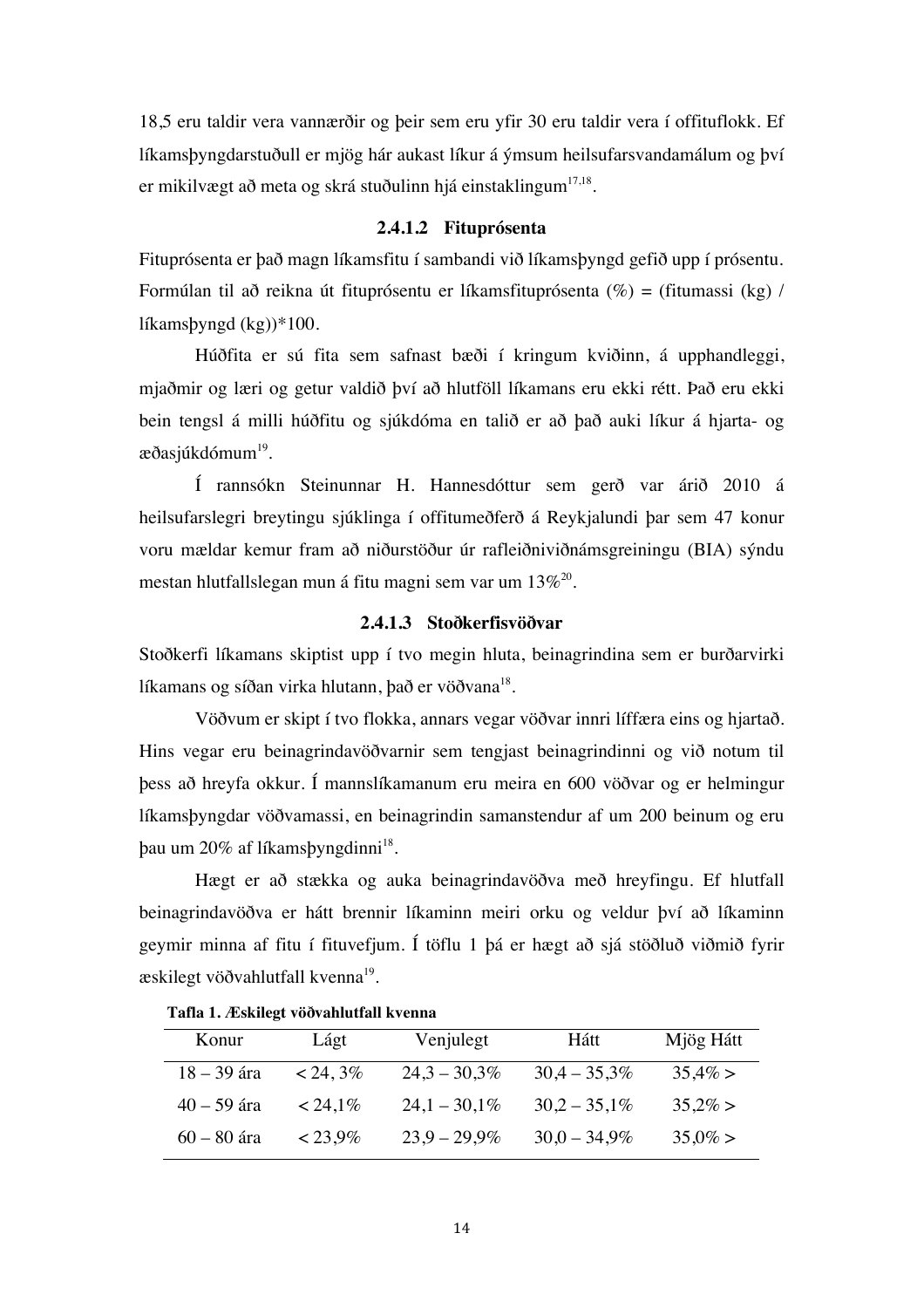#### **2.4.1.4 Grunnorkuþörf**

Grunnorkuþörf er mjög breytileg eftir einstaklingum því hún er skoðuð út frá þyngd, hæð, aldri og fleiri þáttum. Óháð hversu mikið einstaklingurinn hreyfir sig þarf hann alltaf lágmarks kaloríufjölda til þess að takast á við dagleg störf. Þetta er kallað grunnorkuþörf og segir hversu margar kaloríur líkaminn þarfnast að lámarki til að hafa næga orku. Hægt er að reikna út grunnorkuþörf fyrir konur með tveim eftirfarandi formúlum: Konur á aldrinum 18 - 30 ára: (14,7xþyngd (kg))+496 og konur á aldrinum 30 - 60 ára:  $(8,7 \times 9)$  + 829 .

Það þarf að aðlaga grunnorkuþörfina að aldri því hún minnkar um 2% - 5% á hverju ári eftir að einstaklingurinn er kominn á fertugsaldurinn<sup>12</sup>. Ástæðan fyrir því að grunnorkuþörfin minnkar með aldrinum er að fitulaus massi minnkar. Aðrir þættir sem hafa áhrif á grunnorkuþörf er aukinn hiti og stress en þessir þættir geta aukið grunnorkuþörfina<sup>21</sup>.

Í rannsókn sem birt var í Læknablaðinu árið 2006 skoðuðu Ingibjörg Gunnarsdóttir og fleiri notkun næringarútreiknaðra matseðla til að framkalla þyngdartap meðal of þungra Íslendinga á aldrinum 20-40 ára. Til þess var notast við útreikninga sem tóku mið af grunnorkuþörf. Þá tóku 71 kona og 43 karlar tóku þátt í rannsókninni og voru þau með líkamsþyngdarstuðul á bilinu 28-32 kg/m<sup>2</sup>. Meðalþyngdartap einstaklinga á átta vikum voru tæp fimm kíló eða 625 grömm á viku og hlutfall of feitra lækkaði úr 47% niður í 15% á átta vikna tímabili. Konur léttust um 525 grömm á viku á meðan karlar léttust um 740 grömm á viku<sup>22</sup>.

#### **2.4.1.5 Innri fita**

Innri fita er sú fita sem er umhverfis líffæri t.d hjarta, lifur og bris. Of mikil innri fita er talin tengjast auknu magni af fitu í blóðinu, sem getur leitt til heilsufarsvandamála líkt og aukinnar blóðfitu og sykursýki. Þetta getur dregið úr getu insúlíns til að flytja orku í blóðrásinni og til nýtingar í frumum. Það er mikilvægt að draga úr magni innri fitu til þess að reyna að koma í veg fyrir sjúkdóma. Hátt magn innri fitu getur leitt til sjúkdóma tengda efnaskiptum. Einstaklingur með efnaskiptasjúkdóm getur verið með eðlilega líkamsþyngd en innyflafita getur verið yfir hættumörkum<sup>19</sup>.

Í rannsókn sem Jimmy Bell byrjaði árið 1994 kemur í ljós að þeir sem viðhalda þyngd sinni með megrun í stað líkamsræktar eru líklegri til þess að hafa hærra hlutfall innri fitu. Í sömu rannsókn kemur í ljós að þeir sem eru með eðlilegan líkamsþyngdarstuðul geta verið með mikið magn innri fitu. Af konum sem taldar voru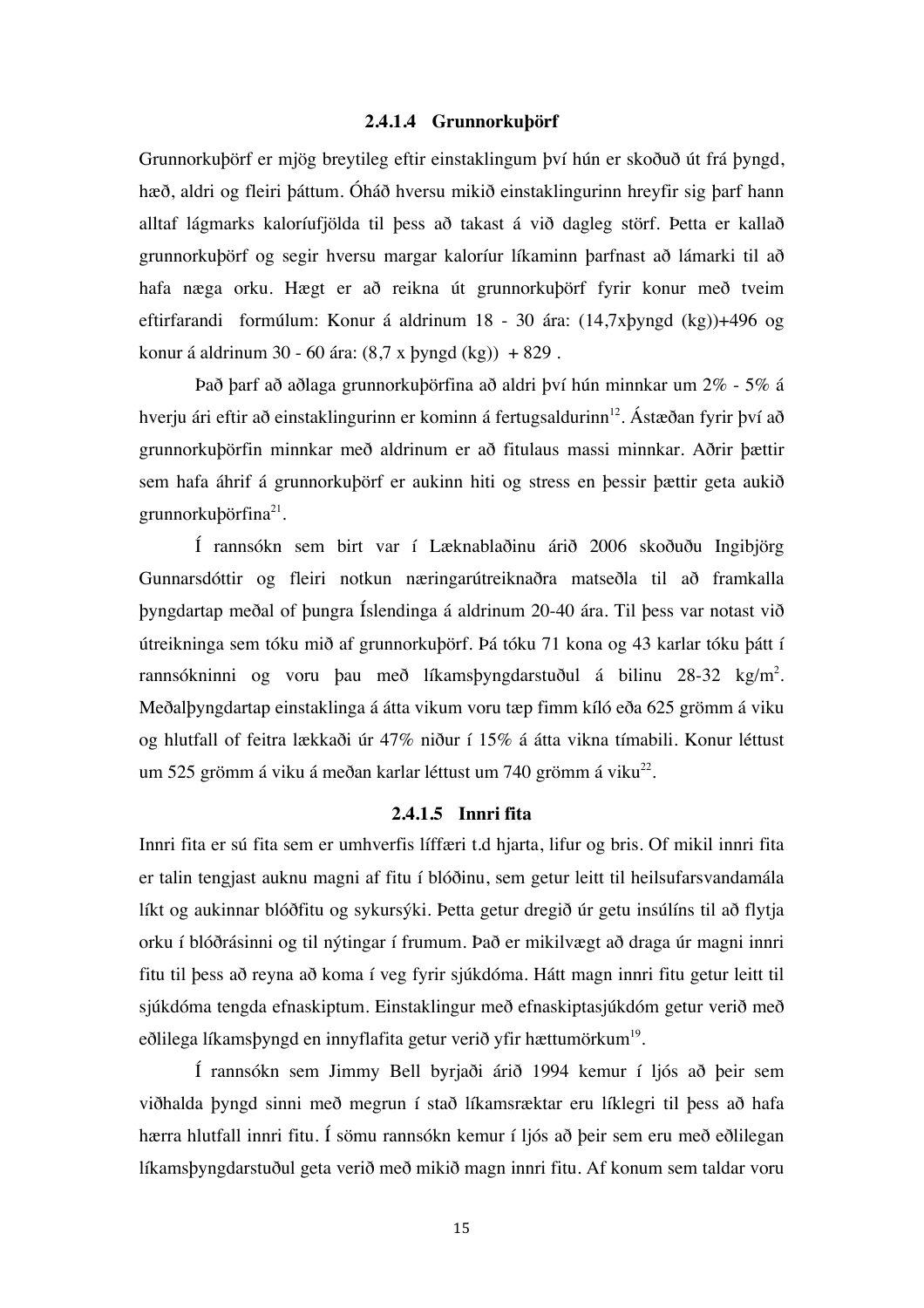í þessum flokki voru um 45% þeirra með of hátt hlutfall innri fitu<sup>23</sup>. Omron hefur gert staðlað viðmið fyrir innri fitu einstaklinga eins og má sjá í töflu  $2^{\scriptstyle 19}$ .

| Flokkur   | Magn Innrifitu |
|-----------|----------------|
| Venjulegt | $1 - 9$        |
| Hátt      | $10 - 14$      |
| Mjög hátt | $15 - 30$      |

**Tafla 2. Flokkun innrifitu samkvæmt Omron**

#### **2.5 Súrefnisupptaka (vo2)**

Súrefnisupptaka er það magn súrefnis sem líkaminn tekur inn við ákveðna áreynslu. Þoltala er notuð yfir hámarkssúrefnisupptöku en það er mesta súrefnisupptaka í millilítrum á mínútu á hvert kílógramm líkamsþyngdar. Með öðrum orðum, það hámarksmagn súrefnis sem líkaminn getur innbirt við hámarks áreynslu. Þoltalan segir til um hversu vel einstaklingurinn getur komið súrefni til blóðsins. Talað er um að þoltalan sé besta fáanlega mælieiningin á þoli einstaklings og er því oft talað um hana sem hinn gullna staðal við að meta líkamshreysti og þrek<sup>24</sup>.

Í rannsókn sem unnin var af Ingveldi Bragadóttur við Íþróttakennaraháskóla Íslands í maí 2008 kemur fram að með sex vikna þolþjálfun er hægt að bæta súrefniupptöku. Áður en þátttakendur fóru í þolþjálfun fóru þau í Cooper próf þar sem 13 þátttakendur voru með þokkalega þoltölu, 8 voru með þoltölu í meðallagi og 15 voru með góða þoltölu enginn var með háa þoltölu. Eftir sex vikna þolþjálfun voru aðeins 4 með þokkalega þoltölu, 10 voru með þoltölu í meðallagi, 19 voru komnar með góða þoltölu og 3 voru með háa boltölu<sup>25</sup>.

Flestir vísindamenn á sviði íþrótta eru sammála um að hámarkssúrefnisupptaka (VO<sub>2</sub>max) sé besta leiðin til þess að meta þolgetu hjartans. Meðalkona nær toppnum á hámarkssúrefnisupptöku (VO<sub>2</sub>max)  $12 - 15$  ára á meðan meðalmaðurinn nær toppnum 17 – 21 árs. Fram yfir kynþroska hefur meðalkonan aðeins 70% - 75% af hámarkssúrefnisupptöku meðalmannsins<sup>21</sup>.

Það verður samt sem áður að túlka niðurstöður vandlega. Í rannsókn sem birt var árið 1965 fannst mikill munur á milli kynja þegar hámarkssúrefnisupptaka var skoðuð og skaraðist gildi milli kynja. Í þeirri rannsókn voru skoðuð konur og karlar á aldrinum 20 - 30 ára en þeim var síðan skipt upp í fjóra hópa:

- Konur og karla sem stunda íþróttir
- Konur og karla sem stunda ekki íþróttir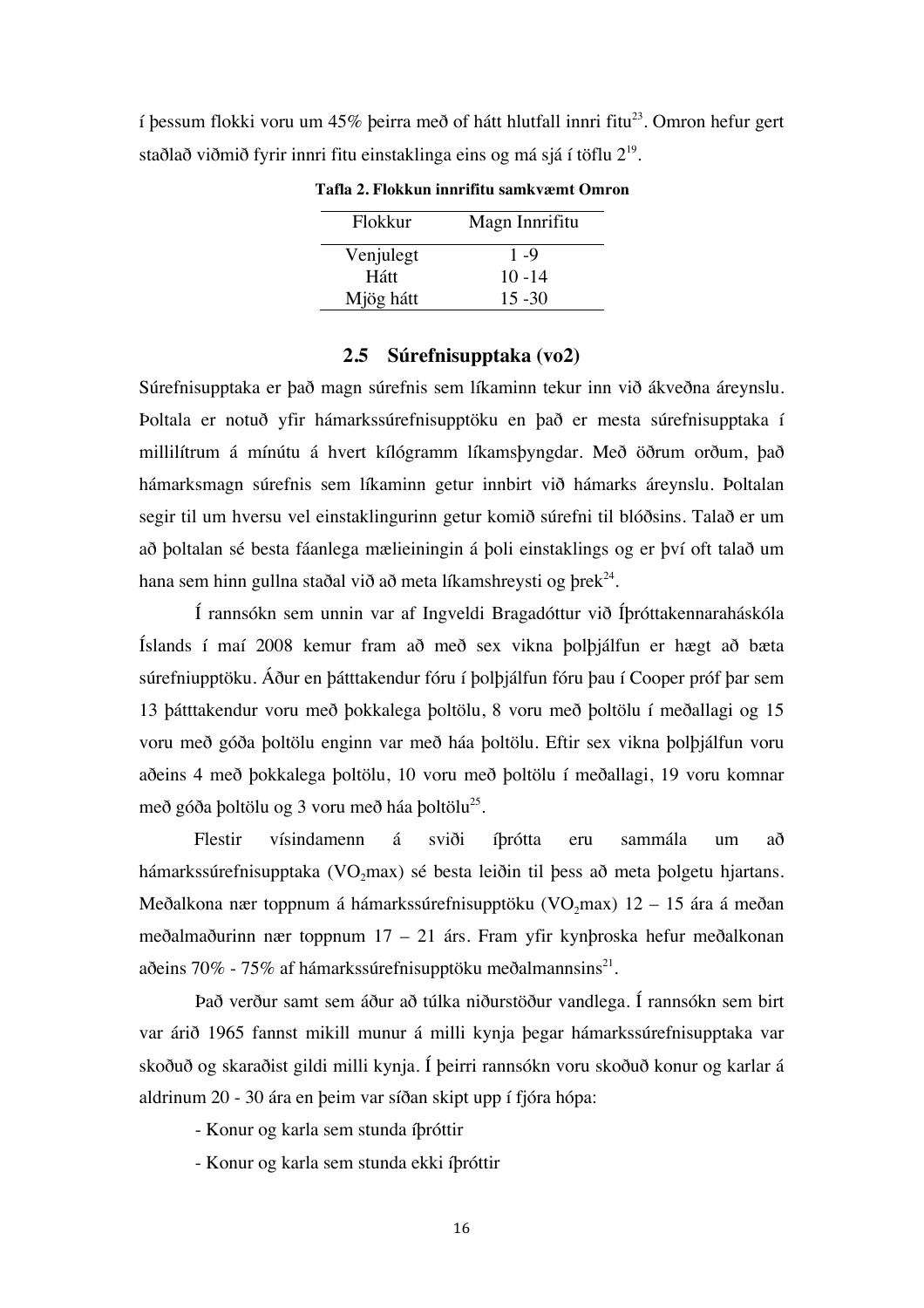Þar báru þau saman lífeðlisfræðilega svörun við æfingum af meðalákefð og hámarksákefð<sup>16</sup>. Í frekari greiningu í þessari rannsókn sem framkvæmd var af Drinkwater kom í ljós að 76% af konunum sem stunduðu ekki íþróttir sköruðust á við 47% af körlunum sem stunduðu ekki íþróttir<sup>26</sup>.

Þó svo að hámarkssúrefnisupptaka hjá konum og körlum sé svipuð að kynþroska þá er ekki alveg að marka niðurstöður úr rannsóknum sem gerðar hafa verið eftir kynþroska á konum og körlum. Þar er líklega verið að bera saman kyrrsetu konu á móti virkum körlum og ekki mikið sanngirni í því $^{21}$ .

#### **2.6 Ávinningur líkamlegs hreystis**

Samkvæmt íslensku orðabók Árna Böðvarssonar þá merkir orðið hreysti það að vera hraustur, heilbrigði og hraustleiki $15$ .

Með því að viðhalda kjörþyngd er hægt að stuðla að betri heilsu og vellíðan, en með slæmu líkamsástandi fylgja oft heilsufarskvillar sem hægt er að koma í veg fyrir með 30 mínútna hreyfingu á dag<sup>27</sup>.

Margar rannsóknir sýna fram á mikilvægi hreyfingar fyrir einstaklinginn. Samkvæmt rannsókn American College of Sports Medicine (ACSM) er konum ráðlagt að ganga í 30 mínútur á dag til að minnka líkur á brjóstakrabbameini um 40%. Sama rannsókn sýndi fram á að ef einstaklingur hreyfir sig í að minnsta kosti 30 mínútur á dag eru þeir í helmingi minni hættu á að fá lífstílssjúkdóma líkt og hjartasjúkdóma og sykursýki. Til þess að draga úr líkum á að fá háan blóðþrýsting þarf ekki að æfa nema 60-90 mínútur á viku. Létt hreyfing á hverjum degi getur haft sömu áhrif og sum þunglyndislyf á þá sem þjást af kvíða og stressi<sup>28</sup>.

Í bandarískri rannsókn sem einnig var framkvæmd af American College of Sports Medicine (ACSM) og birt árið 2005 kemur fram að fullorðnir ættu að stunda hóflega hreyfingu í 30 mínútur á dag helst alla daga vikuna. En hófleg hreyfing er þá skilgreind sem brennsla á um það bil 1.000 hitaeiningum á viku eða 150 hitaeiningum á dag. Þessu er hægt að ná með því að æfa annað hvort af hárri ákefð í stuttan tíma eða lágri ákefð í langan tíma. Einnig sýnir sama rannsókn fram á að hófleg þjálfun í fimm daga jafngildir kraftmikilli þjálfun í þrjá daga vikunnar<sup>29</sup>.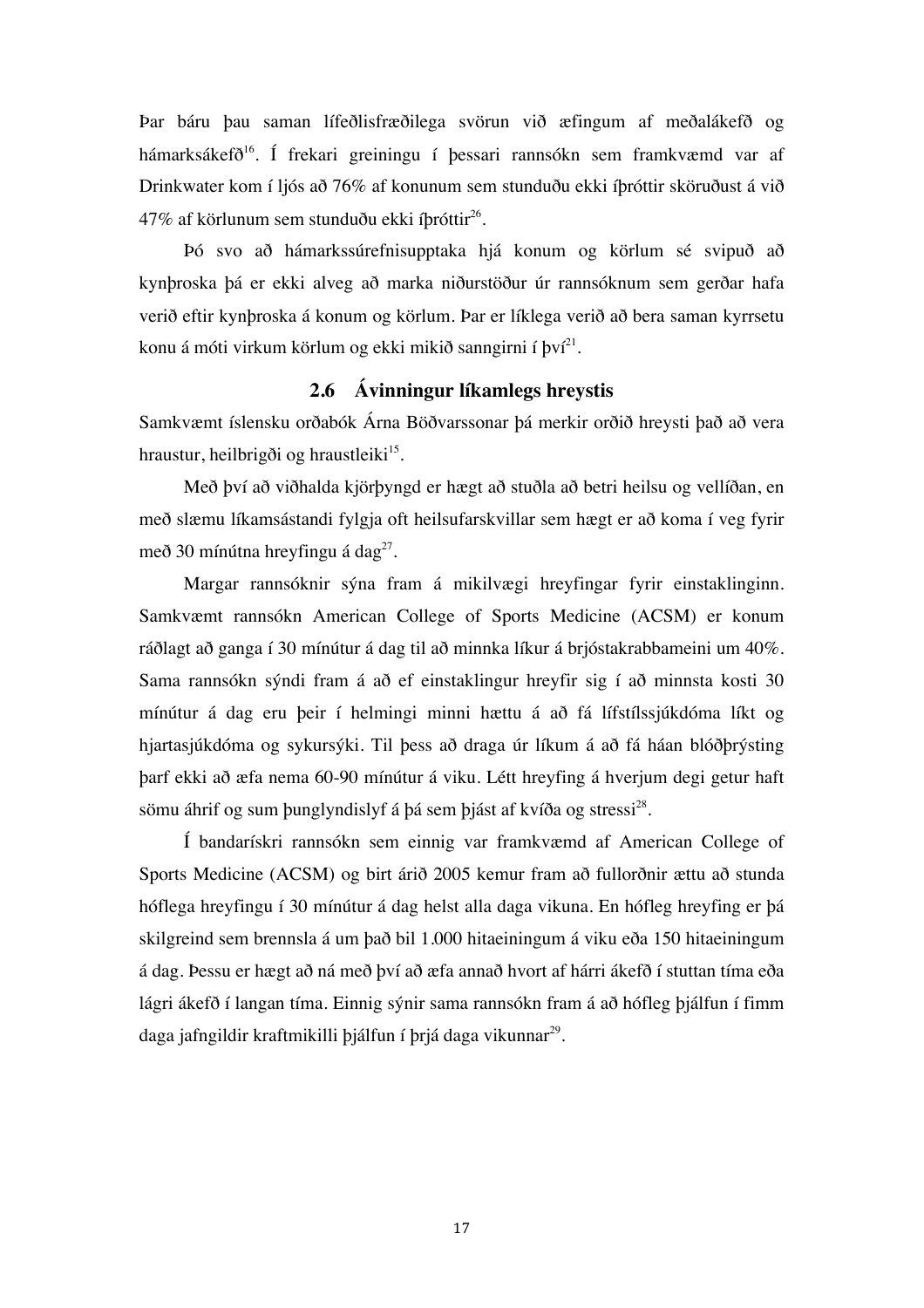#### **2.7 Mælingar og próf**

Próf er staðlað tæki til að mæla líkamlega og andlega eiginleika eða ástand. Það er hægt að skipta prófum í tvennt, sérhæfð próf annars vegar og almenn próf hinsvegar. Sem dæmi um almenn próf má til dæmis nefna mælingar á hámarks súrefnisupptöku en sérhæfðu prófin skoða t.d fjölda skrefa sem spretthlaupari tekur. Hægt er að mæla og gera próf á rannsóknarstofu, einnig eru mælingar/próf notað til þess að meta hvernig einstaklingurinn stendur í samanburði við aðra<sup>30</sup>.

Mælingar og próf geta bent á veikleika einstaklings annars vegar og styrkleika hins vegar en einnig gefur það upplýsingar um hvernig líkamsástand einstaklingsins er háttað. Þó er ekki hægt að sjá fram á erfðafræðileg takmörk út frá prófum og mælingum $31$ .

Til þess að það sé hægt að taka mark á mælingum/prófum þarf áreiðanleiki og gildi að vera til staðar við framkvæmd. Einnig þarf framkvæmdin að vera eins nákvæm og mögulegt er með stöðluðum upplýsingum og leiðbeiningum. Það þarf að vera hægt að framkvæma mælingarnar/prófin aftur og þurfa aðstæður þá að vera eins í hvert skipti. Einnig fæst mesti áreiðanleiki ef sami einstaklingurinn framkvæmir alltaf mælinguna, en þar að auki þarf að ganga úr skugga um að raunverulega sé verið að mæla/prófa það sem á að meta $31$ .

## **3. Aðferðir**

Í þessum kafla verður fjallað um þær megindlegu aðferðir sem notaðar voru við rannsóknina.

#### **3.1 Þátttakendur**

Þýðið í þessari rannsókn var allt kvenkyns leikskólakennarar á aldursbilinu 23 – 69 ára. Fjöldi úrtaka var 71 frá 7 leikskólum á höfuðborgarsvæðinu og frá 2 leikskólum á Suðurlandi en það voru þeir leikskólar sem sýndu verkefninu áhuga. Sett var sem skilyrði fyrir þátttöku að þátttakendur hefðu tilskilin leikskólakennararéttindi. Sendur var út listi á alla leikskóla í Hafnarfirði (n = 18), Kópavogi (n =18), Vestmannaeyjum  $(n = 2)$  og Árborg  $(n = 6)$ , n stendur fyrir fjölda leikskólakennara  $(n = f$ jöldi).

Undirbúningur rannsóknarinnar fólst í því að útbúið var bréf til leikskólastjóra þar sem kannaður var áhugi á verkefninu meðal starfandi leikskólakennara (sjá viðhengi 1). Þátttakendur voru mældir dagana 14, 15, 16, 22, 24, 28. febrúar og 1. Mars. Því fóru alls 7 dagar í mælingar. Allir þátttakendur fengu upplýsingar um áhættu og ávinning rannsóknarinnar og rannsóknaraðferðirnar sem notast var við.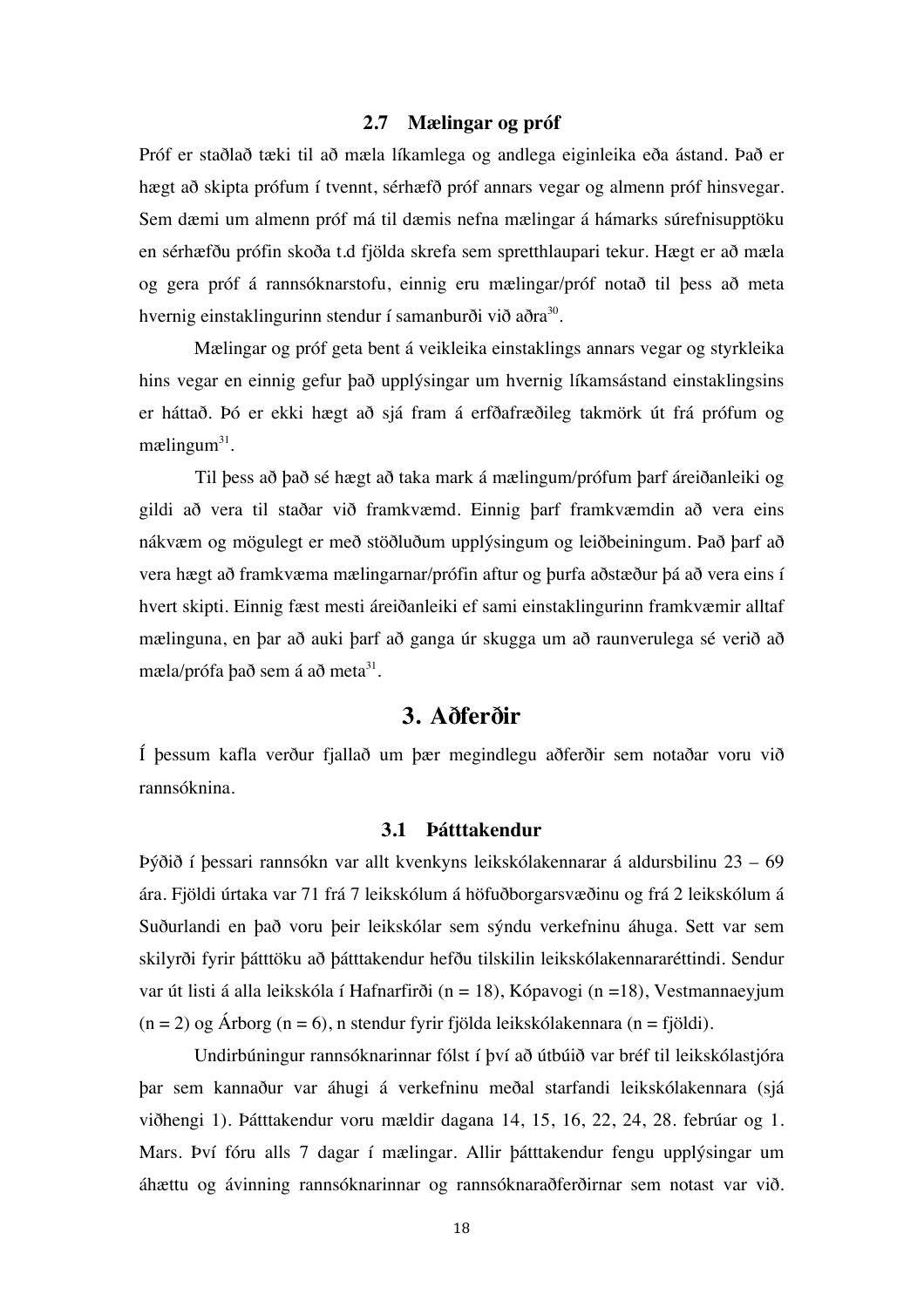Þeim var einnig gefin sá kostur á að hætta hvenær sem er og draga samþykki sitt til baka (sjá viðhengi 2).

#### **3.2 Mælingar**

Nánari útskýringar á prófum og mælingum sem var notast við framkvæmd rannsóknarinnar er að finna hér á eftir.

#### **3.2.1 Hæðarmælingar**

Mælt er með því að nota staðlaðan hæðarmæli (stadionmeter) en því miður var ekki hægt að fá aðgang að slíku tæki. Því var notuð mælistika sem er 2 metrar og 10

sentímetrar á hæð. Þegar mælingin var framkvæmd voru þátttakendur beðnir um að standa með fætur saman og hælana upp við vegg. Einnig voru þau beðin um að horfa beint fram. Síðan var lesið á mælistikuna líkt og sést á mynd 1. Best er að framkvæma hæðarmælingar að morgni þar sem hæð fólks á það til að lækka um 1-2 sentímetra eftir daginn vegna samþjöppunar á liðþófum í hrvggjarsúlunni $31$ .



**Mæling á hæð**

#### **3.2.2 Þyngdarmæling**

Líkt og í hæðarmælingum er ráðlagt að nota staðlaða vigt sem hefur vogarstöng og nákvæmni upp á 0,1 kg, en þegar farið er á vettvang til rannsókna er hagstæðara að

nota fjaðrandi vigt. Notkun tölvuvigta hefur aukist mikið en þeim svipar til vigtar með vogarstöng. Við þessa rannsókn var notuð tölvuvigt sem er í Omron BF511 tækinu sem einnig mælir rafleiðni. Þátttakendur voru beðnir um að standa með hæl og tær á járnplötum á vigtinni og halda höndum beint út í 90 gráður frá líkama. Sama á við um framkvæmd á þyngdarmælingu og um hæðarmælingu, að besti tíminn til mælinga er á morgnana á fastandi maga og eftir að búið er að losa allan úrgang úr líkamanum<sup>31</sup>. Á mynd 2 má sjá framkvæmd á þyngdarmælingu ástamt mælingu á fituprósentu, vöðvaprósentu, grunnorkuþörf og innri fitu.



**Mynd 2. Holdafarsmæling**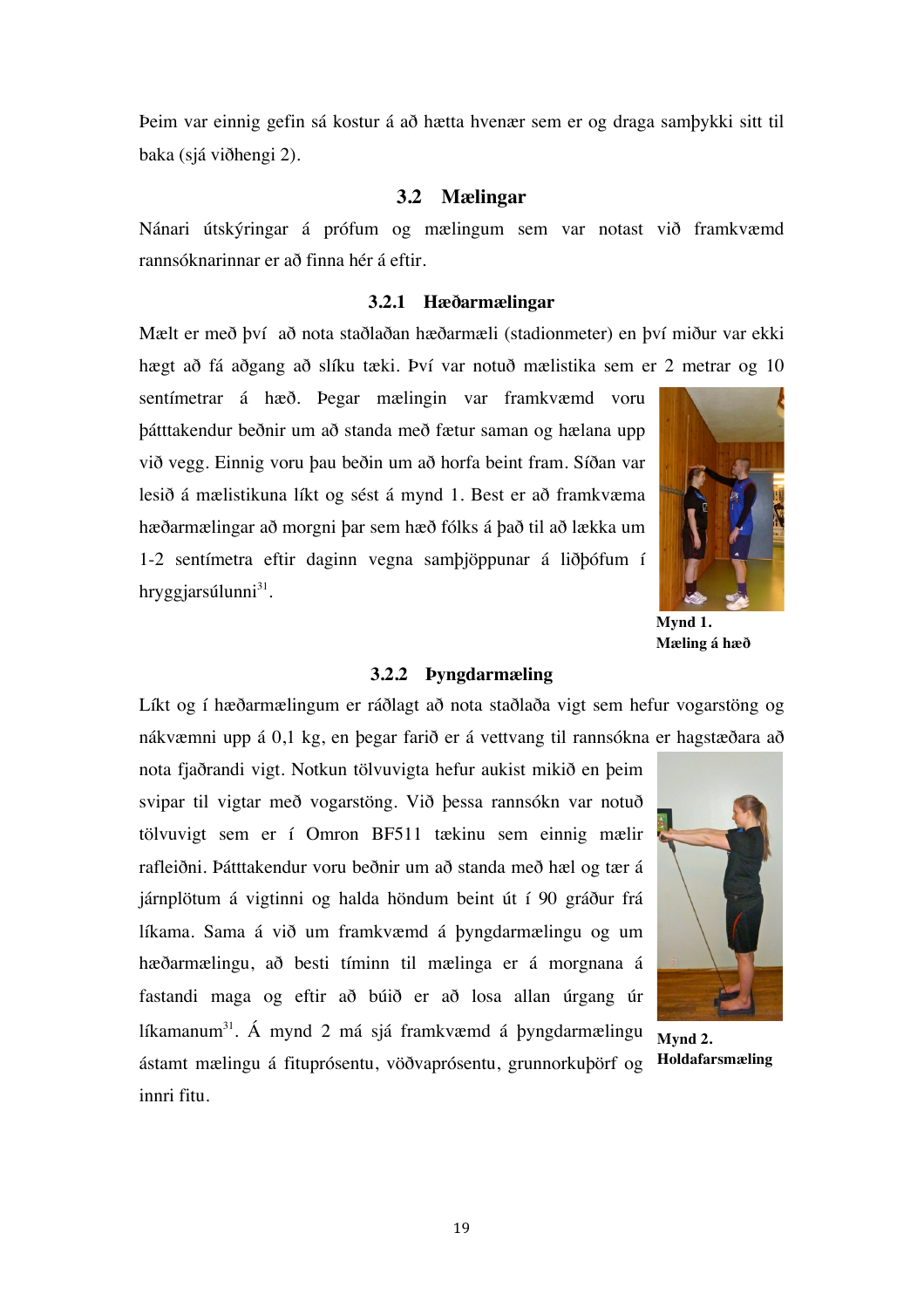#### **3.2.3 Líkamsþyngdarstuðull**

Líkamsþyngdarstuðull (LÞS) er mjög oft notaður til þess að ákvarða offitu sem áhættuþátt fyrir ýmsa sjúkdóma $^{21}$ . Ef LPS gildið er lágt eru minni líkur á sjúkdómum tengdum t.d hjarta- og æðakerfinu.

OMRON tækið mælir LÞS með því að hæð er slegin inn í tækið áður en þátttakandi stígur á vigtina. Þá notar OMRON tækið innbyggða formúlu til þess að reikna LÞS sem er (þyngd(kg)/hæð(sm)^2). Sú útkoma er borin sama við töflu frá Alþjóða heilbrigðisstofnuninni (WHO) sem hefur útbúið staðla fyrir OMRON tækið. Í töflu 3 má sjá við miðunargildi fyrir líkams byngdarstuðul einstaklinga $^{12}$ .

| Flokkun               | Líkamsþyngdarstuðull |
|-----------------------|----------------------|
| Undirbyngd(vannæring) | ~18,5                |
| Kjörbyngd             | $18,5 - 24,5$        |
| Ofbyngd               | $25,0 - 29,9$        |
| Offita flokkur 1      | $30,0 - 34,9$        |
| Offita flokkur 2      | $35,0 - 39,9$        |
| Ákaflega mikil offita | >40                  |

**Tafla 3. Viðmiðunargildi á líkamsþyngdarstuðli**

#### **3.2.4 Fitumæling**

Fituprósentan var mæld með tæki sem byggir á rafleiðniviðnámstækni og er af gerðinni Omron BF511. Tækið er mjög einfalt og var talið henta best við þessa rannsókn, en einungis þarf að slá inn upplýsingar um hæð, kyn og aldur. Eftir það þá mælir tækið fituprósentu, vöðvaprósentu og innri fitu með straumleiðni sem fer í gegnum allan líkamann.

Stigið er á vigtina á fjóra járnfleti en einstaklingurinn þarf að vera berfættur til þess að fá sem besta leiðni. Haldið er utan um handfang sem er áfast vigtinni og þarf að rétta hendurnar út í 90 $^{\circ}$ , ekki má halda of fast og ekki heldur of laust<sup>31</sup>.

Fituvefir líkamans hafa lítið vatn en vöðvavefir eru um 75% vatn. Það leiðir af sér að ef viðnám er lítið þá er fituprósenta lægri. Neysla matar og drykkjar 2 klst. fyrir mælingu getur haft truflandi áhrif. Í töflu 4 er ráðlögð fituprósenta fyrir konur flokkuð niður eftir aldri $^{19}$ .

**Tafla 4. Ráðlögð fituprósenta fyrir konur**

| Konur         | Lág       | Venjuleg    | Há          | Mjög há |
|---------------|-----------|-------------|-------------|---------|
| 18 – 39 ára   | 1 < 21    | $21 - 32.9$ | $33 - 38.9$ | 39 >    |
| $40 - 59$ ára | $\leq$ 23 | $23 - 33.9$ | $34 - 39.9$ | 40 >    |
| $60 - 80$ ára | $\leq 24$ | $24 - 35.9$ | $36 - 41.9$ | 42 >    |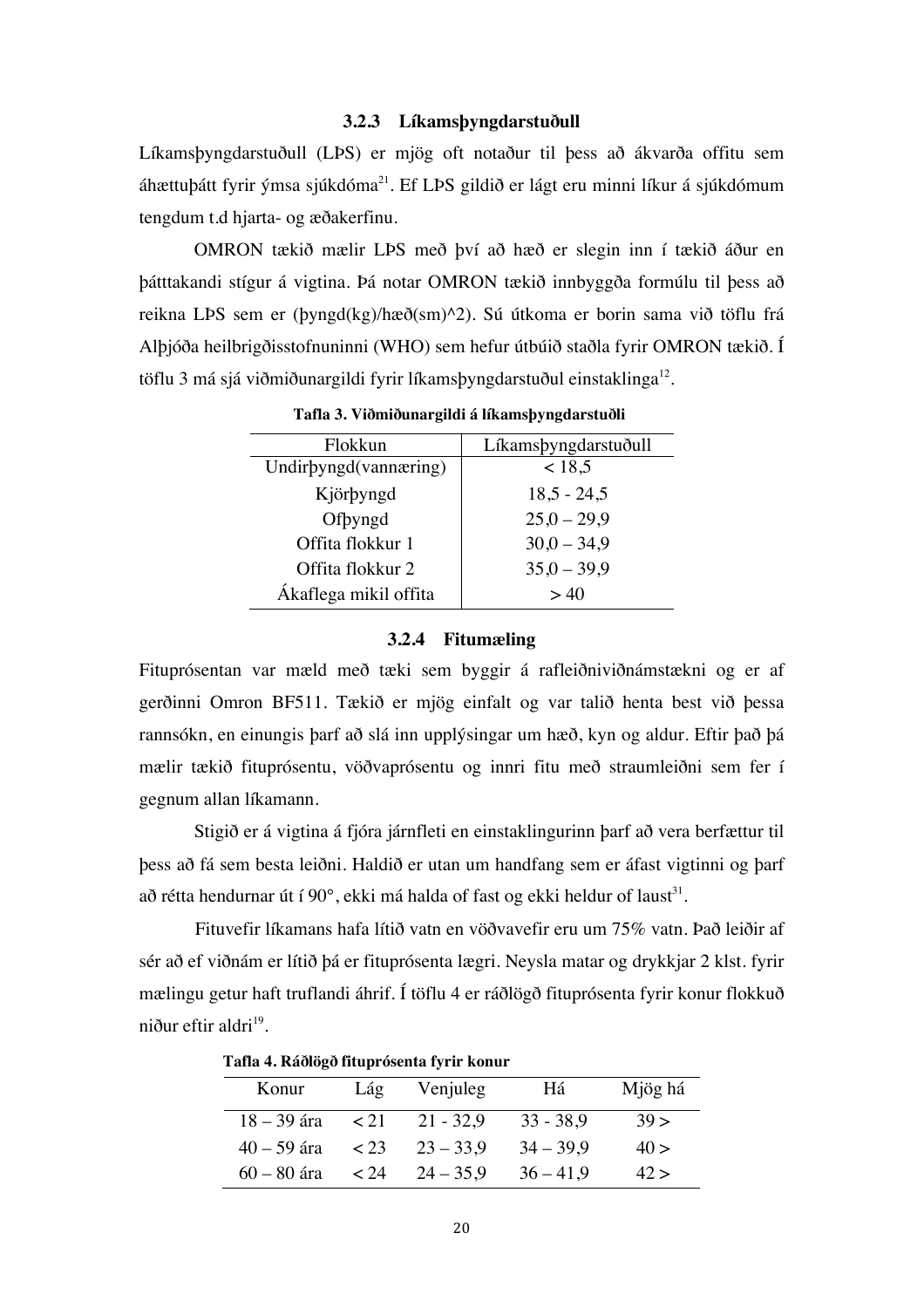#### **3.2.5 Uppstigspróf**

McArdle uppstigspróf (Queens collage) er ein tegund vettvangsmælinga og hentaði sú aðferð best við þessar aðstæður. Tilgangurinn með uppstigsprófinu er að kanna áætlaða þoltölu einstaklings. Við framkvæmd prófsins er notast við palla sem eru 41,3 sm á hæð. Konur stíga á 22 þrep/mín og karlar stíga á 24 þrep/mín, en svo að stigið sé

í réttum takti þá er notast við taktmæli sem stilltur er á 88 slög á mínútu. Strax eftir prófið er skráður niður púls og reiknuð út áætluð súrefnisupptaka. Á mynd 3 sést hvernig uppstigsprófið var framkvæmt. Eftirfarandi formúla er notuð til að reikna út hámarkssúrefnisupptöku fyrir konur: þoltala = 65.81 – (0.1847 x púls).



**Mynd 3 Uppstigspróf sem mælir þoltölu**

Niðurstaðan sem fæst við útreikning þessarar formúlu er síðan borin saman við töflu 5 sem er með stöðluð viðmið og hægt er að sjá áætlaða þoltölu einstaklings í ml/kg/mín $^{12}$ .

| Aldur   | Lélegur       | Sanngjarnt | Gott    | Framúrskarandi | Yfirburðar |
|---------|---------------|------------|---------|----------------|------------|
| $20-29$ | ~15           | 36-39      | $40-43$ | 44-49          | $50+$      |
| $30-39$ | <33           | 34-36      | $37-40$ | 41-45          | $46+$      |
| 40-49   | $<$ 31        | $32 - 34$  | 35-38   | 39-44          | $45+$      |
| 50-59   | $\epsilon$ 24 | 25-28      | 29-30   | $31 - 34$      | $35+$      |
| 60-69   | 25            | 26-28      | 29-31   | $32 - 35$      | $36+$      |

**Tafla 5. Áætluð þoltal (VO2max) hjá konum eftir aldri (ml/kg/mín)**

#### **3.3 Tölfræðileg úrvinnsla**

Við úrvinnslu gagna var notast við Excel 2007 tölfræðiforritið. Til þess að tryggja nafnleynd fékk hver þátttakandi númer sem ekki var hægt að rekja til þeirra. Tölfræðilegur samanburður var gerður á milli höfuðborgarsvæðisins og Suðurlands. Lýsandi tölfræði var notuð til þess að setja fram gögn, Uppstigspróf sem mælir þoltölu en það sem kom fram var meðaltal ± staðalfrávik, hæsta og lægsta gildi. Til þess að athuga hvort að einhver marktækni væri á milli hópanna var notast við t-próf tveggja óháðra úrtaka, munur var talinn vera marktækur ef  $P \le 0.05$  sem er 95% marktektarmörk. Til að hægt sé að nota T-próf þá þurfa gögnin að vera normaldreifð og þannig voru þau í rannsókninni.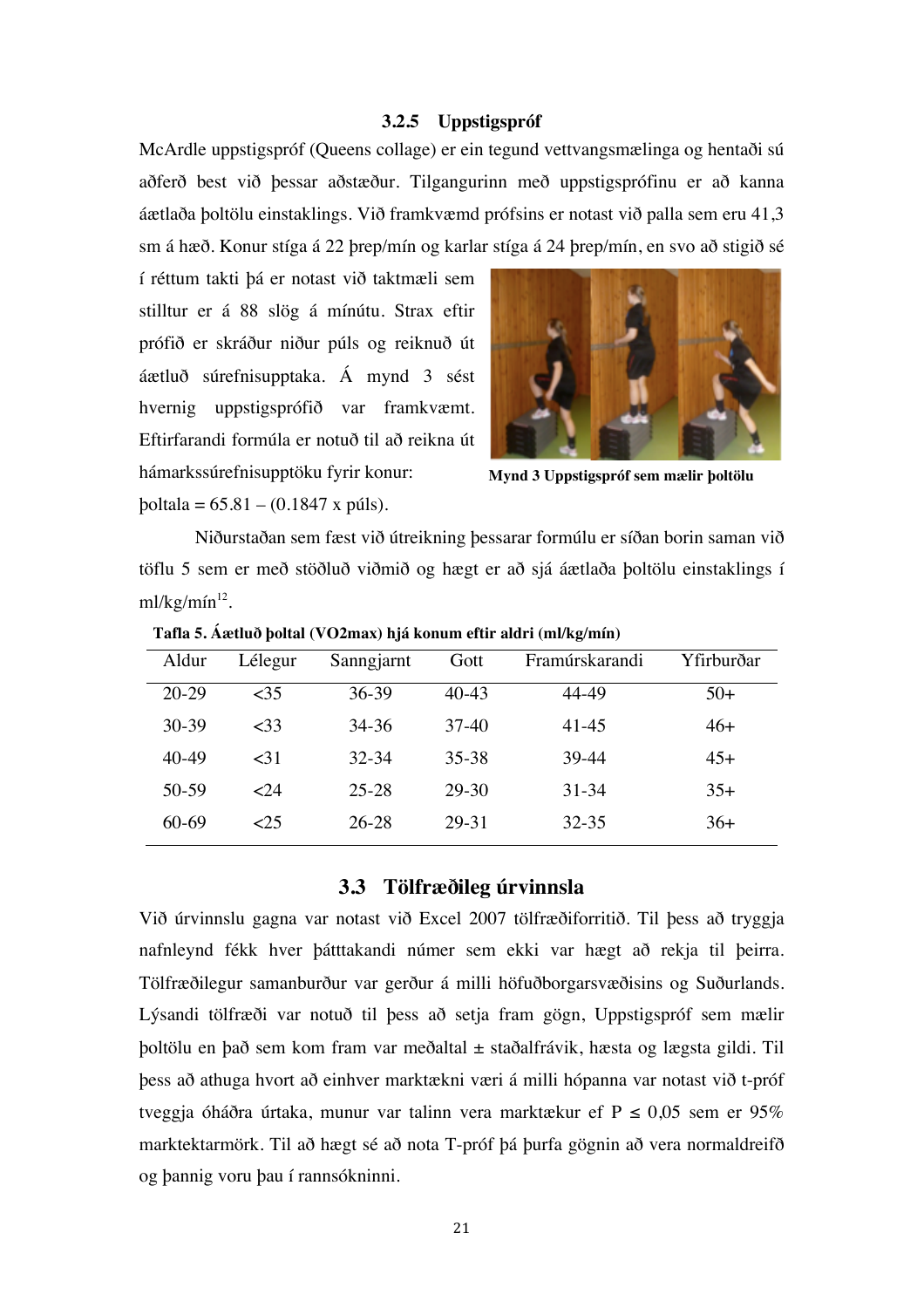## **4. Niðurstöður rannsóknar**

Í þessum kafla verður farið yfir helstu niðurstöður rannsóknarinnar fyrir hæð, þyngd og aldur þátttakenda, en einnig verða skoðaðar niðurstöður úr líkamsmælingum og þolprófi.

#### **4.1 Þátttakendur**

Það voru 71 kona (n = 71) sem tóku þátt í holdafarsmælingum. Meðalaldur þýðisins á höfuðborgarsvæðinu var 43,3 ár en 43,1 á Suðurlandi. Þegar tafla 6 er skoðuð kemur í ljós að ekki er mikill munur á höfuðborgarsvæðinu og Suðurlandi í meðalaldri, meðalhæð og meðalþyngd.

|                 | Höfuðborgarsvæðið | Suðurland       | Munur | p-gildi |
|-----------------|-------------------|-----------------|-------|---------|
| Aldur (ár)      | $43.3 \pm 10.5$   | $43,1 \pm 11,9$ | 0,2   | 0,96    |
| $Ha\delta$ (sm) | $165,6 \pm 6,2$   | $165.8 \pm 5.9$ | 0,2   | 0,91    |
| Pyngd $(kg)$    | $73.2 \pm 11.8$   | $71.0 \pm 11.3$ | 2,2   | 0,61    |
| Fjöldi          | 63                |                 | 8     |         |

**Tafla 6. Meðaltöl og staðalfrávik fyrir aldur, hæð og þyngd** 

**Marktækur munur p ≤ 0,05** 

Þegar tafla 7 er skoðuð kemur í ljós að aldirsdreifing var frá 23 – 69 ára á höfuðborgarsvæðinu en 24 ára – 61 árs á Suðurlandi. Einnig má sjá að mikill munur er á hæsta og lægsta gildi á hæð og þyngd.

|                 | Höfuðborgarsvæðið |              | Suðurland   |              |
|-----------------|-------------------|--------------|-------------|--------------|
|                 | Hæsta gildi       | Lægsta gildi | Hæsta gildi | Lægsta gildi |
| Aldur (ár)      | 69                | 23           | 61          | 24           |
| $Ha\delta$ (sm) | 181               | 145          | 175         | 158,5        |
| Pyngd $(kg)$    | 118,9             | 50,4         | 92,7        | 55,3         |
| Fjöldi          | 63                |              | 8           |              |

**Tafla 7. Hæsta og lægsta gildi yfir aldur, hæð og þyngd**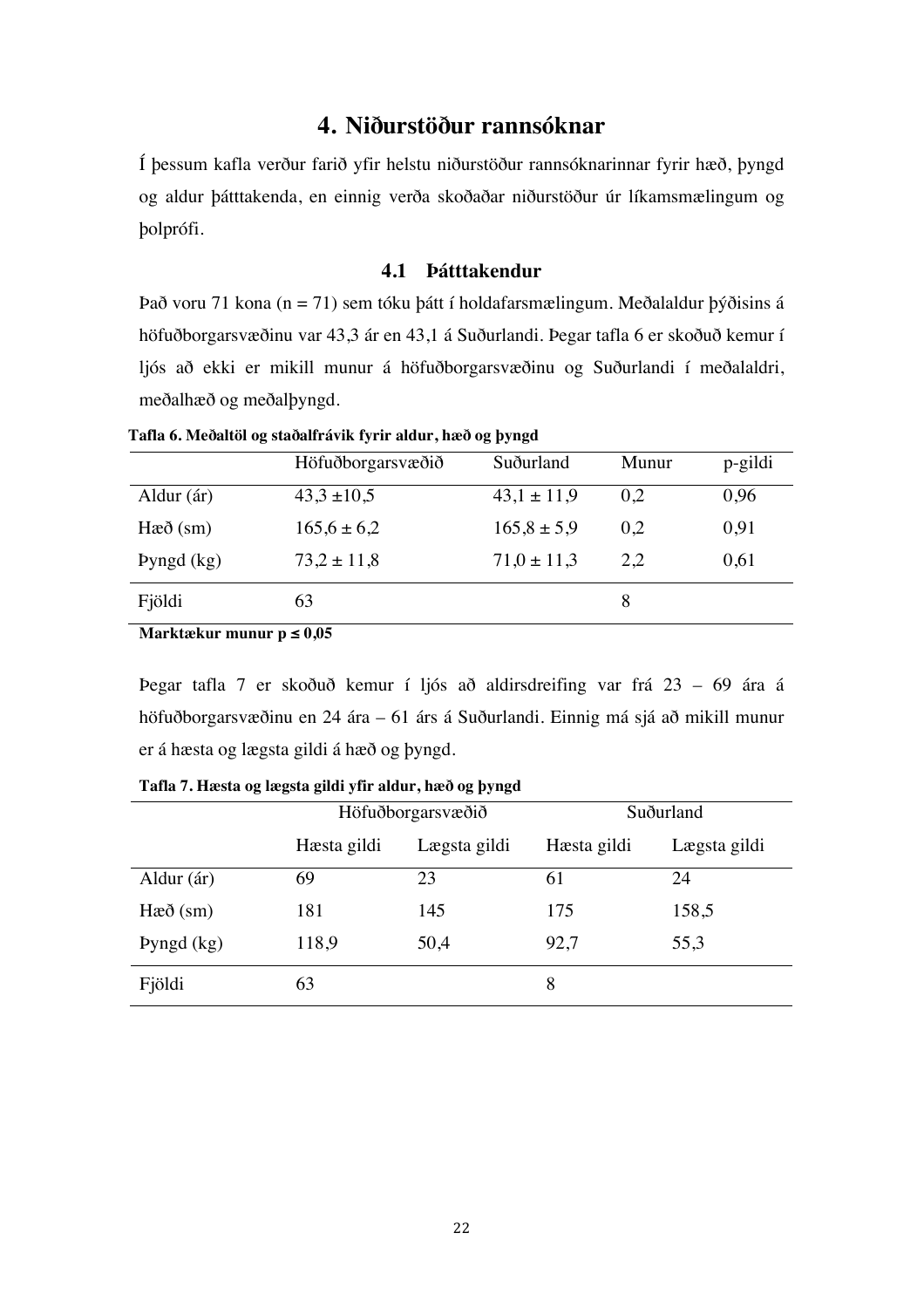#### **4.2 Líkamsþyngdarstuðull**

Þegar meðaltal var reiknað út fyrir líkamsþyngdarstuðul hjá höfuðborgarsvæðinu og Suðurlandi kemur í ljós að báðir hóparnir eru í flokki ofþyngdar. Ekki var marktækur munur á mælingum líkamsþyngdarstuðuls þegar meðaltal fyrir höfuðborgarsvæðið og Suðurland var borið saman (sjá mynd 4).



**Mynd 4. Meðaltal líkamsþyngdarstuðuls fyrir höfuðborgarsvæðið og Suðurland**

Þegar tafla 8 er skoðuð má sjá dreifingu á líkamsþyngdarstuðli hjá höfuðborgarsvæðinu miðað við Suðurland. Flestir eru í flokki kjörþyngdar eða ofþyngdar.

|                        |               | Höfuðborgasvæðið | Suðurland      |
|------------------------|---------------|------------------|----------------|
| Flokkur                | LPS Gildi     | Tíðni            | Tíðni          |
| Undirbyngd (vannæring) | < 18          | $\theta$         | $\overline{0}$ |
| Kjörbyngd              | $18,5 - 24,5$ | 26               | 3              |
| Ofbyngd                | $25,0 - 29,9$ | 25               | 4              |
| Offita flokkur 1       | $30,0 - 34,9$ | 9                | 0              |
| Offita flokkur 2       | $35.0 - 39.9$ | 2                | 1              |
| Ákaflega mikil offita  | 40 >          | 1                | 0              |
|                        | Fjöldi        | 63               | 8              |

**Tafla 8. Tíðni tafla fyrir líkamsþyngdarstuðull.**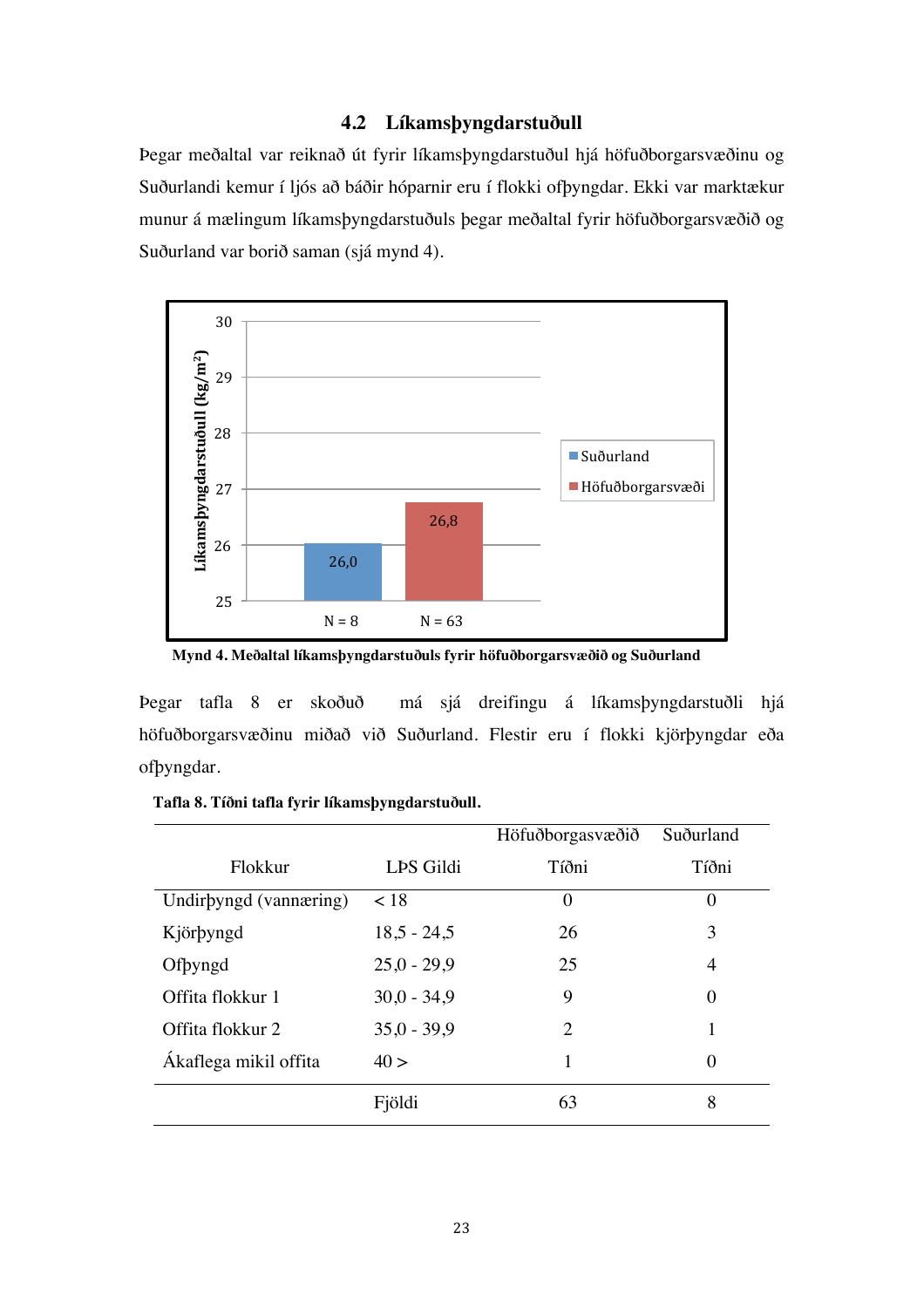#### **4.3 Fituprósenta**

Þegar meðaltal var reiknað út fyrir fituprósentu hjá höfuðborgarsvæðinu og Suðurlandi kemur í ljós að báðir hóparnir eru með of háa fituprósentu. Ekki var marktækur munur á mælingum fyrir fituprósentu þegar meðaltal fyrir höfuðborgarsvæðið og Suðurland var borið saman (sjá mynd 5).



**Mynd 5. Meðaltal fituprósentu fyrir höfuðborgarsvæðið og Suðurland**

Í töflu 9 má sjá hvernig dreifing var á fituprósentu hjá höfuðborgarsvæðinu og Suðurlandi. Þegar hún er skoðuð nánar eru flestir þátttakendur á þessum stöðum með hátt eða mjög hátt hlutfall fitu miðað við aldur.

|               |         | Venjulegt | Hátt                        |                                     | Mjög hátt |           |
|---------------|---------|-----------|-----------------------------|-------------------------------------|-----------|-----------|
| Aldur         | Höfuðb. |           |                             | Suðurland Höfuðb. Suðurland Höfuðb. |           | Suðurland |
| $18 - 39$ ára | 4       |           | 10                          |                                     | 12        | C         |
| $40 - 59$ ára | 8       |           | 12                          |                                     | 14        |           |
| $60 - 80$ ára |         |           | $\mathcal{D}_{\mathcal{L}}$ | $\theta$                            | $\theta$  |           |
| Fjöldi        | 13      |           | 24                          |                                     | 26        |           |

**Tafla 9. Tíðnitafla fyrir fituprósentu (viðmið)**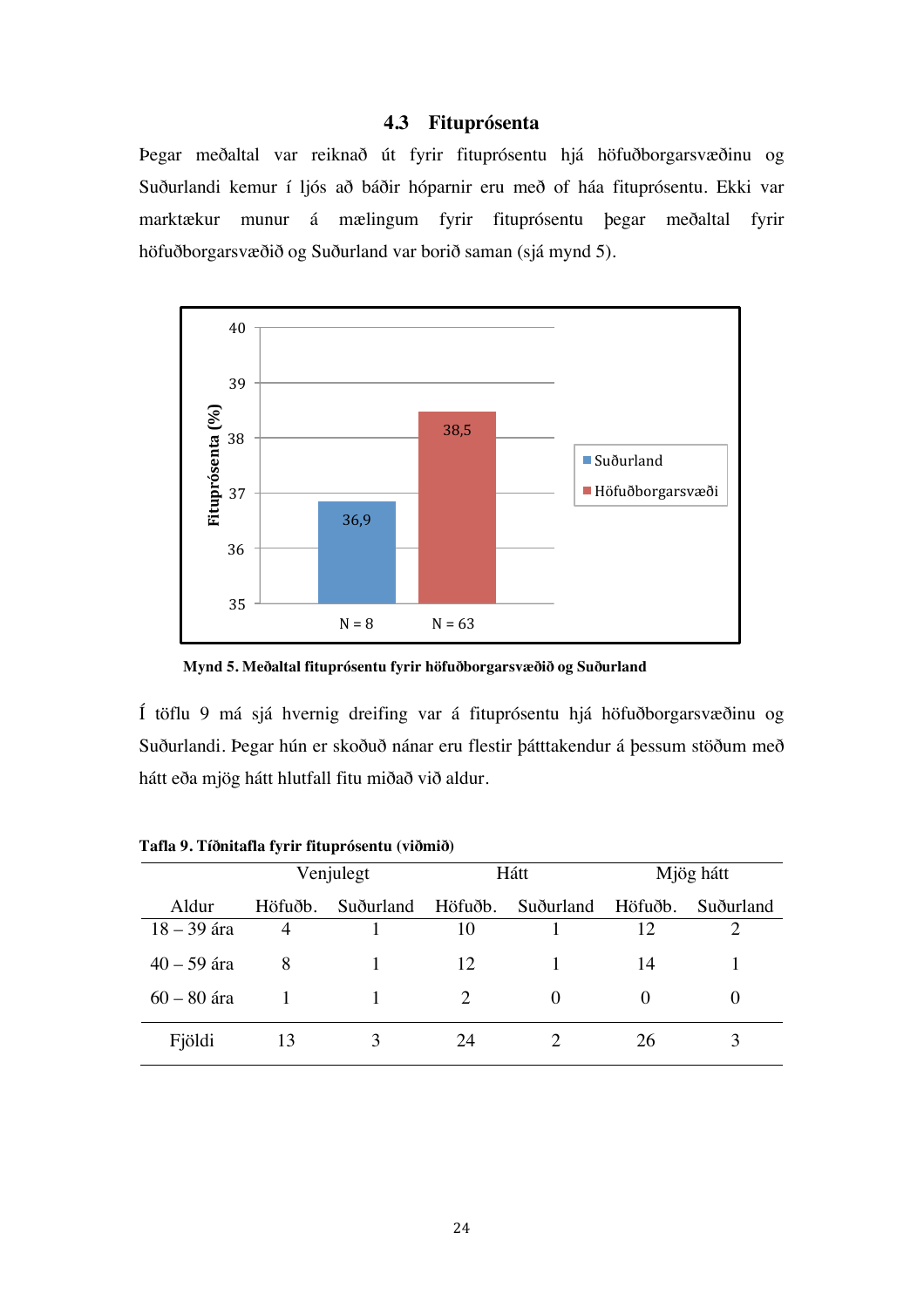#### **4.4 Vöðvaprósenta**

Þegar meðaltal var reiknað út fyrir vöðvaprósentu á höfuðborgarsvæðinu og Suðurlandi kemur í ljós að báðir hóparnir eru með eðlilegt hlutfall vöðvaprósentu. Ekki var marktækur munur á mælingum fyrir vöðvaprósentu þegar meðaltal fyrir höfuðborgarsvæðið og Suðurland var borið saman (sjá mynd 6).



 **Mynd 6. Meðaltal vöðvaprósentu fyrir höfuðborgarsvæðið og Suðurland**

Þegar tafla 10 er skoðuð er hægt að sjá hvernig dreifing var á vöðvaprósentu hjá höfuðborgarsvæðinu og Suðurlandi. Flestir eru með venjulegt hlutfall vöðva miðað við aldur.

|               |          | Lágt      | Eðlilegt              |           | Hátt    |           |
|---------------|----------|-----------|-----------------------|-----------|---------|-----------|
| Aldur         | Höfuðb.  | Suðurland | Höfuðb.               | Suðurland | Höfuðb. | Suðurland |
| $18 - 38$ ára | $\sigma$ |           | 17                    | 3         | 3       | U         |
| $40 - 59$ ára | 10       | $\theta$  | 18                    | 2         | 6       |           |
| $60 - 80$ ára | $\theta$ | $\theta$  | $\mathcal{D}_{\cdot}$ | $\theta$  |         |           |
| Fjöldi        | 16       |           | 37                    |           | 10      |           |

**Tafla 10. Tíðnitafla fyrir vöðvaprósentu viðmið**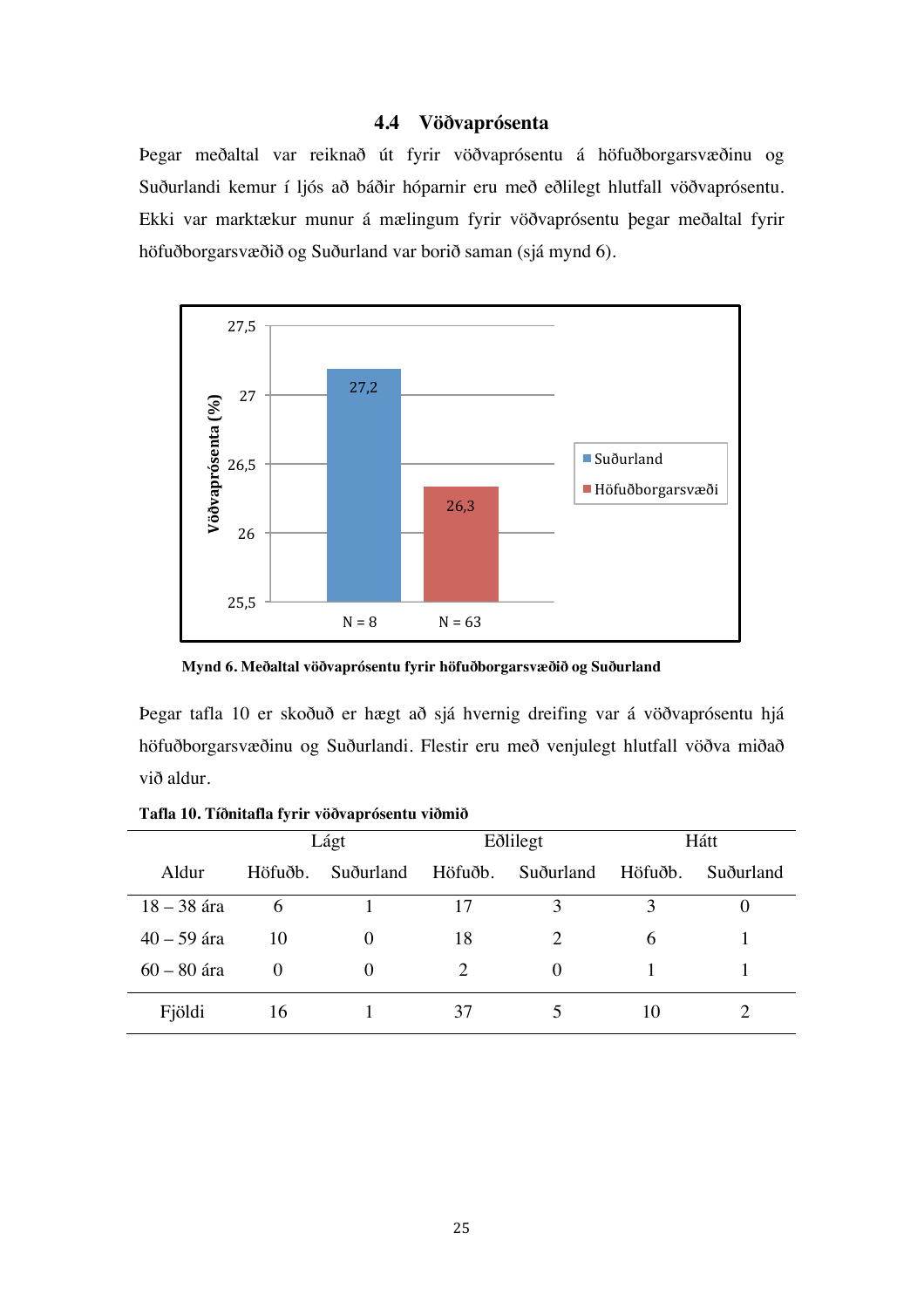### **4.5 Grunnorkuþörf**

Þegar meðaltal var reiknað út fyrir grunnorkuþörf á höfuðborgarsvæðinu og Suðurlandi kom í ljós að báðir hóparnir eru með orkuþörf í kringum 1400 kkal. Grunnorkuþörfin er breytileg eftir aldri og hversu mikið hver einstaklingur hreyfir sig. Ekki var marktækur munur á mælingum þegar meðaltal fyrir höfuðborgarsvæðið og Suðurland var borið saman eins og sjá má á mynd 7.



**Mynd 7. Meðaltal fyrir grunnorkuþörf í kkal fyrir höfuðborgarsvæðið og Suðurland**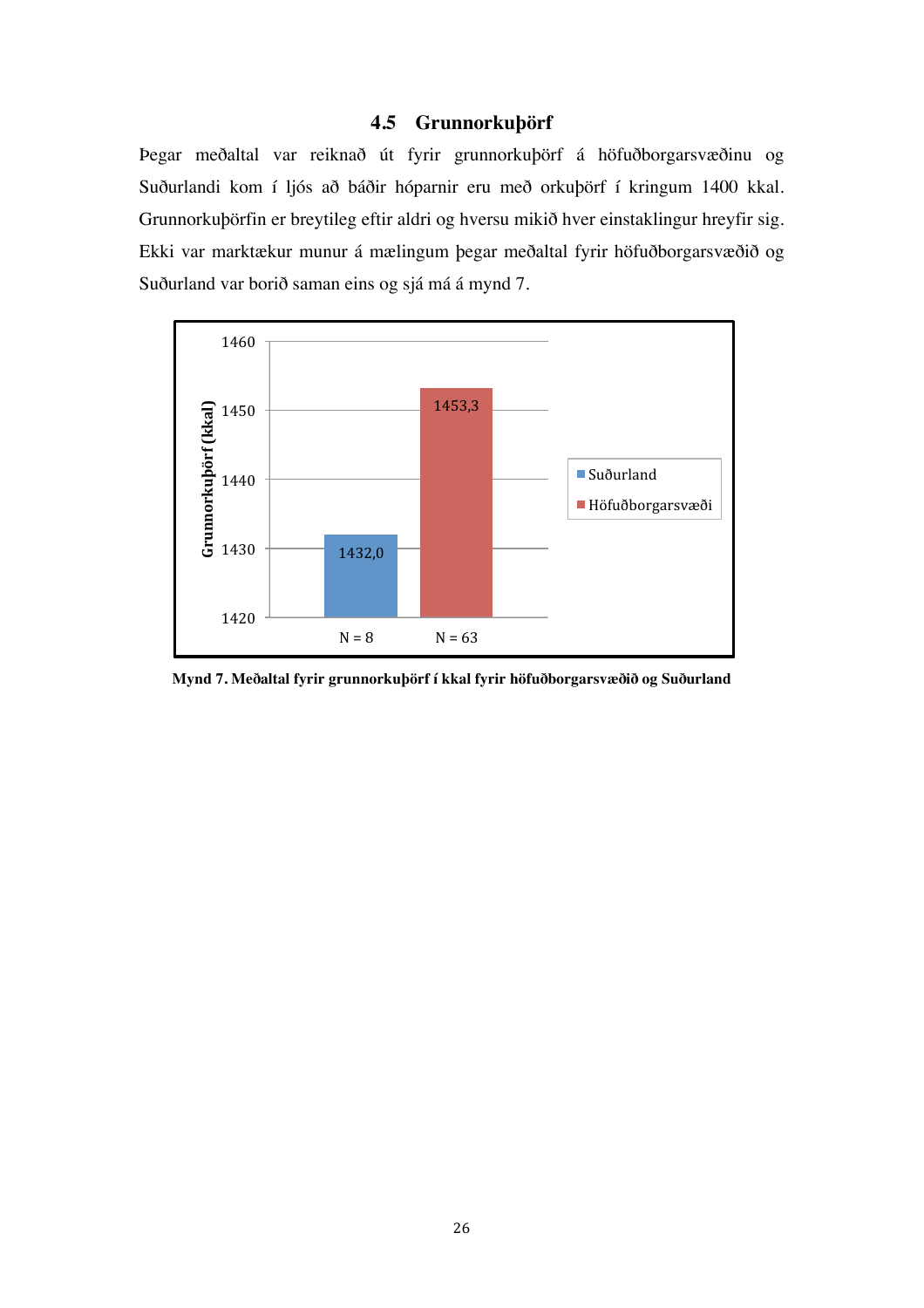#### **4.6 Innri fita**

Þegar meðaltal var reiknað út fyrir innri fitu á höfuðborgarsvæðinu og Suðurland kemur í ljós að báðir hóparnir eru innan eðlilegra marka. Ekki var marktækur munur á mælingum fyrir innri fitu þegar meðaltal fyrir höfuðborgarsvæðið og Suðurland var borið saman (sjá mynd 8).



**Mynd 8. Meðaltal fyrir innri fitu fyrir höfuðborgarsvæðið og Suðurland**

Þegar tafla 11 er skoðuð er hægt að sjá hvernig dreifing var á innri fitu hjá höfuðborgarsvæðinu og Suðurlandi. Flestir eru í þeim flokki þar sem innri fitan telst venjuleg.

|           |                  | Höfuðborgasvæðið | Suðurland |
|-----------|------------------|------------------|-----------|
| Flokkur   | Innri fita gildi | Tíðni            | Tíðni     |
| Eðlilegt  | $1 - 9$          | 55               |           |
| Hátt      | $10 - 14$        | 7                |           |
| Mjög hátt | $15 - 30$        |                  |           |
|           | Fjöldi           | 63               | 8         |

**Tafla 11. Tíðni tafla fyrir innri fitu**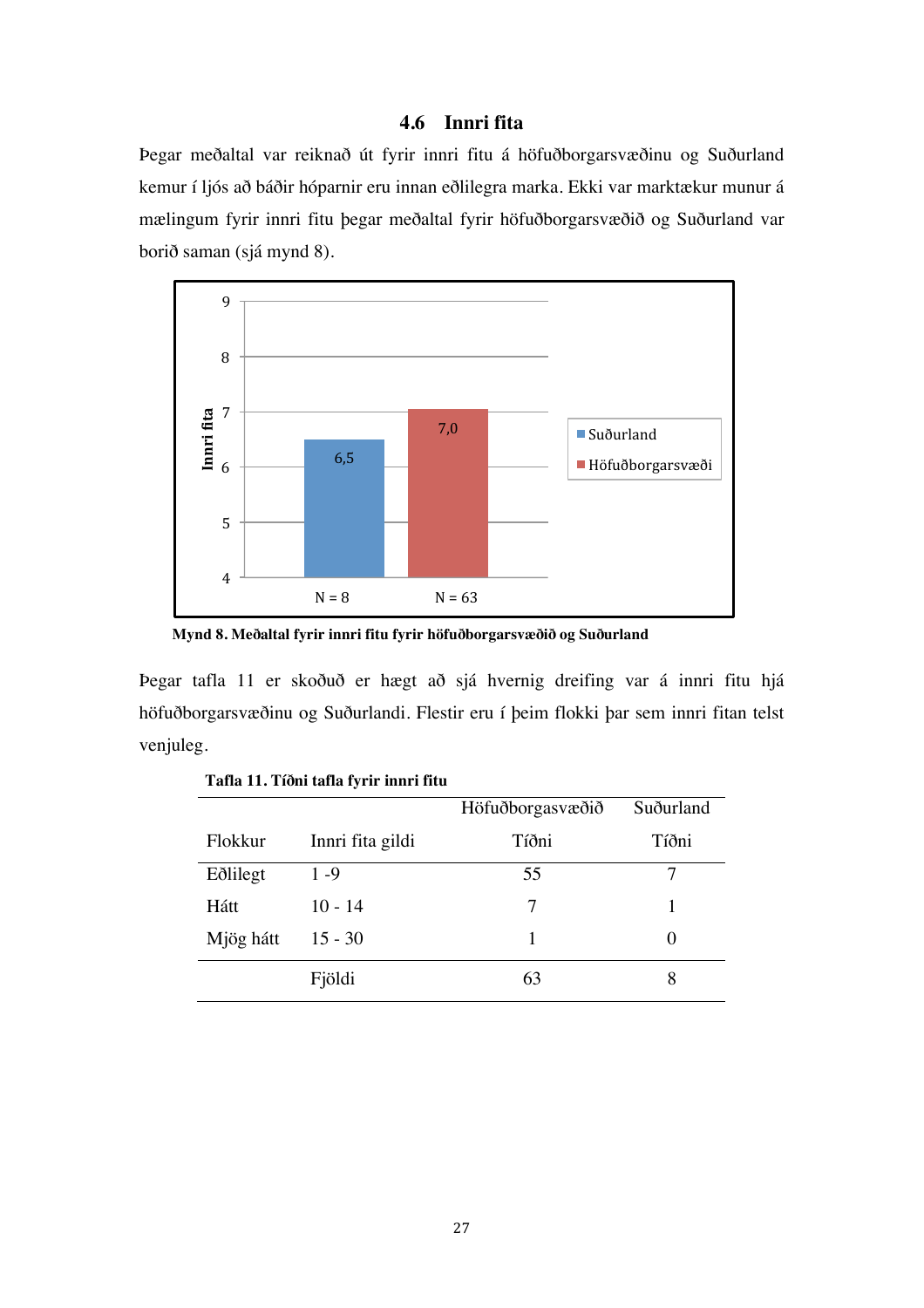#### **4.7 Þoltala**

Það luku 57 þátttakendur (n = 57) þolprófinu. 63 komu af höfuðborgarsvæðinu og 8 af Suðurlandi. Þegar borið var saman meðaltal úr þolprófinu kom í ljós að ekki var marktækur munur eins og má sjá á mynd 9.



**Mynd 9. Meðaltal yfir þoltölu fyrir höfuðborgarsvæðið og Suðurland**

Þegar tafla 12 er skoðuð er hægt að sjá hvernig dreifingin var á þoltölu hjá höfuðborgarsvæðinu. Þær sem luku þolprófnu eru flestar með góða þoltölu þegar niðurstöðurnar eru skoðaðar.

| Aldur         | Léleg | Sæmileg | Góð | Mjög Góð | Yfirburðar |
|---------------|-------|---------|-----|----------|------------|
| $20 - 29$ ára |       |         |     |          |            |
| $30 - 39$ ára |       |         |     |          |            |
| $40 - 49$ ára |       |         |     |          |            |
| $50 - 59$ ára |       |         |     |          |            |
| $60 - 69$ ára |       |         |     |          |            |
| Fjöldi        |       |         |     |          |            |

**Tafla 12. Tíðni tafla fyrir höfuðborgarsvæðið yfir þoltölu** 

Þegar tafla 13 er skoðuð er hægt að sjá hvernig dreifingin var á þoltölu hjá Suðurlandi. Flestir eru með góða eða yfirburðar þoltölu.

| Aldur         | Léleg | Sæmileg | Góð | Mjög Góð | Yfirburðar |
|---------------|-------|---------|-----|----------|------------|
| $20 - 29$ ára |       |         |     |          |            |
| $30 - 39$ ára |       |         |     |          |            |
| $40 - 49$ ára |       |         |     |          |            |
| $50 - 59$ ára |       |         |     |          |            |
| $60 - 69$ ára |       |         |     |          |            |
| Fjöldi        |       |         |     |          |            |

**Tafla 13 Tíðni tafla fyrir Suðurland yfir þoltölu**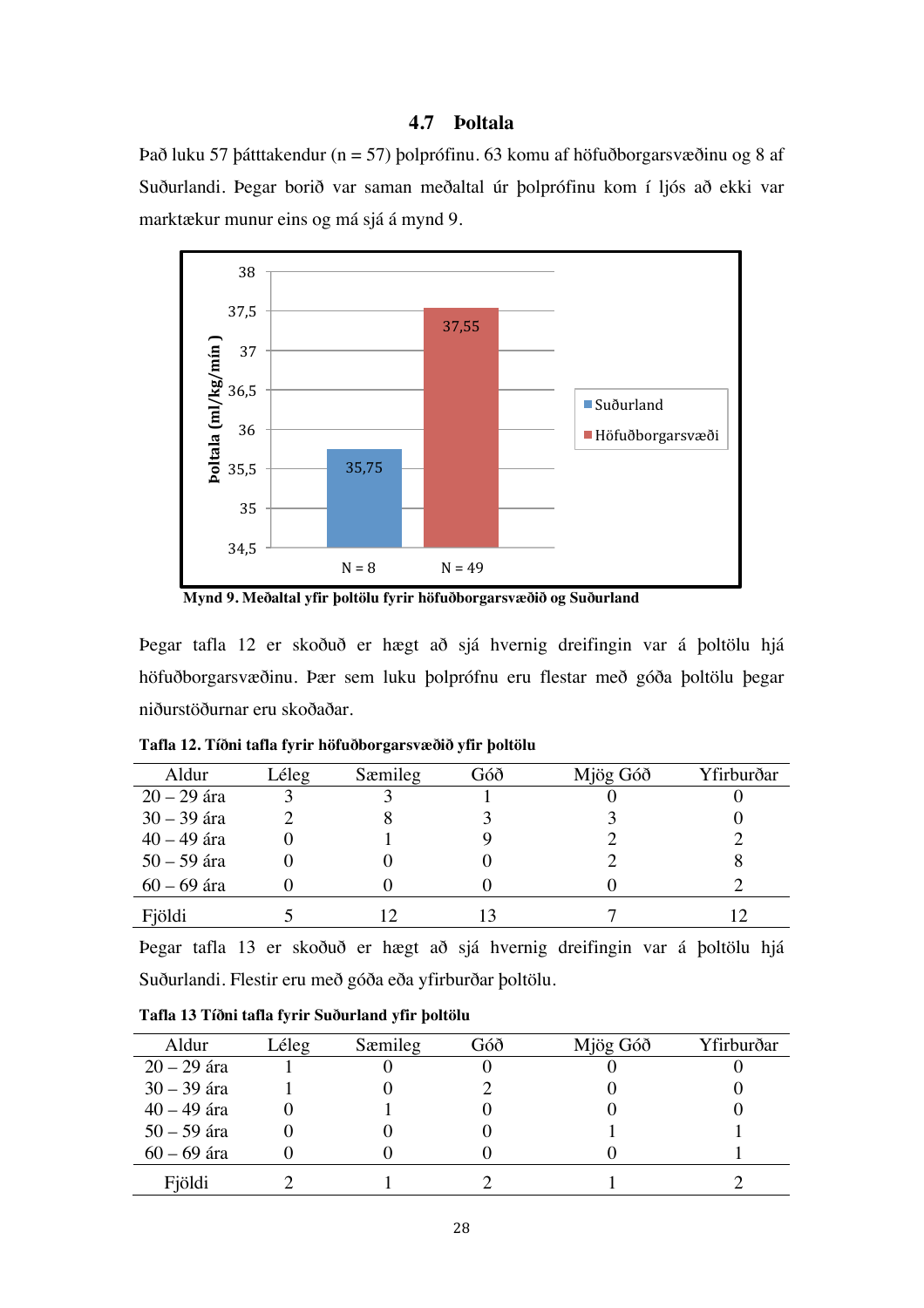#### **4.8 Lýsandi tölfræði**

Hér verður skoðað meðaltal og staðalfrávik úr mælingum og prófum yfir höfuðborgarsvæðið og Suðurland.

Í töflu 14 má sjá niðurstöður úr holdafarsmælingum og þolprófi á leikskólakennurum á höfuðborgarsvæðinu og Suðurlandi. Þegar samanburður á breytunum er skoðaður kemur í ljós að ekki er mikill munur á þessum hópum.

| Mælingar             | Höfuðborgarsvæðið    | Suðurland          | Munur    | p-gildi |
|----------------------|----------------------|--------------------|----------|---------|
| LPS $(kg/m^2)$       | $26.8 \pm (4.3)$     | $26 \pm (5,4)$     | 0,8      | 0,72    |
| Fituprósenta (%)     | $38,5 \pm (7,2)$     | $36.9 \pm (8.6)$   | 1,6      | 0,62    |
| Vöðvaprósenta $(\%)$ | $26.3 \pm (3.4)$     | $27.2 \pm (3.3)$   | $-0.9$   | 0,51    |
| Grunnorkubörf (kkal) | $1453.3 \pm (131.2)$ | $1432 \pm (106,1)$ | 21,3     | 0,61    |
| Innrifita            | $7 \pm (2,3)$        | $6,5 \pm (2,2)$    | 0,5      | 0,53    |
| Fjöldi               | $N = 63$             | $N = 8$            | $N = 71$ |         |

**Tafla 14. Meðaltöl, (staðalfrávik), munur á höfuðborgarsvæðinu og Suðurlandi auk marktækniprófs úr holdafarsmælingum**

**Marktækur munur p ≤ 0,05**

Í töflu 15 má sjá meðaltal úr þolprófi þátttakenda á höfuðborgarsvæðinu og Suðurlandi. Þegar að niðurstöður fyrir konurnar af Suðurlandi eru skoðaðar kemur í ljós að þær eru með töluvert hærri púls að meðaltali en konur af höfuðborgarsvæðiðinu. Munur úr þolprófi er ekki mikill.

**Tafla 15. Meðaltöl, (staðalfrávik), munur á höfuðborgarsvæðinu og Suðurlandi auk marktækniprófs fyrir þolpróf**

| Próf                                               | Höfuðborgarsvæðið | Suðurland          | Munur    | p-gildi |
|----------------------------------------------------|-------------------|--------------------|----------|---------|
| Púls $\left(\frac{\text{slög}}{\text{min}}\right)$ | $153 \pm (19,1)$  | $162,8 \pm (11,7)$ | 9.7      | 0,07    |
| Poltala (ml/kg/mín)                                | $37.5 \pm (3.5)$  | $35,8 \pm (2,2)$   | 1.7      | 0,07    |
| Fjöldi                                             | $N = 49$          | $N = 8$            | $N = 57$ |         |
|                                                    |                   |                    |          |         |

**Marktækur munur p ≤ 0,05**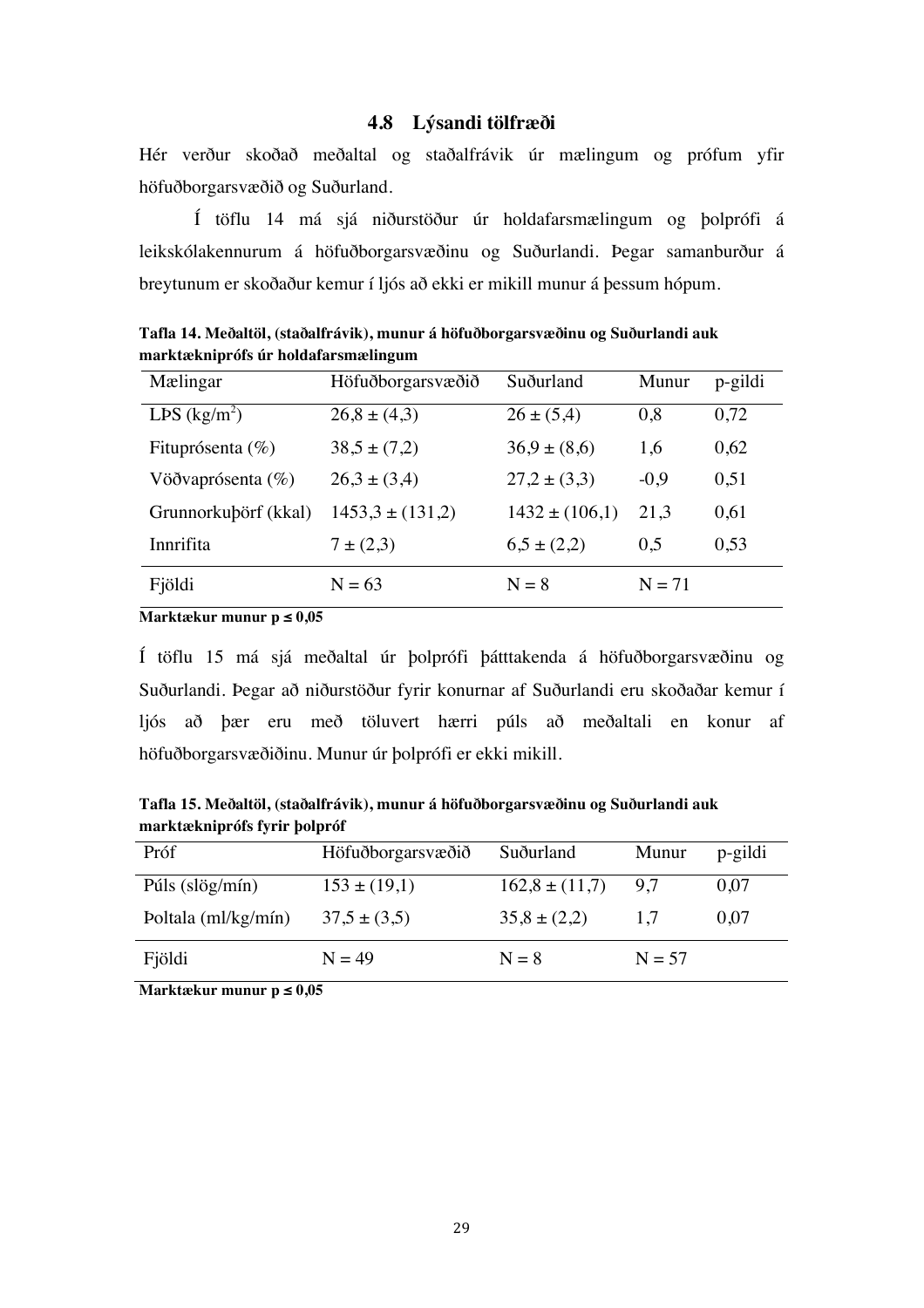Í töflu 16 má sjá lýsandi niðurstöður yfir hæsta og lægsta gildi úr holdafarsmælingum hjá leikskólakennurum á höfuðborgarsvæðinu og Suðurlandi. Þegar skoðað er hæsta og lægsta gildi á breytunum kemur í ljós að Suðurland er með hærri gildi í flestum tilfellum.

|                      | Höfuðborgarsvæðið |                          | Suðurland |              |
|----------------------|-------------------|--------------------------|-----------|--------------|
| Mælingar             | Hæsta gildi       | Lægsta gildi Hæsta gildi |           | Lægsta gildi |
| LPS $(kg/m^2)$       | 36,9              | 19,5                     | 44,5      | 20,5         |
| Fituprósenta $(\% )$ | 52,1              | 24,6                     | 55,5      | 24,9         |
| Vöðvaprósenta $(\%)$ | 30,8              | 21,1                     | 33,1      | 18,3         |
| Grunnorkubörf        | 1596              | 1295                     | 1917      | 1150         |
| (kkal)               |                   |                          |           |              |
| Innrifita            | 10                | 4                        | 16        | 4            |
| Fjöldi               | $N = 63$          |                          | $N = 8$   |              |

**Tafla 16. Hæsta og lægsta gildi úr holdafarsmælingum**

Í töflu 17 má sjá hæsta og lægsta gildi úr þolprófi leikskólakennara á höfuðborgarsvæðinu og Suðurlandi. Þegar tafla 17 er skoðuð nánar má sjá að höfuðborgarsvæðið er með hærra gildi úr púlsmælingum en þegar þoltalan er reiknuð kemur í ljós að hæsta gildið þar er töluvert lægra en á Suðurlandi.

|                     |          | Höfuðborgarsvæðið        | Suðurland   |              |
|---------------------|----------|--------------------------|-------------|--------------|
| Próf                |          | Hæsta gildi Lægsta gildi | Hæsta gildi | Lægsta gildi |
| Púls (slög/mín)     | 186      | 92                       | 179         | 153          |
| Poltala (ml/kg/mín) | 37,6     | 32,7                     | 48,8        | 31,5         |
| Fjöldi              | $N = 49$ |                          | $N = 8$     |              |

**Tafla 17. Hæsta og lægsta gildi fyrir þolpróf**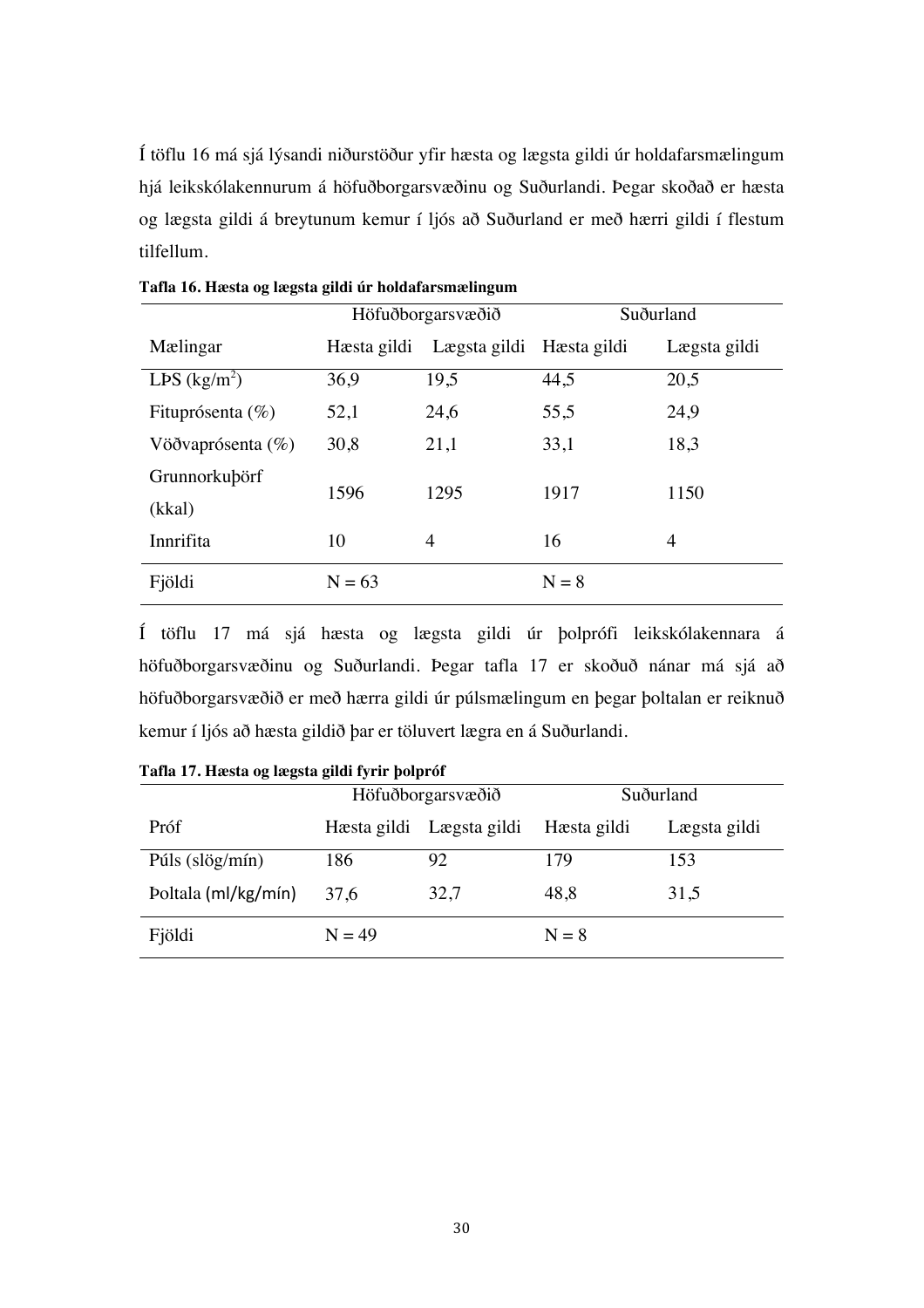### **5. Umræður**

Í þessum kafla verður rætt um niðurstöður rannsóknarinnar og hvernig þátttakendur komu út miðað við aðrar rannsóknir.

#### **5.1 Þátttakendur**

Eins og hægt er að sjá í töflu 7 voru konurnar sem tóku þátt á aldrinum 23 – 69 ára og aldursdreifing er nokkuð góð. Rannsakandi hefði viljað fá fleiri þátttakendur frá Suðurlandi þar sem þýðið þar var mjög lítið  $(N = 8)$ . Með stærri þýði af Suðurlandi hefði hugsanlega mælst marktækur munur á milli höfuðborgarsvæðisins og Suðurlands. Mikil munur var á þyngsta og hæsta einstaklingnum og þeim léttasta og minnsta á höfuðborgarsvæðinu. En á Suðurlandi var munurinn ekki svo mikill á þyngsta og léttasta einstaklingnum. Einnig var ekki mikill munur á hæsta og lægsta einstaklingnum.

#### **5.2 Líkamsþyngdarstuðull**

Það kom rannsakanda þó nokkuð á óvart að sjá hversu margar konur voru í kjörþyngd. Þegar niðurstöður úr töflu 8 eru skoðaðar þá eru 41,9% á höfuðborgarsvæðinu í kjörþyngd og á Suðurlandi eru 37,5% í kjörþyngd. Hlutfall hjá þeim sem teljast vera í ofþyngd á höfuðborgarsvæðinu var 39,7% og 50% á Suðurlandi.

Í rannsókn sem Sigríður Lára og fleiri gerðu árið 2001 – 2003 á sambandi líkamlegrar þjálfunar við þyngdarstuðul, fitumassa og gripstyrk á Íslandi kom fram að um helmingur kvenna sem tók þátt í rannsókninni á aldrinum 30 – 45 ára voru taldar of þungar samkvæmt flokkun Alþjóða heilbrigðismálastofnuninni (WHO) á líkamsþyngdarstuðli<sup>8</sup>. Það má draga þá ályktun að niðurstöður úr þessari rannsókn séu í takt við fyrri rannsóknir því svipað hlutfall í þessum rannsóknum eru í ofþyngdarflokki.

#### **5.3 Fitu- og vöðvaprósenta**

Niðurstöður úr mælingum á fituprósentu komu rannsakanda ekki á óvart. Þegar tafla 9 er skoðuð þá sést dreifing fituprósentu miðað við aldur. Um 16% þátttakenda á höfuðborgarsvæðinu og 12,5% á Suðurlandi á aldrinum 18 – 39 ára voru með hátt hlutfall líkamsfitu. Í sama aldursflokki voru 19% þátttakenda á höfuðborgarsvæðinu og 25% á Suðurlandi með mjög hátt hlutfall líkamsfitu. Konur sem voru á aldrinum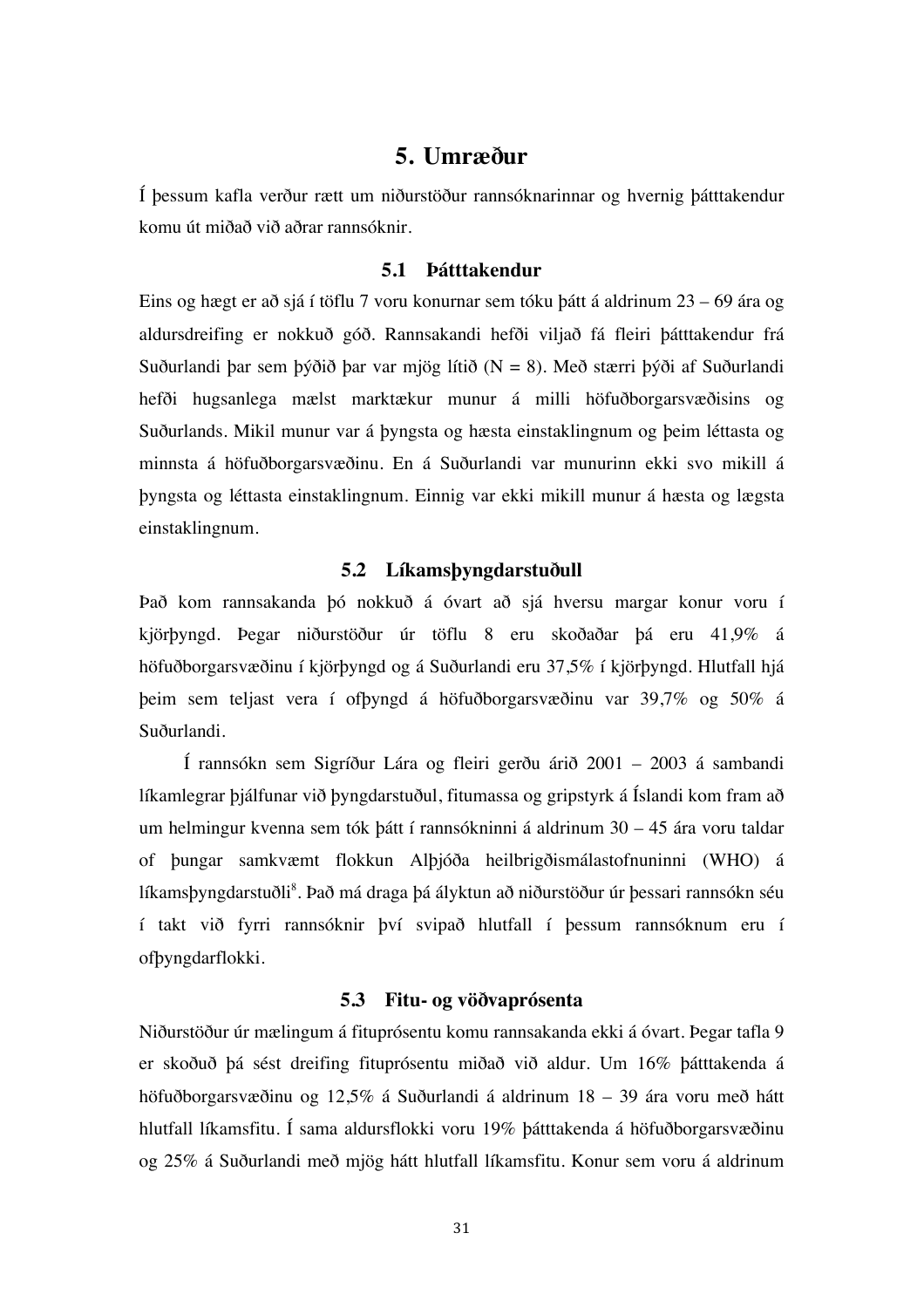40 – 59 ára sem voru með hátt hlutfall líkamsfitu voru í kringum 19% á höfuðborgarsvæðinu og 12,5% á Suðurlandi. Konur sem voru með mjög hátt hlutfall líkamsfitu á höfuðborgarsvæðinu voru 22,2% en aðeins 12,5% kvenna á Suðurlandi á sama aldri. Konur á aldrinum 60 – 80 ára sem voru með hátt hlutfall líkamsfitu voru 3,2% á höfuðborgarsvæðinu en engin á Suðurlandi. Engin var með mjög hátt líkamsfitu hlutfall á þessum aldri.

Þegar hlutfall vöðva er skoðað þá eru flestrar á aldrinum 18 – 59 ára með venjulegt hlutfall vöðva eða 55.6% á höfuðborgarsvæðinu og 62,5% á Suðurlandi. En 25,4% eru með of lágt hlutfall vöðva á höfuðborgarsvæðinu og 12,5% á Suðurlandi. Einungis 14,3% eru með of hátt hlutfall vöðva á höfuðborgarsvæðinu og í kringum 12,5% á Suðurlandi.

Konur eru með meiri fitu og minni vöðva en karlar. Einnig eru konur með fleiri fitufrumur á lærum, mjöðmum og á rassi<sup>11</sup>. Nýlegar rannsóknir hafa sýnt að ekki skiptir öllu máli hversu feitar konur eru heldur hvar þessi fita er á líkamanum þar sem kviðfita er talin hafa alvarlegri áhrif á heilsu kvenna heldur en fita sem dreifist um líkamann**10.** Það er fylgni á milli þess að konur séu með háa fituprósentu og lága vöðvaprósentu líkt og kemur fram í þessari rannsókn.

#### **5.4 Grunnorkuþörf**

Grunnorkuþörf er mjög breytileg og eru niðurstöðurnar aðeins notaðar til viðmiðunar í þessari rannsókn. Ekki er mikill munur á höfuðborgarsvæðinu og Suðurlandi, aðeins munaði 21 kkal á landshlutunum. Grunnorkuþörfin minnkar eftir aldri því fitulaus massi minnkar og þá hægist á brennslu í líkamanum<sup>21</sup>.

Í rannsókn sem gerð var af Ingibjörgu Gunnarsdóttur og fleirum kom fram að hægt er að létta sig með því að nota næringarútreiknaða matseðla. Í þeirri rannsókn léttust konur um 525 grömm á viku og hlutfall þeirra sem voru of feitir lækkaði úr  $47\%$  í 15% á átta vikum<sup>22</sup>. Í þessari rannsókn er grunnorkuþörfin aðeins til viðmiðunar því grunnorkuþörf er breytileg eftir hverjum einstaklingi. Ef það verður gerð áframhaldandi rannsókn á þessu sviði er hægt að ganga lengra og nota inngrip til að sjá hvort þær niðurstöður séu svipaðar og úr öðrum rannsóknum.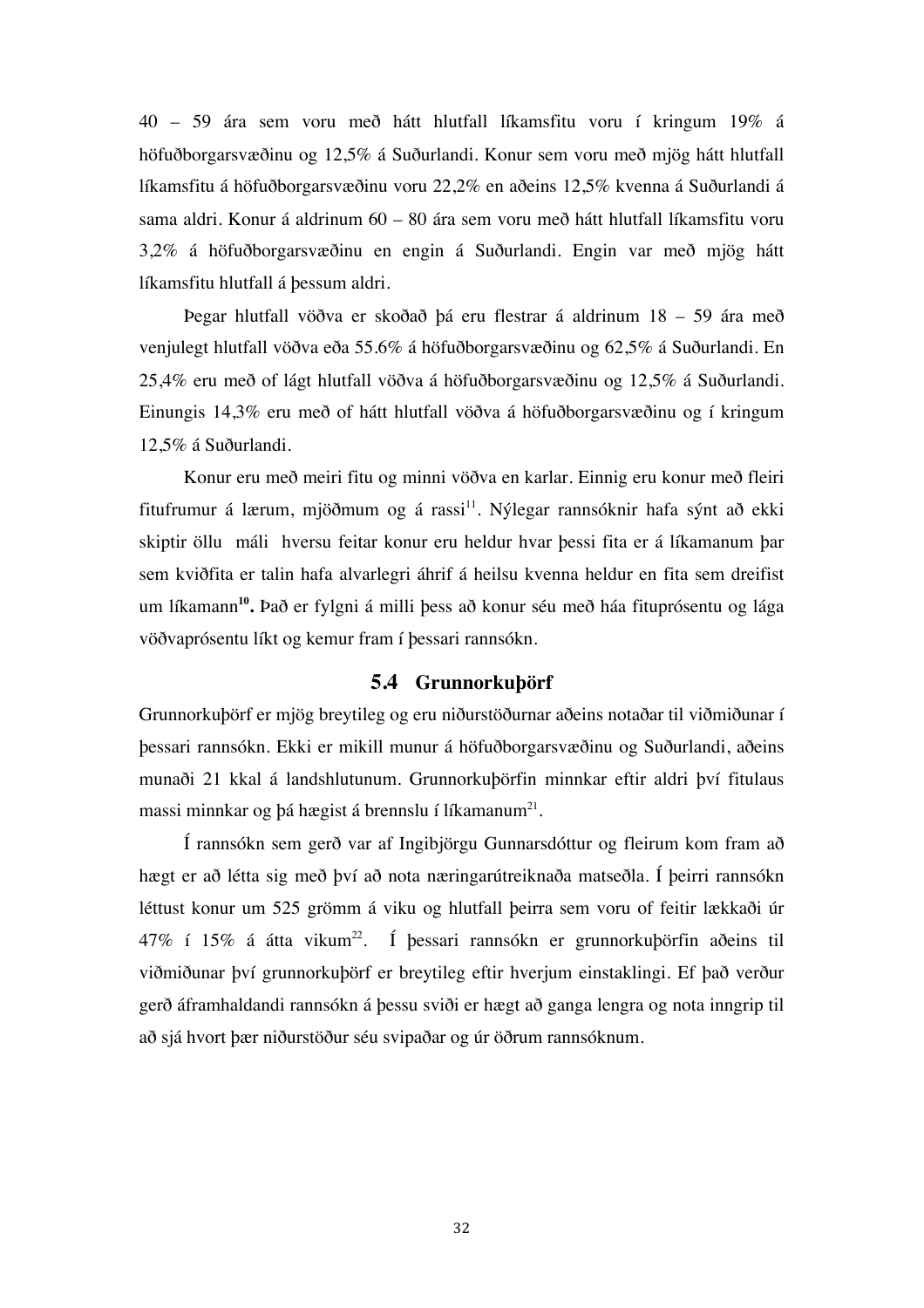#### **5.5 Innri fita**

Innri fita getur reynst mjög hættuleg og er talin vera hættulegri en fita sem dreifist um líkamann. Um 87% þátttakenda á höfuðborgarsvæðinu og Suðurlandi voru með venjulegt hlutfall innrifitu en aðeins í kringum 12% voru með hátt hlutfall innri fitu. aðeins 1,6% þátttakenda voru með mjög hátt hlutfall innri fitu. Of mikil innri fita er talin tengjast auknu magni af fitu í blóði sem getur leitt til heilsufarsvandamála<sup>19</sup>. Rannsókn sem Jimmy Bell gerði árið 1994 kemur fram að þeir sem viðhalda þyngd aðeins með megrun eru mun líklegri til þess að hafa hærra hlutfall innri fitu en þeir sem stunda líkamsrækt til að viðhalda þyngd<sup>23</sup>. Einnig hafa rannsóknir sýnt fram á það að æfingar á meðalálagi geta lækkað hlutfall innri fitu<sup>32</sup>. Þar sem þessi rannsókn sýnir að innri fita sé innan óhóflegra marka hjá flestum þátttakendum má áætla að þær séu í minni áhættu á að fá lífstílssjúkdóma tengda t.d aukinni fitu í blóði.

#### **5.6 Þoltala**

Það var ánægjulegt að sjá hversu gott úthald leikskólakennarar voru með en dreifingin á þoltölunni var nokkuð jöfn og voru ekki nema 10,2% þátttakenda með lélega súrefnisupptöku. Þá voru 26,5% með góða þoltölu á höfuðborgarsvæðinu og 24,5% voru með yfirburðar þoltölu. Þegar Suðurlandið er skoðað er hægt að sjá að dreifingin er mjög jöfn hjá þessum fáu þátttakendum en 25% voru með lélega þoltölu, 25% með góða þoltölu og 25% sem voru með yfirburðar þoltölu. Helsta ástæðan fyrir því að ekki var lokið við þolprófið var þreyta en einnig voru nokkur tilfelli þar sem þátttakendur treystu sér ekki til að taka þátt í þolprófinu vegna brjóskloss og því var brottfall 14%.

Flestir vísindamenn á sviði íþrótta telja að hámarkssúrefnis upptaka sé besta leiðin til þess að meta þolgetu hjartans<sup>21</sup>. Í rannsókn sem gerð var af Ingveldi Bragadóttur í maí 2008 kom í ljós að með sex vikna þolþjálfun er hægt að bæta súrefnis upptökuna, en súrefnis upptakan jókst um 6% hjá þeim sem voru með meðalgóða þoltölu og um 11% hjá þeim sem voru með góða þoltölu<sup>25</sup>.

Í þessari rannsókn hefði verið hægt að vera með inngrip og leggja fyrir göngu áætlun til þess að meta hvort að þoltala þátttakenda hefði aukist. Ef miðað er við rannsóknir sem gerðar hafa verið á þessu sviði er hægt að áætla að þátttakendur í þessari rannsókn séu með meðalgott úthald sem er við viðunandi.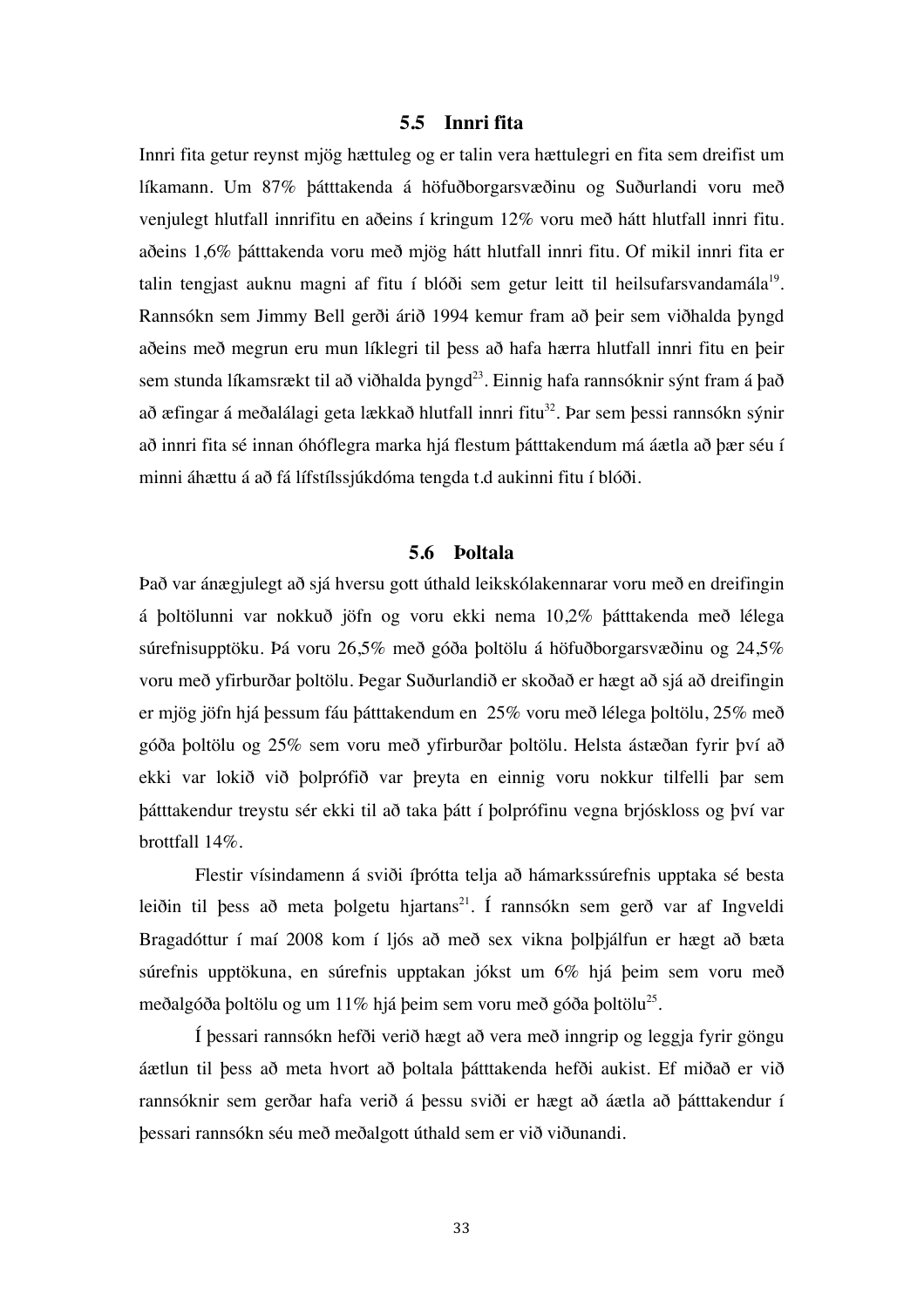## **6. Lokaorð**

Þegar rannsóknarspurningarnar sem settar voru fram í upphafi eru skoðaðar má sjá að tilgáturnar sem rannsakandi setti fram standast. Marktækur munur var ekki á milli höfuðborgarsvæðisins og Suðurlands og er helsta ástæðan fyrir því léleg þátttaka á Suðurlandi. Þegar fituprósenta er skoðuð eru um 80% á höfuðborgarsvæðinu með hátt eða of hátt hlutfall líkamsfitu og á Suðurlandi er það um 60% þátttakenda. Einnig kemur í ljós að þegar líkamsþyngdarstuðull er skoðaður eru um 50% leikskólakennara sem tóku þátt í rannsókninni í áhættuhóp fyrir lífstílssjúkdóma eins og áunna sykursýki, hjarta- og æðasjúkdóma sem getur leitt til háþrýstings. Einnig getur hár líkamsþyngdarstuðull aukið líkur á krabbameini.

Af niðurstöðum má draga þá ályktun að líkamsástand leikskólakennara sé ekki nógu gott. Fleiri þátttakendur hefðu hugsanlega haft áhrif á niðurstöðurnar. Það hefur einnig áhrif á marktækni niðurstaðna að leikskólakennarar sem augljóslega voru í verra líkamsástandi forðuðust þátttöku í rannsókninni.

Hver leikskóli mun fá senda skrá með sínum niðurstöðum þar sem þær geta séð hvar þær standa miðað við aldur. Það hefði verið fróðlegt að hafa spurningarlista sem hefði getað sagt til um hvort og hversu oft leikskólakennararnir hreyfðu sig utan vinnu því lítil hreyfing er betri fyrir heilsuna en engin, nokkur hreyfing er betri en lítil og meiri hreyfing er betri en nokkur. Þessi rannsókn rennir stoðum undir að mikilvægt sé að halda áfram rannsóknum á þessu sviði og huga að forvörnum og betra líkamsástandi starfsstéttarinnar.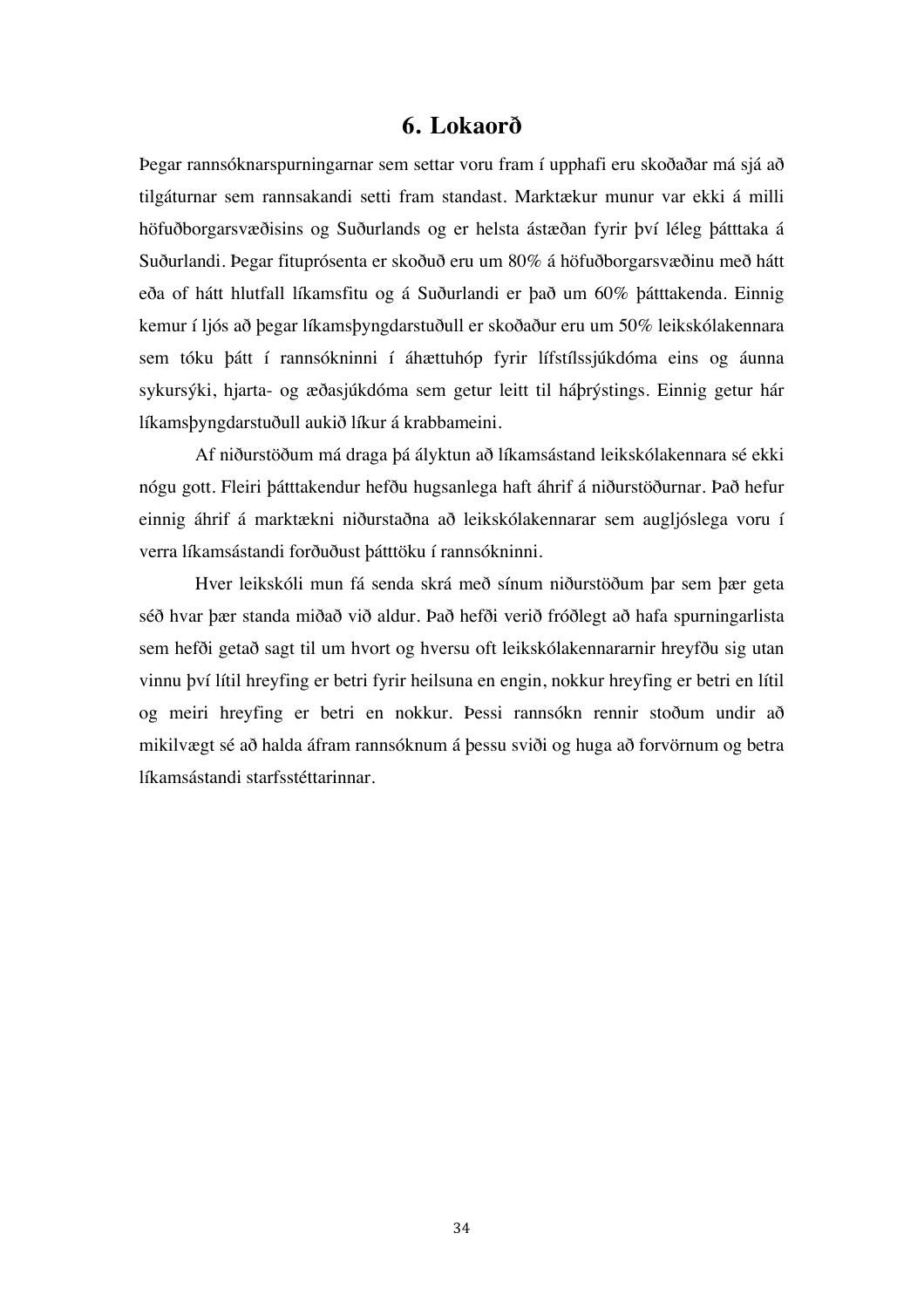## **7. Heimildaskrá**

- 1. Ásta M Urbancic, Haukur Pálsson. Starfsfólk í leikskólum 2009. Hagstofa Íslands. Vol 38.tbl. Reykjavík2010.
- 2. Menntavísindasvið. Leikskólakennarafræði. In: Íslands H, ed. Reykjavík2010.
- 3. Menntamálaráðuneytið. Aðalnámskrá leikskóla. Reykjavík: Menntamálaráðuneytið; 1999.
- 4. Jórlaug Heimisdóttir, Haukur Freyr Gylfason. Allt hefur áhrif- einkum við sjálf, Stöðumat verkefnis 2009, Leik- og grunnskólar. Reykjavík: Lýðheilsustöð; 2010.
- 5. Jórlaug Heimisdóttir, Haukur Freyr Gylfason. Allt hefur áhrif- einkum við sjálf, Stöðumat verkefnis 2007, Leik- og grunnskólar. Reykjavík: Lýðheilsustöð; 2008.
- 6. Snara Vefbókasafn. Enskt-enskt orðanet. Enskt-enskt orðanet. Reykjavík.
- 7. Hólmfríður Þorgeirsdóttir, Laufey Steingrímsdóttir, Örn Ólafsson, Guðnason V. Þróun ofþyngdar og offitu meðal 45-64 ára Reykvíkinga á árunum 1975-1994. Læknablaðið. 2001;91(699-704).
- 8. Sigríður Lára Guðmundsdóttir, Díana Óskarsdóttir, Leifur Franzson, Ólafur Skúli Indriðason, Gunnar Sigurðsson. Samband líkamlegrar þjálfunar við þyngdarstuðul, fitumassa og gripstyrk í íslensku þýði. Læknablaðið. 2004 6(90):479-486.
- 9. Frank W. Dick. Sports Training Principles. London: A. & C. Black; 1941.
- 10. Shephard RJ. Aging, Physical Activity and Health. Champaign, IL: Human Kinetics; 1997.
- 11. Pamela Peeke. Líkami fyrir lífið fyrir konur : kvennaráð til bættrar heilsu á líkama og sál. Reykjavík: Útkall; 2005.
- 12. Heyward VH. Advanced fitness assessment and exercise prescription. 5 ed. Champaign, IL: Human Kinetics; 2006.
- 13. Edward T. Howley, B. Don Franks. Health Fitness Instructor´s Handbook. 4 ed. Champaign, IL Human Kinetics; 2003.
- 14. Stefán Hrafn Jónsson, JónÓskar Guðlaugsson, Haukur Freyr Gylfason, Guðmundsdóttir DG. Heilsa og líðan íslendinga 2007. Framkvæmdaskýrsla. Reykjavík2011.
- 15. Árni Böðvarsson. Íslensk orðabók. Reykjavík: Mál og menning; 1997.
- 16. Anja Bosy-Westphal, Wiebke Later, Britta Hitze, et al. Accuracy of bioelectrical impedance consumer devices for measurement of body composition in comparison to whole body magnetic resonance imaging and dual X-ray absorptiometry. Obesity Facts. 2008;1(6):319-324.
- 17. William D. McArdle, Frank I. Katch, Katch VL. Essentials of Exercise Physiology. 3 ed. Philadelphia: Lippincott Williams & Wilkins; 2006.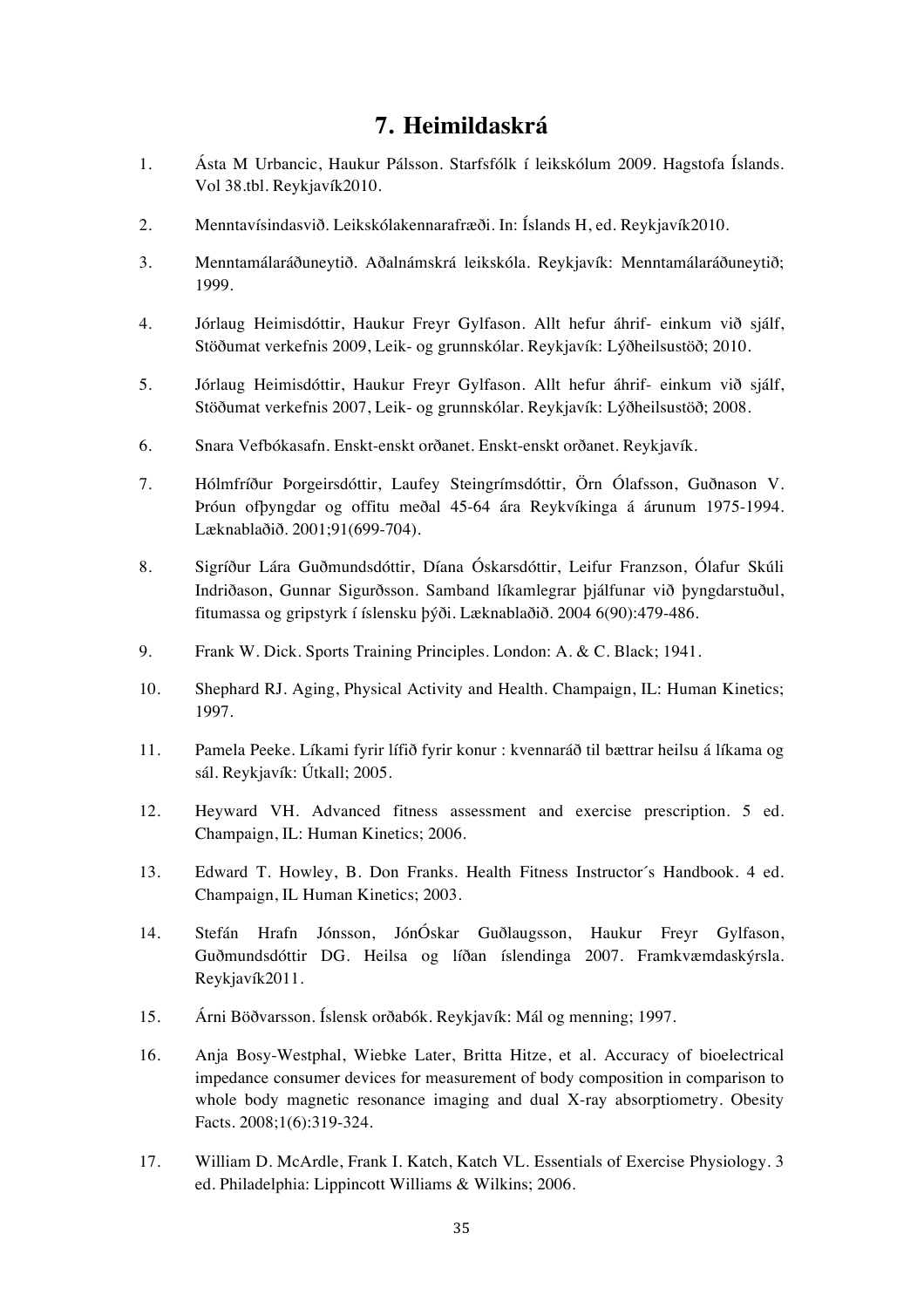- 18. Elbjørg J. Dieserud, John Elvestad, Anders O. Brunes. Þjálfun Heilsa Vellíðan. Kennslubók í líkamsrækt. Reykjavík: IÐNÚ; 2000.
- 19. Omron. Body composition monitor, Instruction manual. Japan: Omron Corporation; 2010.
- 20. Steinunn H Hannesdóttir. Heilsufarslegar breytingar sjúklinga í offitumeðferð á Reykjalundi Reykjavík: Háskóli Íslands;2010.
- 21. Jack H. Wilmore, David L. Costill. Physiology of sport and exercise. 3rd ed. United States Human Kinetics; 2004.
- 22. Ingibjörg Gunnarsdóttir, Kolbrún Einarsdóttir, Inga Þórsdóttir. Notkun næringarútreiknaðra matseðla til að framkalla þyngdartap meðal of þungra Íslendinga á aldrinum 20-40 ára. Læknablaðið. 2006;02(92):107-112.
- 23. SDG. Grannir geta verið feitir að innan. Fréttablaðið2007.
- 24. Björn Þór Sigurbjörnsson, Samúelsson K. Þoltala VO2max. http://body.netberg.is/reiknivelar/tholtala.php.
- 25. Ingveldur Bragadóttir. Mæling á þoli hjá stúkum í farmhaldsskóla ásamt sex vikna þolæfingum Kennaraháskóli Íslands;2008.
- 26. Drinkwater BL. Physiological Response of Women to Exercise. Ecercise and sport sciences reviws. 1973;1(1):1.
- 27. Lýðheilsustöð. Ráðleggingar um heyfingu. In: Lýðheilsustöð, ed. Reykjavík2008.
- 28. Corbin CB, Lindsey R. Fitness for life. Champaign, IL: Human Kinetics; 2005.
- 29. Allen W. Jackson, James R. Morrow, David W. Hill, Rod K. Disham. Physical Activity for Health and Fitness. Champaign: Human Kinetics; 1999.
- 30. Gjerste A, Haugen K, Holmstad P. Þjálffræði. Reykjavík: IÐNÚ; 1998.
- 31. Christopher J. Gore. Physiological tests for elite athletes. United States of America: Australian Sports Commission; 2000.
- 32. Thomas EL, Brynes AE, McCarthy J, et al. Preferential loss of visceral fat following aerobic exercise, measured by magnetic resonance imaging. Lipids. July 2000;35(7):769-776.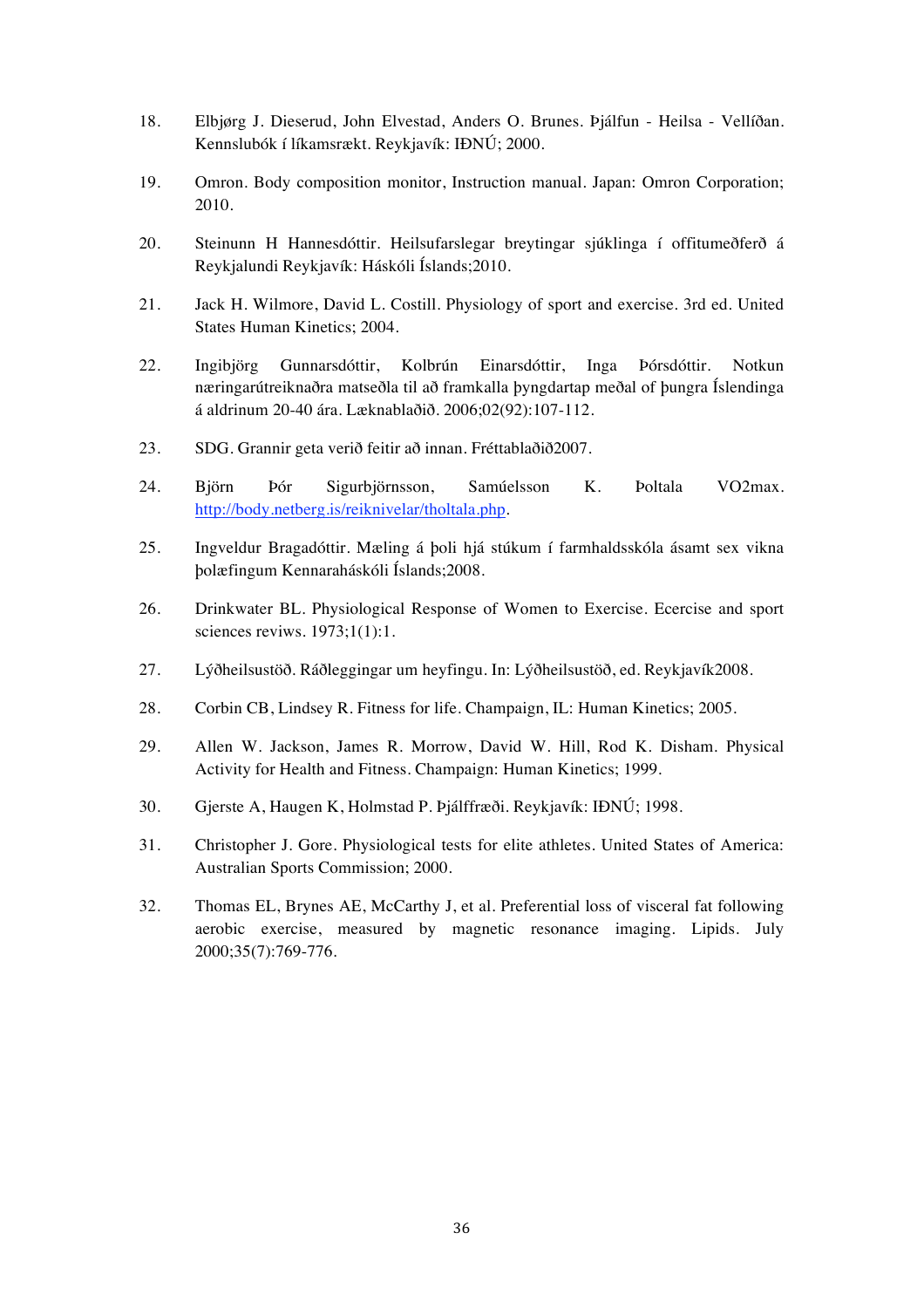# **8. Fylgiskjöl**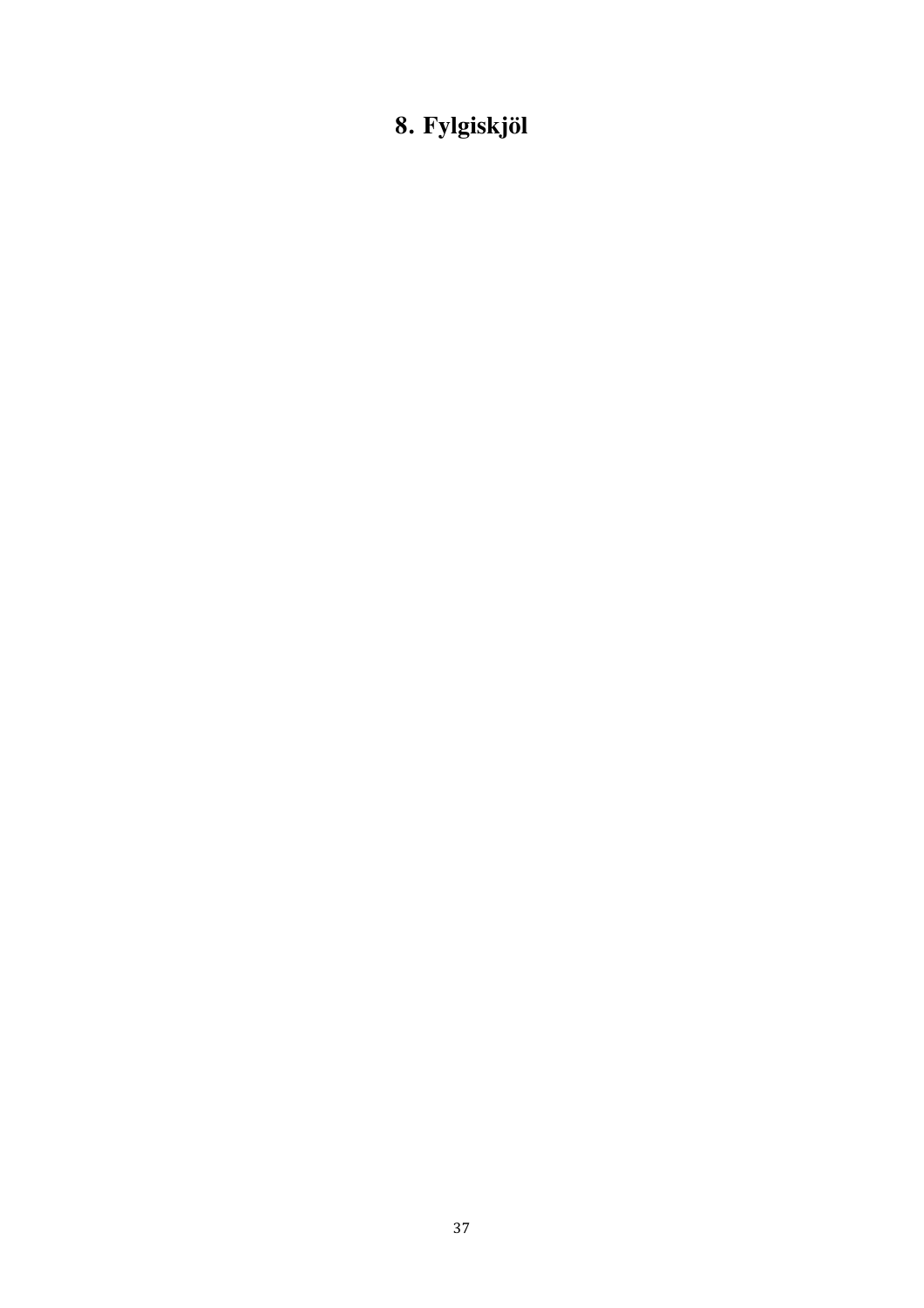## **Fylgiskjal 1**

#### Bréf til leikskólastjóra

Kæri leikskólastjóri.

Undirritaður er að vinna B.S ritgerð á íþrótta- og heilsufræðideild Háskóla Íslands og langar mig að skoða líkamsástand leikskólakennara á höfuðborgarsvæðinu og Suðurlandi. Með því vil ég athuga hvort að einhver munur sé á þessum hópum varðandi líkamsástand.

Mig langar að til þess að athuga hvort að einhver áhugi sé meðal starfsfólks á leikskólanum að taka þátt í þessu verkefni. Einnig væri gott að fá afnot af einhverri stofu eða herbergi til að framkvæma mælingar. Ætlun er að valda sem minnstri röskun á hefðbundnu skólastarfi meðan rannsóknin fer fram.

Ef áhugi er til staðar og leyfi fæst hjá þér hef ég hugsað mér að koma í leikskólann i byrjun janúar 2011 til þess að kynna rannsóknina fyrir leikskólakennurum. Áætlað er að aðeins taki um 40 – 50 mínútur fyrir hvern þátttakanda að taka þátt það er að svara spurningalist og taka þátt í mælingum. Fer rannsóknin fram öll á einum degi. Áætlað er að fá 50 leikskólakennara af bæði höfuðborgarsvæðinu og Suðurlandi.

Vonast ég eftir jákvæðum viðbrögðum og bið ég þig að senda til baka staðfestingu á samþykki þínu með því að svara þessum tölvupósti. Um leið óska ég eftir því að fá upplýsingar um fjölda menntaðra leikskólakennara sem starfa á leikskólanum.

Guðrún V. Ásgeirsdóttir aðjunkt (gva1@hi.is) við Íþróttafræðisetrið að Laugarvatni er leiðsögukennari minn og er þér velkomið að hafa samband við hana ef einhvað er óljóst.

Virðingarfyllst,

Kristján Örn Ebenezarson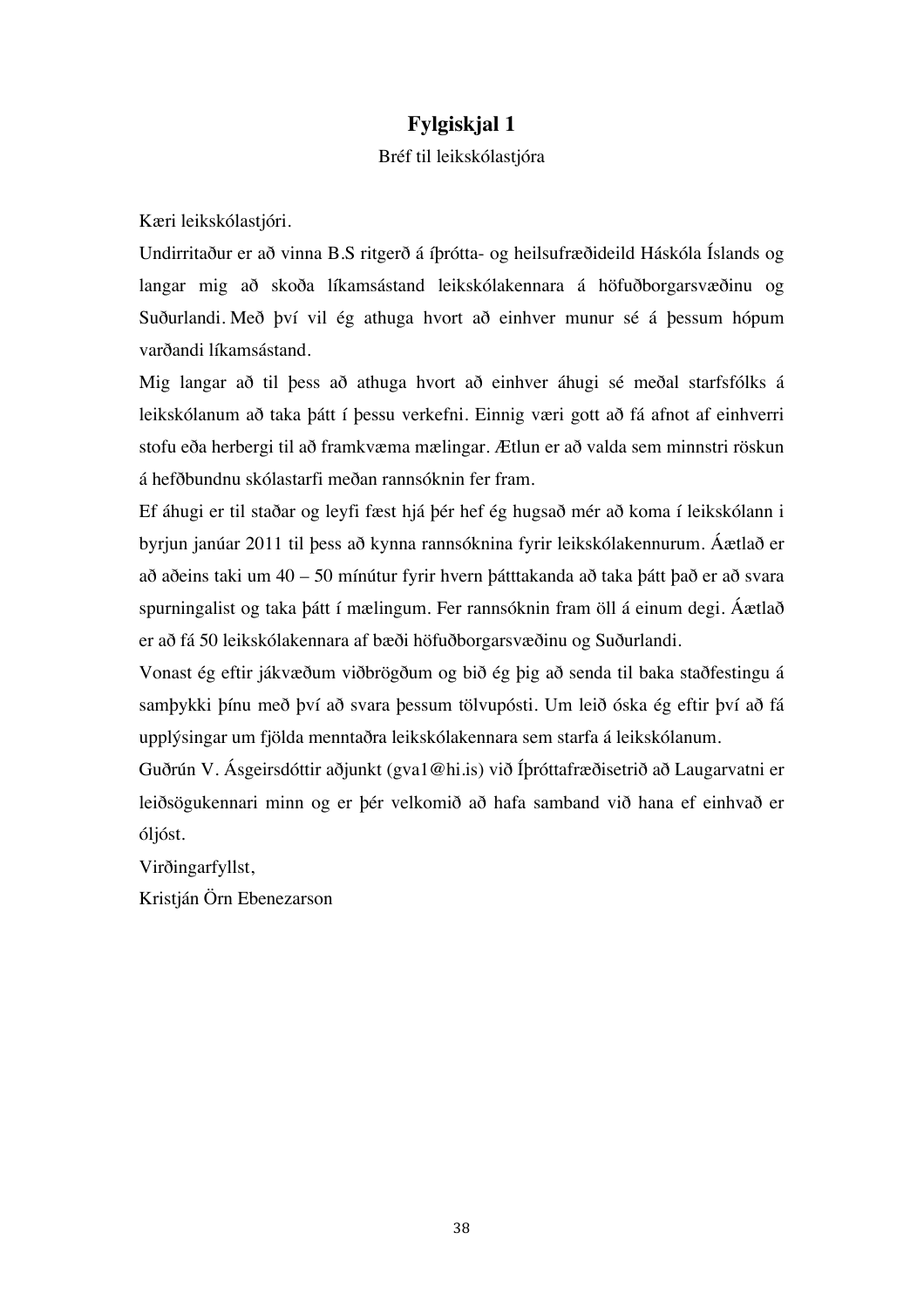## **Fylgiskjal 2**

### Upplýst samþykki þátttakanda

Um þátttöku í rannsókninni, ,,Líkamsástand leikskólakennara". Mælingar á líkamshæð, líkamsþyngd, hvíldarpúlsi fituprósentu og súrefnisupptöku.

Tilgangur með þessari rannsókn er að bera saman menntaða leikskólakennara á höfuðborgarsvæðinu og Suðurlandi. Mæld verður líkamshæð og líkamsþyngd til þess að getað skoðað líkamsþyngdarstuðul, hvíldarpúls verður mældur til þess að styðjast við í vinnslu gagna, fituprósenta verður mæld með straumleiðni og síðan verður lagt fyrir 3 mínútna uppstigspróf á palla sem eru 41,3 cm á hæð til að mæla súrefnisupptöku. En hámarks súrefnisupptaka er það magn súrefnis sem líkaminn tekur inn við hámarksálag.

Ekki verður stuðst við nöfn eða aðrar persónulegar upplýsingar þátttakenda. Þátttaka þín er mikilvæg fyrir áreiðanleika og marktækni rannsóknarinnar en þú getur hætt hvenær sem er og þá munu upplýsingar um þig ekki koma fram við vinnslu gagna. Eftir rannsóknina og vinnslu gagna verður öllum gögnum eytt.

Rannsóknin er lokaverkefni Kristjáns Arnar Ebenezarsonar, nema í Háskóla Íslands til B.S. gráðu í íþróttafræðum og mun hann aðeins fara með gögn um þátttakendur. Leiðsögukennari í þessu verkefni er Guðrún Valgerður Ásgeirsdóttir aðjúnkt í íþróttafræðum.Öllum þátttakendum er velkomið að hitta rannsakanda og fá niðurstöður úr mælingum sínum þegar niðurstöður liggja fyrir.

Með því að samþykkja þátttöku í rannsókninni verða lagaðar eftirtaldar mælingar fyrir þig og þú beðinn að framkvæma þær af mestu samviskusemi.

Mælingar á líkamshæð, líkamsþyngd og fituprósentu með rafleiðniviðnámsgreiningu (þar sem smá straumur fer um líkamann og mælir viðnám vatns í líkamanum sem gefur upp fituprósentu). Taka þátt í uppstigspróf til þess að áætla súrefnisupptöku. Áhætta af þátttöku eru litlar sem engar. Allar prófanir eru gerðar af fagaðila og er undirritaður þjálfaður í að framkvæma slíkar mælingar sem hafa litla slysahættu í för með sér. **Þátttakendur geta hætt hvenær sem þeir óska.** 

Undirrituð(aður) samþykkir að taka þátt í rannsókninni ,, Líkamsástand *leikskólakennara* samkvæmt því sem fram kemur hér í þessari lýsingu. Ef einhverjar spurningar vakna þá er hægt að ná í mig í síma 8664575 eða með því að senda tölvupóst á stiani86@gmail.com. Með fyrirfram bökk.

Ég undirritaður samþykki að taka þátt í þessari rannsókn

Undirskrift: Dags: